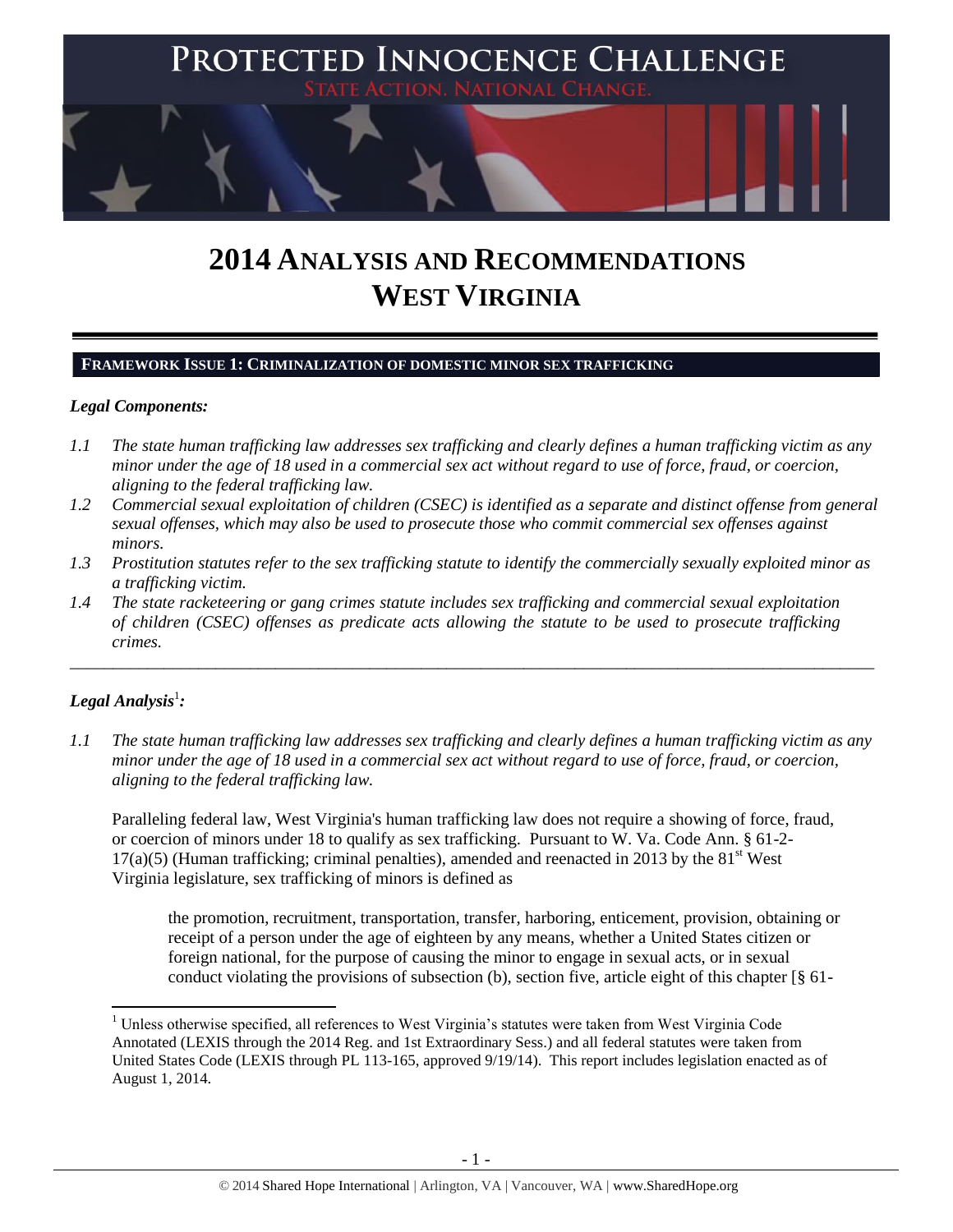<span id="page-1-1"></span><span id="page-1-0"></span>8-5(b) (Houses of ill fame and assignation; penalties; jurisdiction of courts)] $1/2$  or article eight-c of this chapter [Filming of Sexually Explicit Conduct of Minors]<sup>3</sup>.

Pursuant to W. Va. Code Ann. § 61-2-17(b) (Human trafficking; criminal penalties), "Any person who knowingly and willfully engages in human trafficking is guilty of a felony." However, under W. Va. Code Ann. § 61-2-17(a)(3), human trafficking is defined as "labor trafficking<sup>4</sup> or sex trafficking<sup>5</sup> involving adults or minors where two or more persons are trafficked within any one year period." W. Va. Code Ann.  $\S 61-2-17(a)(3)$  (Human trafficking; penalties). Therefore, for a person to be convicted of human trafficking under W. Va. Code Ann. § 61-2-17(a)(3), the State must establish that the offender at least twice engaged in conduct that constitutes "labor trafficking" as defined under  $\S 61-2-17(a)(4)$ , "sex trafficking of minors" as defined under  $\S 61-2-17(a)(5)$ , and/or "sex trafficking of adults" as defined under  $§ 61-2-17(a)(6)$ , "within any one year period."

A conviction under W. Va. Code Ann. § 61-2-17(b) is punishable by 3–15 years imprisonment and a possible fine of up to \$200,000.

<span id="page-1-2"></span>*1.2 Commercial sexual exploitation of children (CSEC) is identified as a separate and distinct offense from general sexual offenses, which may also be used to prosecute those who commit commercial sex offenses against minors.*

West Virginia has several statutes specifically criminalizing CSEC, including the following:

1. W. Va. Code Ann. § 61-2-14(a) (Abduction of person; kidnapping or concealing child; penalties) states in part, "Any person who . . . takes away a child under the age of sixteen years from any person having lawful charge of such child, for the purpose of prostitution or concubinage, shall be guilty of a

- (A) Debt bondage or forced labor or services;
- (B) Slavery or practices similar to slavery.

 $\overline{a}$ 

 $2$  W. Va. Code Ann. § 61-8-5(b) (Houses of ill fame and assignation; penalties; jurisdiction of courts) states that,

Any person who shall engage in prostitution, lewdness, or assignation, or who shall solicit, induce, entice, or procure another to commit an act of prostitution, lewdness, or assignation; or who shall reside in, enter, or remain in any house, place, building, hotel, tourist camp, or other structure, or enter or remain in any vehicle, trailer, or other conveyance for the purpose of prostitution, lewdness, or assignation; or who shall aid, abet, or participate in the doing of any of the acts herein prohibited, shall. . . be punished by imprisonment in the county jail for a period of not less than sixty days nor more than six months, and by a fine of not less than fifty dollars and not to exceed one hundred dollars. . . .

<sup>&</sup>lt;sup>3</sup> W. Va. Code Ann. § 61-8C-2(a), (b), (c) (Filming of sexually explicit conduct of minors) prohibits "Any person who causes or knowingly permits, uses, persuades, induces, entices or coerces such minor to engage in or uses such minor to do or assist in any sexually explicit conduct . . . .", "Any person who photographs or films such minor engaging in any sexually explicit conduct . . . .", and "Any parent, legal guardian or person having custody and control of a minor, who photographs or films such minor in any sexually explicit conduct or causes or knowingly permits, uses, persuades, induces, entices or coerces such minor child to engage in or assist in any sexually explicit act . . . ."

<sup>&</sup>lt;sup>4</sup> Under W. Va. Code Ann. § 61-2-17(a)(4) (Human trafficking; criminal penalties), labor trafficking means the promotion, recruitment, transportation, transfer, harboring, enticement, provision, obtaining or receipt of a person by any means, whether a United States citizen or foreign national, for the purpose of:

<sup>&</sup>lt;sup>5</sup> Pursuant to W. Va. Code Ann. § 61-2-17(a)(6), sex trafficking of adults is defined as "the promotion, recruitment, transportation, transfer, harboring, enticement, provision, obtaining or receipt of a person eighteen years of age or older, whether a United States citizen or foreign national, for the purposes of engaging in violation . . . . by means of force, fraud, threat or deception."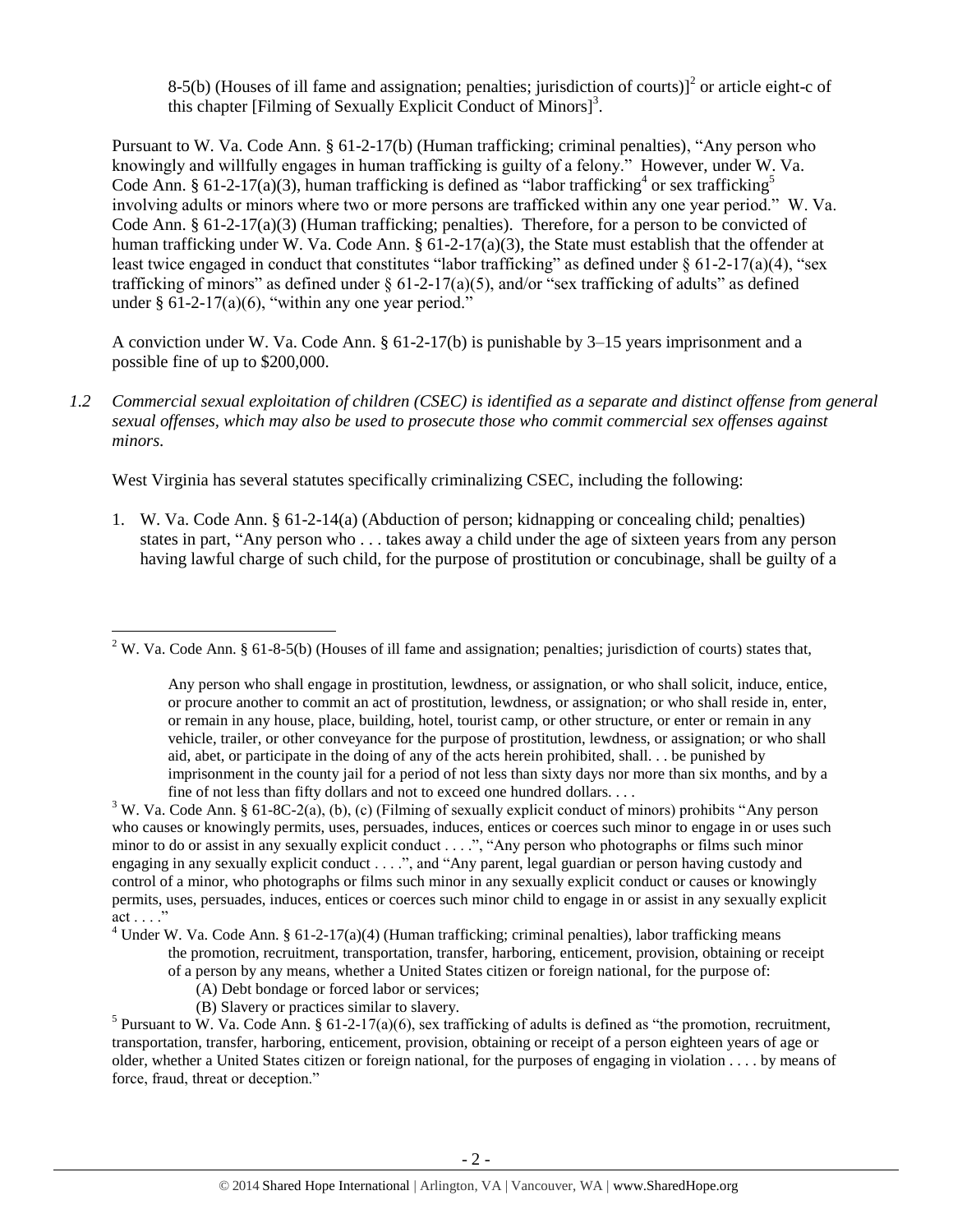felony . . . . " A conviction under this statute is punishable by imprisonment for 3–10 years. W. Va. Code Ann.  $§ 61-2-14(a).$ <sup>6</sup>

2. W. Va. Code Ann. § 61-8-6 (Detention of person in place of prostitution; penalty) states,

Whoever shall by any means keep, hold, detain, or restrain any person in a house of prostitution or other place where prostitution is practiced or allowed; or whoever shall directly or indirectly, keep, hold, detain, or restrain, or attempt to keep, hold, detain, or restrain, in any house of prostitution or other place where prostitution is practiced or allowed, any person by any means, for the purpose of compelling such person, directly or indirectly, to pay, liquidate or cancel any debt, dues or obligations incurred or said to have been incurred by such person shall, . . . where the person so kept, held, detained or restrained is a minor, any person violating the provisions of this section shall be guilty of a felony, and, upon conviction, shall be confined in the penitentiary not less than two years nor more than five years or fined not more than five thousand dollars, or both.

3. Pursuant to W. Va. Code Ann. § 61-8-7 (Procuring for house of prostitution; penalty),

Any person who shall procure an inmate for a house of prostitution, or who, by promises, threats, violence, or by any device or scheme, shall cause, induce, persuade or encourage a person to become an inmate of a house of prostitution, or shall procure a place as inmate in a house of prostitution for a person; or any person who shall, by promises, threats, violence, or by any device or scheme cause, induce, persuade or encourage an inmate of a house of prostitution to remain therein as such inmate; or any person who shall, by fraud or artifice, or by duress of person or goods, or by abuse of any position of confidence or authority, procure any person to become an inmate of a house of ill fame, or to enter any place in which prostitution is encouraged or allowed within this state, or to come into or leave this state for the purpose of prostitution, or who shall procure any person to become an inmate of a house of ill fame within this state or to come into or leave this state for the purpose of prostitution; or shall receive or give or agree to receive or give any money or thing of value for procuring or attempting to procure any person to become an inmate of a house of ill fame within this state, or to come into or leave this state for the purpose of prostitution, shall be guilty of pandering . . . .

A conviction under this statute, if the "inmate" is a minor, is punishable as a felony by imprisonment for 2–5 years, a fine not to exceed \$5,000, or both. W. Va. Code Ann. § 61-8-7.

4. W. Va. Code Ann. § 61-8-8 (Receiving support from prostitution; pimping; penalty) provides,

Persons with two prior convictions for "crime[s] punishable by confinement in a penitentiary . . . shall be confined in the state correctional facility for life." W. Va. Code Ann. § 61-11-18(c).

 $\overline{\phantom{a}}$  $6$  Pursuant to W. Va. Code Ann. § 61-11-18(a) (Punishment for second or third offense of felony), with some exceptions,

when any person is convicted of an offense and is subject to confinement in the state correctional facility therefor, and it is determined, as provided in section nineteen [§ 61-11-19] of this article, that such person had been before convicted in the United States of a crime punishable by confinement in a penitentiary, the court shall, if the sentence to be imposed is for a definite term of years, add five years to the time for which the person is or would be otherwise sentenced. Whenever in such case the court imposes an indeterminate sentence, the minimum term shall be twice the term of years otherwise provided for under such sentence.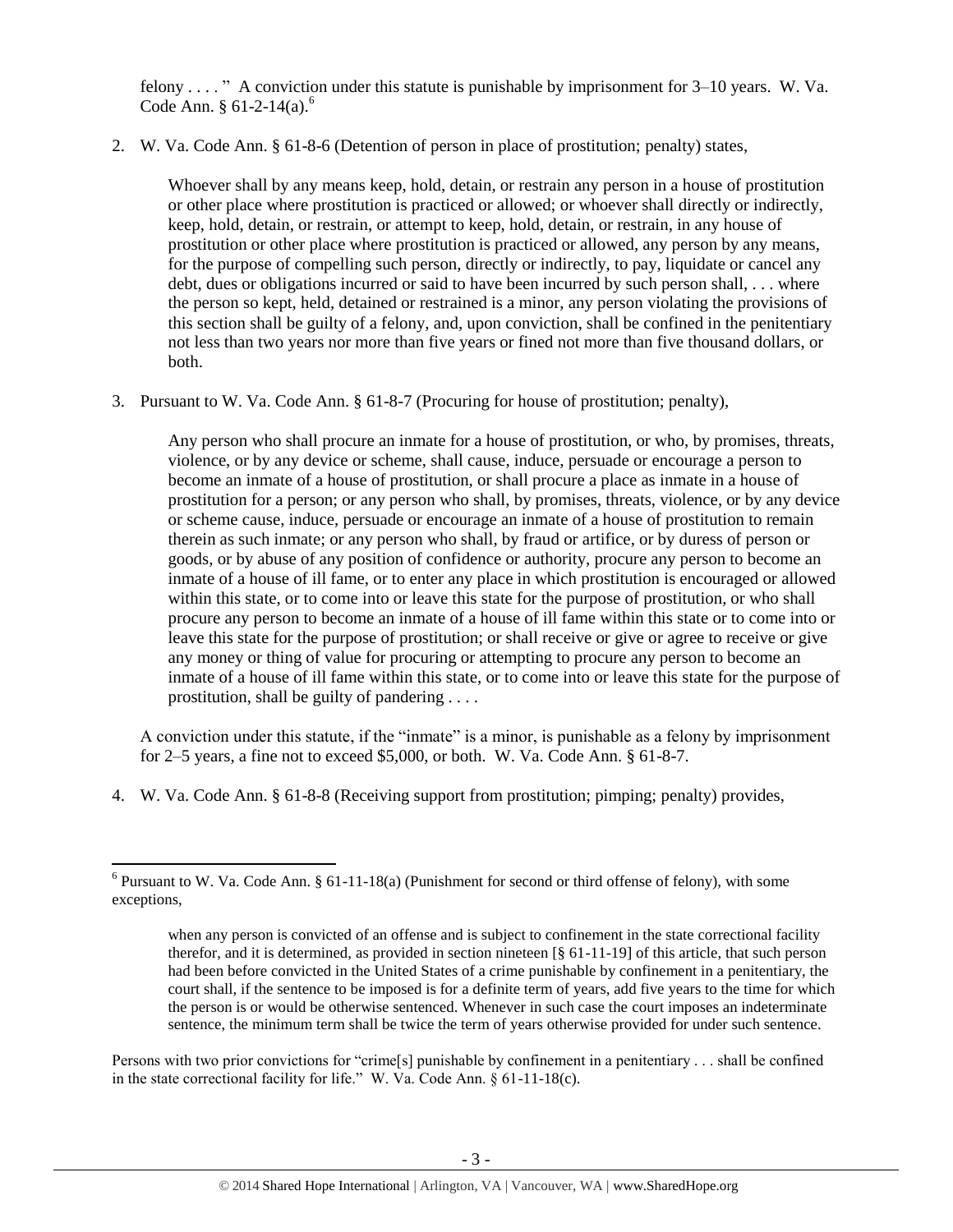Any person who, knowing another person to be a prostitute, shall live or derive support or maintenance, in whole or in part, from the earnings or proceeds of the prostitution of such prostitute, or from money loaned or advanced to or charged against such prostitution by any keeper or manager or inmate of a house or other place where prostitution is practiced or allowed, or shall tout or receive compensation for touting for such prostitution, shall be guilty of pimping. . . . .

<span id="page-3-1"></span><span id="page-3-0"></span>A conviction under this statute, if the prostituted person is a minor, is punishable as a felony by imprisonment for a minimum of 2 years, a fine not to exceed \$5,000, or both. W. Va. Code Ann. § 61-8-8.

- 5. W. Va. Code Ann. § 61-8A-5 (Employment or use of minor to produce obscene matter or assist in doing sexually explicit conduct; penalties) states, "Any adult who, with knowledge that a person is a minor or who fails to exercise reasonable care in ascertaining the age of a minor,  $\bar{j}$  hires, employs or uses such minor to produce obscene matter<sup>8</sup> or to do or assist in doing any sexually explicit conduct,  $9$ is guilty of a felony  $\ldots$ ." A conviction under this statute is punishable by imprisonment for up to 10 years, a fine not to exceed \$50,000, or both. W. Va. Code Ann. § 61-8A-5.
- 6. W. Va. Code Ann. § 61-8C-2(a) (Use of minors in filming sexually explicit conduct prohibited; penalty) states, "Any person who causes or knowingly permits, uses, persuades, induces, entices or coerces such minor to engage in or uses such minor to do or assist in any sexually explicit conduct<sup>10</sup> shall be guilty of a felony when such person has knowledge that any such act is being photographed or filmed."

<span id="page-3-2"></span>Under subsection (b), "Any person who photographs or films such minor engaging in any sexually explicit conduct shall be guilty of a felony  $\dots$ ." W. Va. Code Ann. § 61-8C-2(b).

Additionally, pursuant to W. Va. Code Ann. § 61-8C-2(c),

l

 $^7$  A "minor" is defined as "an unemancipated person under eighteen years of age." W. Va. Code Ann. § 61-8A-1(i). <sup>8</sup> "Obscene Matter" is defined as "matter that: (1) An average person, applying contemporary adult community standards, would find, taken as a whole, appeals to the prurient interest, is intended to appeal to the prurient interest, or is pandered to a prurient interest; (2) An average person, applying community standards, would find depicts or describes, in a patently offensive way, sexually explicit conduct; and (3) A reasonable person would find, taken as a whole, lacks serious literary, artistic, political or scientific value." W. Va. Code Ann. § 61-8A-1(j).

<sup>&</sup>lt;sup>9</sup> "Sexually explicit conduct" is defined as "an ultimate sexual act, normal or perverted, actual or simulated, including sexual intercourse, sodomy, oral copulation, sexual bestiality, sexual sadism and masochism, masturbation, excretory functions and lewd exhibition of the genitals." W. Va. Code Ann. § 61-8A-1(m).  $10$  Pursuant to W. Va. Code Ann. § 61-8C-1(c) (Definitions),

Sexually explicit conduct includes any of the following, whether actually performed or simulated: (1) Genital to genital intercourse;

<sup>(2)</sup> Fellatio;

<sup>(3)</sup> Cunnilingus;

<sup>(4)</sup> Anal intercourse;

<sup>(5)</sup> Oral to anal intercourse;

<sup>(6)</sup> Bestiality;

<sup>(7)</sup> Masturbation;

<sup>(8)</sup> Sadomasochistic abuse, including, but not limited to, flagellation, torture or bondage;

<sup>(9)</sup> Excretory functions in a sexual context; or

<sup>(10)</sup> Exhibition of the genitals, pubic or rectal areas of any person in a sexual context.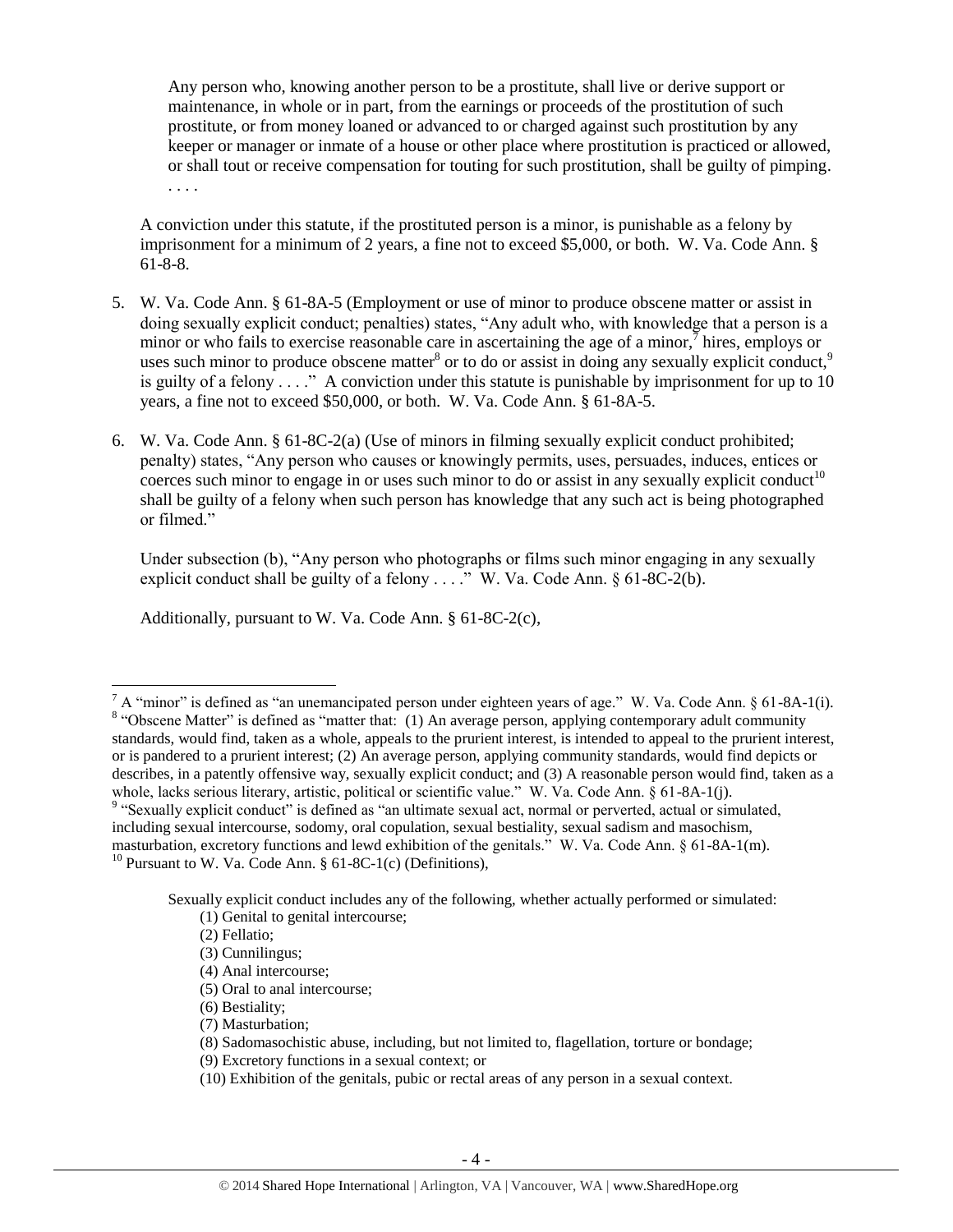Any parent, legal guardian or person having custody and control of a minor, who photographs or films such minor in any sexually explicit conduct or causes or knowingly permits, uses, persuades, induces, entices or coerces such minor child to engage in or assist in any sexually explicit act shall be guilty of a felony when such person has knowledge that any such act may be photographed or filmed.

A conviction under any of the provisions of this statute is punishable by imprisonment for up to 10 years, a fine not to exceed \$10,000, or both. W. Va. Code Ann.  $§ 61-8C-2(a)-(c)$ .

7. According to W. Va. Code Ann. § 61-3C-14b (Soliciting, etc. a minor via computer; penalty), "Any person over the age of eighteen, who knowingly uses [or attempts to use] a computer to solicit, entice, seduce or lure . . . a minor known or believed to be at least four years younger than the person using the computer . . . to commit . . . [several crimes, including prostitution] is guilty of a felony . . . ." A conviction under this statute is punishable by imprisonment for 2–10 years, a fine not to exceed \$5,000, or both. W. Va. Code Ann. § 61-3C-14b.

Several other laws, while not expressly commercial in nature, may also apply in cases involving  $CSEC.$ <sup>11</sup> These include the following:

1. Pursuant to W. Va. Code Ann. § 61-8B-3(a)(2), (b) (Sexual assault in the first degree), a person older than 14 years old who "engages in sexual intercourse<sup>12</sup> or sexual intrusion<sup>13</sup> with another person who

one of the following aggravating circumstances exists:

 $\overline{\phantom{a}}$ 

Subsequent convictions of certain sex offenses by persons with convictions for "sexually violent offenses" against a victim under 12 also result in enhanced penalties. W. Va. Code § 61-8B-9b. W. Va. Code Ann. § 15-12-2(i) defines a "sexually violent offense" as

(3) Sexual assault of a spouse as set forth in the former provisions of section six, article eight-b, chapter sixty-one [§ 61-8B-6] of this code, which was repealed by an Act of the Legislature during the two thousand legislative session, or of a similar provision in another state, federal or military jurisdiction; (4) Sexual abuse in the first degree as set forth in section seven, article eight-b, chapter sixty-one of this code [§ 61-8B-7] or of a similar provision in another state, federal or military jurisdiction.

<sup>&</sup>lt;sup>11</sup> Pursuant to W. Va. Code Ann. § 61-8B-9a(a) (Mandatory sentence for person committing certain sex offenses against children), an offender convicted of certain sex crimes (sexual assault in the first, second, or third degree or sexual abuse in the first, second, or third degree) is not "eligible for probation, home incarceration or an alternative sentence" when the perpetrator is over 18, the victim is under 12, and

<sup>(1)</sup> The person employed forcible compulsion in commission of the offense;

<sup>(2)</sup> The offense constituted, resulted from or involved a predatory act as defined in subsection (m), section two, article twelve, chapter fifteen of this code;

<sup>(3)</sup> The person was armed with a weapon or any article used or fashioned in a manner to lead the victim to reasonably believe it to be a dangerous weapon and used or threatened to use the weapon or article to cause the victim to submit; or

<sup>(4)</sup> The person removed the victim from one place to another and did not release the victim in a safe place. For the purposes of this section, "release the victim in a safe place" means release of a victim in a place and manner which realistically conveys to the victim that he or she is free from captivity in circumstances and surroundings wherein aid is readily available.

<sup>(1)</sup> Sexual assault in the first degree as set forth in section three, article eight-b, chapter sixty-one [§ 61-8B-3] of this code or of a similar provision in another state, federal or military jurisdiction;

<sup>(2)</sup> Sexual assault in the second degree as set forth in section four, article eight-b, chapter sixty-one [§ 61- 8B-4] of this code or of a similar provision in another state, federal or military jurisdiction;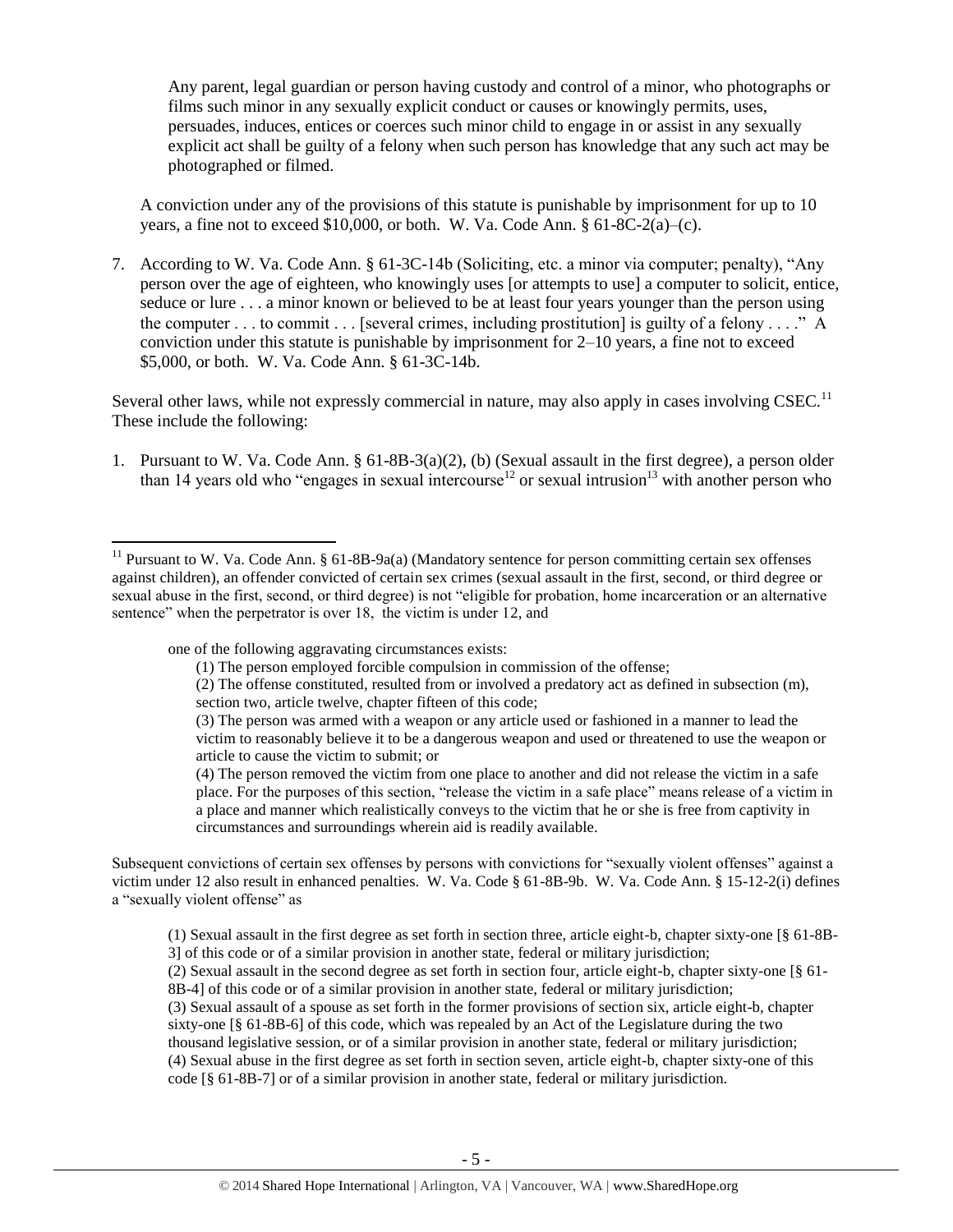is younger than twelve years old and is not married to that person" is guilty of a felony. A conviction under W. Va. Code § 61-8B-3 is punishable by imprisonment for 15–35 years in a state correctional facility and a possible fine of \$1,000–\$10,000. W. Va. Code Ann. § 61-8B-3(b). However, if the defendant is 18 or older and the victim is under 12, a conviction is punishable by imprisonment for 25–100 years in a state correctional facility and a mandatory fine of \$5,000–\$25,000. W. Va. Code Ann. § 61-8B-3(c).

- 2. W. Va. Code Ann. § 61-8B-5(a)(2), (b) (Sexual assault in the third degree) states that a person, who is at least 16 years old, who "engages in sexual intercourse or sexual intrusion with another person who is less than sixteen years old and who is at least four years younger than the defendant and is not married to the defendant" is guilty of a felony punishable by imprisonment for 1–5 years in a state correction facility and a possible fine not to exceed \$10,000. W. Va. Code Ann. § 61-8B-5(b).
- 3. W. Va. Code Ann. § 61-8B-7(a)(3), (b) (Sexual abuse in the first degree) states that a person 14 years or older who "subjects another person to sexual contact<sup>14</sup> who is younger than twelve years old" commits a felony. A conviction under this statute is punishable by imprisonment for  $1-5$  years in a state correctional facility and a possible fine not to exceed \$10,000. W. Va. Code Ann. § 61-8B-7(b). However, if the defendant is 18 or older and the victim is under 12, a conviction is punishable by imprisonment for 5–25 years and a mandatory fine of \$1,000–\$5,000. W. Va. Code Ann. § 61-8B-7(c).
- 4. W. Va. Code Ann. § 61-8B-9(a), (c) (Sexual abuse in the third degree) makes it a misdemeanor when a person, 16 years or older and 4 years older than the victim, "subjects another person to sexual contact without the latter's consent, when such lack of consent is due to the victim's incapacity to consent by reason of being less than sixteen years old." A conviction under this statute is punishable by up to 90 days in jail and a possible fine not to exceed \$500. W. Va. Code Ann. § 61-8B-9(c).

Although these statutes may be applicable in prosecuting CSEC crimes, they have limited usefulness in sex offense prosecutions against older minors because a defendant can raise a consent defense when the victim is 16 years of age or older. W. Va. Code Ann. § 61-8B-2(a), (c)(1). W. Va. Code Ann. § 61-8B-2(a) specifically provides, "Whether or not specifically stated, it is an element of every offense defined in this article that the sexual act was committed without the consent of the victim." Under subsection  $(c)(1)$ , "A person is deemed incapable of consent when such person is: (1) Less than sixteen years old."

*1.3 Prostitution statutes refer to the sex trafficking statute to identify the commercially sexually exploited minor as a trafficking victim.* 

<sup>&</sup>lt;sup>12</sup> W. Va. Code Ann. § 61-8B-1(7) (Definition of terms) defines "sexual intercourse" as "any act between persons involving penetration, however slight, of the female sex organ by the male sex organ or involving contact between the sex organs of one person and the mouth or anus of another person."

 $13$  "Sexual intrusion" is defined as "any act between persons involving penetration, however slight, of the female sex organ or of the anus of any person by an object for the purpose of degrading or humiliating the person so penetrated or for gratifying the sexual desire of either party." W. Va. Code Ann. § 61-8B-1(8). <sup>14</sup> W. Va. Code § 61-8B-1(6) defines "sexual contact" as the following:

<sup>[</sup>A]ny intentional touching, either directly or through clothing, of the breasts, buttocks, anus or any part of the sex organs of another person, or intentional touching of any part of another person's body by the actor's sex organs, where the victim is not married to the actor and the touching is done for the purpose of gratifying the sexual desire of either party.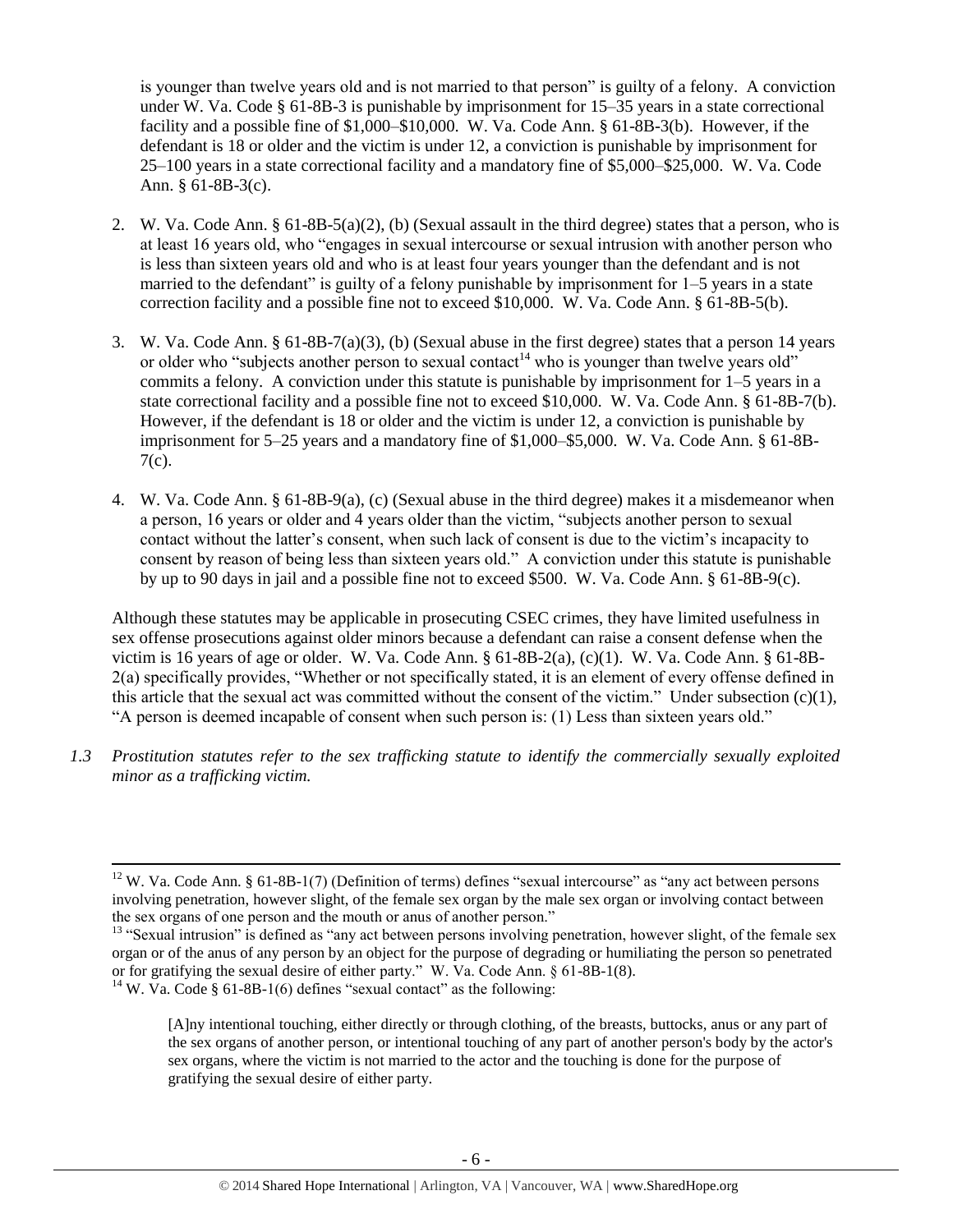West Virginia's prostitution statute, W. Va. Code Ann. § 61-8-5(b) (Houses of ill fame and assignation; penalties), does not refer to W. Va. Code Ann. § 61-2-17(b) (Human trafficking; criminal penalties) when a minor is engaged in prostitution.

- 1.3.1 Recommendation: Amend W. Va. Code Ann. § 61-8-6 (Detention of person in place of prostitution; penalty), § 61-8-7 (Procuring for house of prostitution; penalty; venue; competency as witness; marriage no defense), § 61-8-8 (Receiving support from prostitution; pimping; penalty; prostitute may testify), and § 61-8-5(b) (Houses of ill fame and assignation; penalties) to refer to W. Va. Code Ann. §  $61-2-17(a)(5)$  (Human trafficking; criminal penalties) to identify all commercially sexually exploited and prostituted minors as victims of sex trafficking.
- *1.4 The state racketeering or gang crimes statute includes sex trafficking and commercial sexual exploitation of children (CSEC) offenses as predicate acts allowing the statute to be used to prosecute trafficking crimes.*

West Virginia's Anti-Organized Criminal Enterprise Act, W. Va. Code Ann. § 61-13-3(a), (b) (Offenses) states,

(a) Any person who knowingly and willfully becomes a member of an organized criminal enterprise and who knowingly promotes, furthers or assists in the commission of any qualifying offense himself or herself or in combination with another member of an organized criminal enterprise shall be guilty of a felony and, upon conviction, shall be confined in a state correctional facility for not more than ten years or fined not more than \$25,000, or both. The offense set forth in this subsection is separate and distinct from that of any qualifying offense and may be punished separately.

(b) Any person who knowingly solicits, invites, recruits, encourages or causes another to become a member of an organized criminal enterprise or to assist members of an organized criminal enterprise to aid or assist in the commission of a qualifying offense by one or more members of an organized criminal enterprise shall be guilty of a felony and, upon conviction, be confined in a state correctional facility for not more than five years or fined not more than \$10,000, or both.

W. Va. Code Ann. § 61-13-2 (Definitions) defines "organized criminal enterprise" as "a combination of five or more persons engaging over a period of not less than six months in one or more of the qualifying offenses set forth in this section."

<span id="page-6-0"></span>"Qualifying offense" is defined under § 61-13-2 to include felony violations of W. Va. Code Ann. § 61-2- 14(a) (Abduction of person; kidnapping or concealing child; penalties), § 61-3C-14b (Soliciting, etc. a minor via computer; penalty), § 61-8C-2 (Use of minors in filming sexually explicit conduct prohibited; penalty), § 61-8C-3<sup>15</sup> (Distribution and exhibiting of material depicting minors engaged in sexually explicit conduct prohibited; penalty), § 61-2-17 (Human trafficking; criminal penalties) and § 61-8A-5 (Employment or use of minor to produce obscene matter or assist in doing sexually explicit conduct; penalties) or any convictions under § 61-8-8 (Receiving support from prostitution; pimping; penalty). Based on this definition of racketeering, acts of commercial sexual exploitation of children constitute predicate crimes under the racketeering law, making it available for combatting criminal enterprises that engage in domestic minor sex trafficking.

Asset forfeiture applies pursuant to W. Va. Code Ann. § 61-13-5(a) (Forfeiture) which provides,

 $\overline{\phantom{a}}$ <sup>15</sup> The text of W. Va Code Ann. § 61-8C-3 included here and elsewhere in this report includes amendments made by the passage of House Bill 4006, West Virginia Leg. 2014 Regular Sess. (WV 2014) (effective June 06, 2014).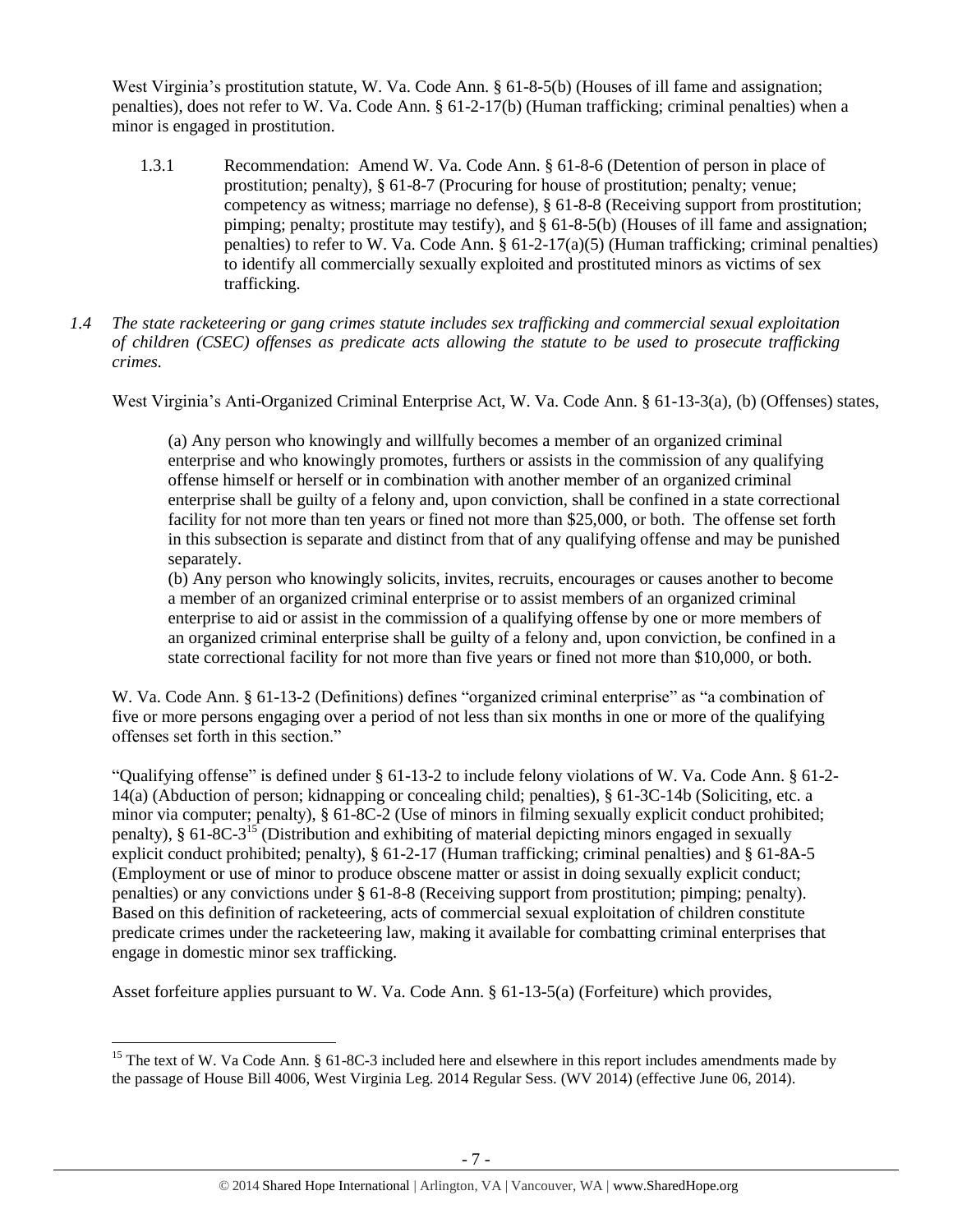The following are declared to be contraband and no person shall have a property interest in them: (1) All property which is directly or indirectly used or intended for use in any manner to facilitate a violation of this article; and

(2) Any property constituting or derived from gross profits or other proceeds obtained from a violation of this article.

Additionally, any "private building or place used by members of an organized criminal enterprise for the commission of qualifying offenses" will be declared "a nuisance and may be the subject of an injunction or cause of action for damages or for abatement of the nuisance" as provided for in W. Va. Code Ann. Chapter 61 (Crimes and their punishment), Article 9 (Equitable remedies in aid of chastity, morality and decency). W. Va. Code Ann. § 61-13-4(a).

## **FRAMEWORK ISSUE 2: CRIMINAL PROVISIONS ADDRESSING DEMAND**

#### *Legal Components:*

- *2.1 The state sex trafficking law can be applied to buyers of commercial sex acts with a victim of domestic minor sex trafficking.*
- *2.2 Buyers of commercial sex acts with a minor can be prosecuted under commercial sexual exploitation of children (CSEC) laws.*
- *2.3 Solicitation of prostitution laws differentiate between buying sex acts with an adult and buying sex acts with a minor under 18.*
- *2.4 Penalties for buyers of commercial sex acts with minors are as high as federal penalties.*
- *2.5 Using the Internet to lure, entice, or purchase, or attempt to lure, entice, or purchase commercial sex acts with a minor is a separate crime or results in an enhanced penalty for buyers.*
- *2.6 No age mistake defense is permitted for a buyer of commercial sex acts with any minor under 18.*
- *2.7 Base penalties for buying sex acts with a minor under 18 are sufficiently high and not reduced for older minors.*
- *2.8 Financial penalties for buyers of commercial sex acts with minors are sufficiently high to make it difficult for buyers to hide the crime.*
- *2.9 Buying and possessing child pornography carries penalties as high as similar federal offenses.*
- *2.10 Convicted buyers of commercial sex acts with minors and child pornography are required to register as sex offenders.*

\_\_\_\_\_\_\_\_\_\_\_\_\_\_\_\_\_\_\_\_\_\_\_\_\_\_\_\_\_\_\_\_\_\_\_\_\_\_\_\_\_\_\_\_\_\_\_\_\_\_\_\_\_\_\_\_\_\_\_\_\_\_\_\_\_\_\_\_\_\_\_\_\_\_\_\_\_\_\_\_\_\_\_\_\_\_\_\_\_\_\_\_\_\_

# *Legal Analysis*

 $\overline{\phantom{a}}$ 

*2.1 The state sex trafficking law can be applied to buyers of commercial sex acts with a victim of domestic minor sex trafficking.*

W. Va. Code Ann. § 61-2-17(b) (Human trafficking; criminal penalties) might apply to buyers of sex with minors through the term "obtain."<sup>16</sup> W. Va. Code Ann. § 61-2-17(a)(5) defines, "[s]ex trafficking of minors" in

<sup>&</sup>lt;sup>16</sup> See United States v. Jungers, 702 F.3d 1066 ( $8<sup>th</sup>$  Cir. 2013). In this case, the Eighth Circuit specifically addressed whether the federal sex trafficking law, 18 U.S.C. § 1591 (Sex trafficking of children or by force, fraud, or coercion) applies to buyers when it reversed a District of South Dakota ruling that Congress did not intend the string of verbs constituting criminal conduct under 18 U.S.C. § 1591(a)(1) ("recruits, entices, harbors, transports, provides, obtains, or maintains") to reach the conduct of buyers. United States v. Jungers, 834 F. Supp. 2d 930, 931 (D.S.D. 2011). Holding that the conduct of buyers who obtain a child for commercial sex can violate 18 U.S.C. § 1591(a)(1), the Eighth Circuit illustrated through hypothetical buyer scenarios that, under certain circumstances, most of the terms in the string of verbs constituting criminal conduct under 18 U.S.C. § 1591(a)(1) could apply to buyers. While other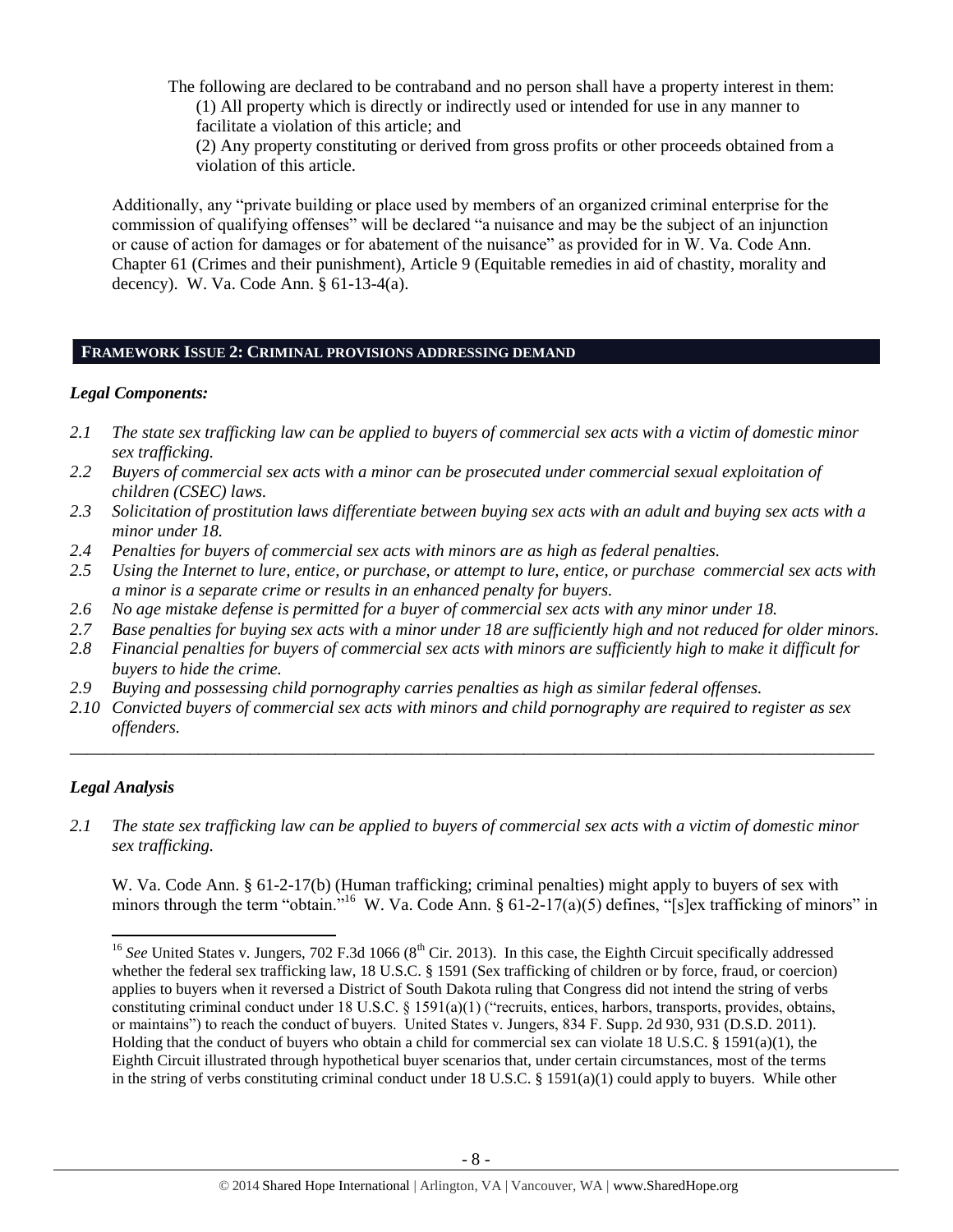part as "the . . . obtaining or receipt of a person under the age of eighteen by any means, whether a United States citizen or foreign national, for the purpose of causing the minor to engage in sexual acts, or in sexual conduct violating the provisions of subsection (b), section five, article eight of this chapter [§§ 61-8-5(b) (Houses of ill fame and assignation; penalties; jurisdiction of courts)] $17$  or article eight-c of this chapter [Filming of Sexually Explicit Conduct of Minors]."<sup>18</sup> However, pursuant to the definition of human trafficking under W. Va. Code Ann. § 61-2-17(a)(3) (Human trafficking; penalties), a buyer would have to obtain "two or more persons . . . within any one year period."

Federal prosecutors, under the Trafficking Victims Protection Act (TVPA),<sup>19</sup> have applied the crime of human trafficking to attempted buyers of commercial sex with minors by charging that the buyers attempted to "obtain"<sup>20</sup> a person under 18 to engage in commercial sex. It is unsettled whether the courts will uphold this interpretation of the TVPA. It is arguable, therefore, that the term "obtain" in W. Va. Code Ann. § 61-2- 17(a)(5) (Human trafficking; criminal penalties) could apply to buyers of commercial sex in West Virginia.

## *2.2 Buyers of commercial sex acts with a minor can be prosecuted under commercial sexual exploitation of children (CSEC) laws.*

The CSEC offense under W. Va. Code Ann. § 61-3C-14b (Soliciting, etc. a minor via computer; penalty) includes soliciting prostitution with a minor through electronic communications, stating, "Any person over the age of eighteen who knowingly uses a computer to solicit, entice, seduce or lure or attempt to solicit, entice, seduce, or lure . . . a minor known or believed to be at least four years younger than the person using the computer . . . to commit . . . [several crimes, including prostitution] is guilty of a felony . . . ." A conviction under this statute is punishable by imprisonment for 2–10 years, a fine not to exceed \$5,000, or both. W. Va. Code Ann. § 61-3C-14b.

In the absence of another CSEC law to prosecute those buyers of commercial sex acts with minors who do not use a computer to commit the offense, a buyer most likely would be prosecuted under West Virginia's general solicitation law, W. Va. Code Ann. § 61-8-5(b) (Houses of ill fame and assignation; penalties). W. Va. Code Ann. § 61-8-5(b) makes it illegal for a person to "solicit, induce, entice, or procure another to commit an act of prostitution, lewdness, or assignation . . . enter, or remain in any house, place, building, hotel, tourist camp,  $^{21}$  or other structure or enter or remain in any vehicle, trailer, or other conveyance for the purpose of prostitution, lewdness, or assignation; or . . . aid, abet, or participate in the doing of any of the acts herein  $\dots$ ."

First convictions under W. Va. Code Ann. § 61-8-5(b) are punishable by 60 days–6 months in jail and a fine of \$50–\$100. W. Va. Code Ann. § 61-8-5(b). Second convictions are punishable by 6 months–1 year in jail and a fine of \$100–\$250. W. Va. Code Ann. § 61-8-5(b).

terms may apply to buyers' conduct under state law as well, the analysis here focuses on the term "obtains" which is most likely to apply in the majority of buyer cases. United States v. Jungers establishes persuasive authority for state courts interpreting the same language used under state law to the extent such interpretation does not conflict with the state constitution.

<sup>17</sup> *See supra* note [2.](#page-1-0)

<sup>18</sup> *See supra* note [3.](#page-1-1)

<sup>&</sup>lt;sup>19</sup> Trafficking Victims Protection Act (TVPA) of 2000, Pub. L. No. 106-386, 114 Stat. 1464, 1466 (codified in scattered sections of 18 and 22 U.S.C.).

 $20$  18 U.S.C. § 1591(a).

<sup>&</sup>lt;sup>21</sup> "Tourist camp" is defined as "any temporary or permanent buildings, tents, cabins, or structures, or trailers, or other vehicles which are maintained, offered, or used for dwelling or sleeping quarters for pay." W. Va. Code Ann.  $§ 61-8-5(c).$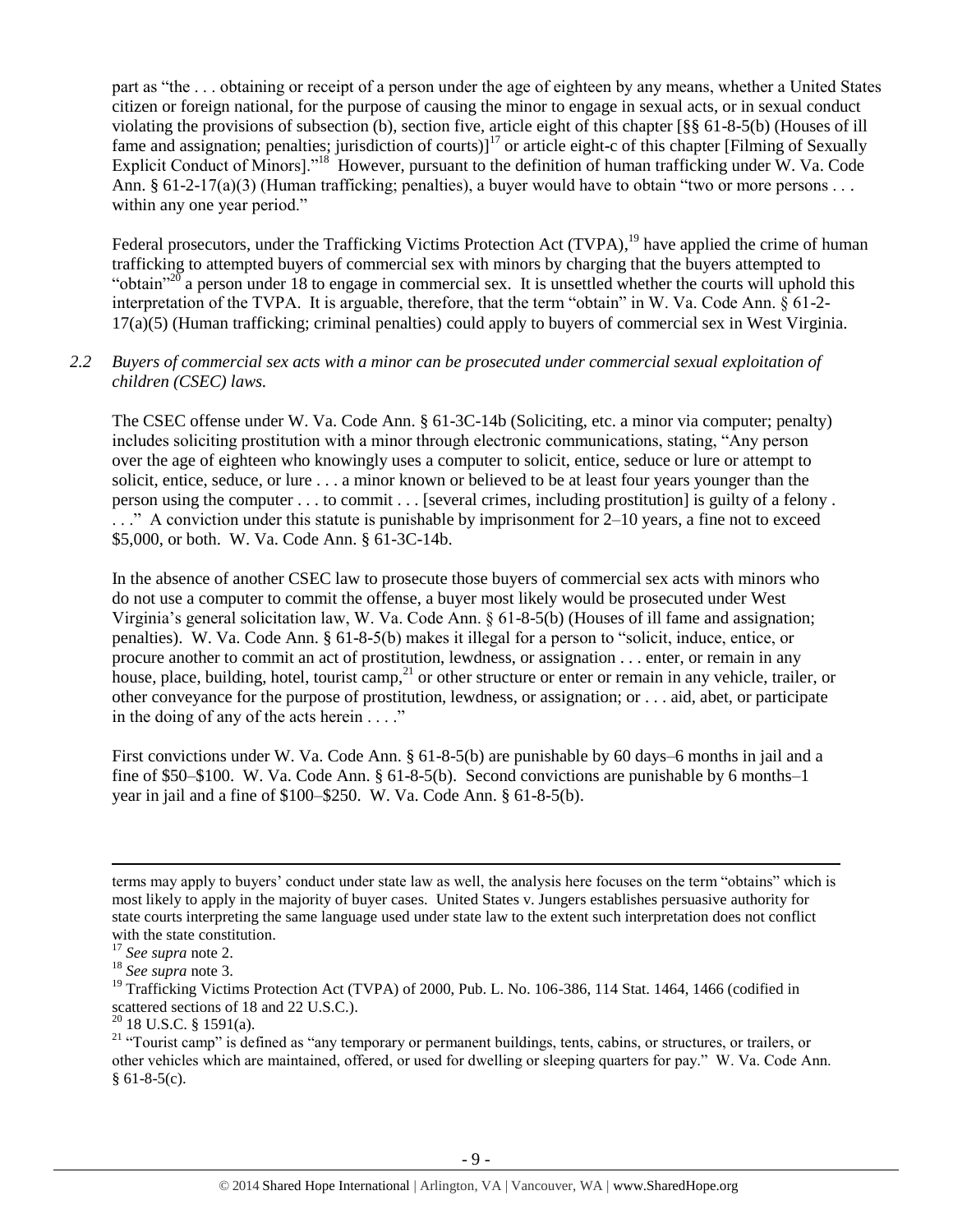Several sexual offenses could be used to prosecute some buyers of commercial sex acts with a minor but do not specifically criminalize the commercial sexual exploitation of a child, and do not identify the minors involved as human trafficking victims.<sup>22</sup> Furthermore, although these statutes may apply to buyers for CSEC crimes, they are of limited usefulness in sex offense prosecutions against older minors because a buyer can raise a consent defense when the victim is 16 years of age or older. W. Va. Code Ann. § 61-8B-2(a),  $(c)(1)$ .

*2.3 Solicitation of prostitution laws differentiate between buying sex acts with an adult and buying sex acts with a minor under 18.*

West Virginia's general solicitation laws do not differentiate between buying sex with an adult and buying sex with a minor however, if a computer is used, solicitation of a minor for prostitution is separately criminalized under W. Va. Code Ann. § 61-3C-14b (Soliciting, etc. a minor via computer; penalty) which states, "Any person over the age of eighteen, who knowingly uses a computer to solicit, entice, seduce or lure or attempt to solicit, entice, seduce, or lure . . . a minor known or believed to be at least four years younger than the person using the computer . . . to commit . . . [several crimes, including prostitution] is guilty of a felony . . . ." Otherwise, buyers of commercial sex with adults and commercial sex with minors will be guilty of W. Va. Code Ann. § 61-8-5(b) (Houses of ill fame and assignation; penalties).

- 2.3.1 Recommendation: Enact a law that makes purchasing commercial sex acts with children under 18 a separate offense or impose heightened penalties for buying sex with a minor under W. Va. Code Ann. § 61-8-5(b) (Houses of ill fame and assignation; penalties; jurisdiction of courts).
- *2.4 Penalties for buyers of commercial sex acts with minors are as high as federal penalties.*

W. Va. Code Ann. § 61-2-17(b) (Human trafficking; criminal penalties) makes sex trafficking of minors a felony punishable by 3–15 years imprisonment and a possible fine of up to \$200,000 fine, or both. W. Va. Code Ann. § 61-2-17(b).

A conviction under W. Va. Code Ann. § 61-3C-14b (Soliciting, etc. a minor via computer; penalty) is punishable by imprisonment for 2–10 years, a fine not to exceed \$5,000, or both. W. Va. Code Ann. § 61-3C-14b. In the absence of a CSEC or trafficking law to prosecute buyers of commercial sex with minors who do not use a computer to commit the offense, buyers of sex with minors may be prosecuted under the general solicitation statute, W. Va. Code Ann. § 61-8-5(b) (Houses of ill fame and assignation; penalties). First offenses are punishable by 60 days–6 months in jail and a fine of \$50–\$100. W. Va. Code Ann. § 61-8-5(b). Second convictions are punishable by 6 months–1 year in jail and a fine of \$100– \$250. W. Va. Code Ann. § 61-8-5(b).

Several sexual offense laws may be used to prosecute certain buyers of sex acts with a minor.<sup>23</sup>

<span id="page-9-0"></span>In comparison, if the victim is under the age of 14, a conviction under the Trafficking Victims Protection Act  $(TVPA)^{24}$  for child sex trafficking is punishable by 15 years to life imprisonment and a fine not to exceed \$250,000. 18 U.S.C. §§ 1591(b)(1), 3559(a)(1), 3571(b)(3). If the victim is between the ages of 14–17, a conviction is punishable by 10 years to life imprisonment and a fine not to exceed \$250,000. 18

 $22$  *See supra* Section [1.2](#page-1-2) for a full description of the sexual offense laws that may be used to prosecute certain buyers.

<sup>&</sup>lt;sup>23</sup> See discussion of relevant provisions that may apply to certain buyers *supra* Section [1.2.](#page-1-2)

<sup>&</sup>lt;sup>24</sup> Trafficking Victims Protection Act (TVPA) of 2000, Pub. L. No. 106-386, 114 Stat. 1464, 1466 (codified in scattered sections of 18 and 22 U.S.C.).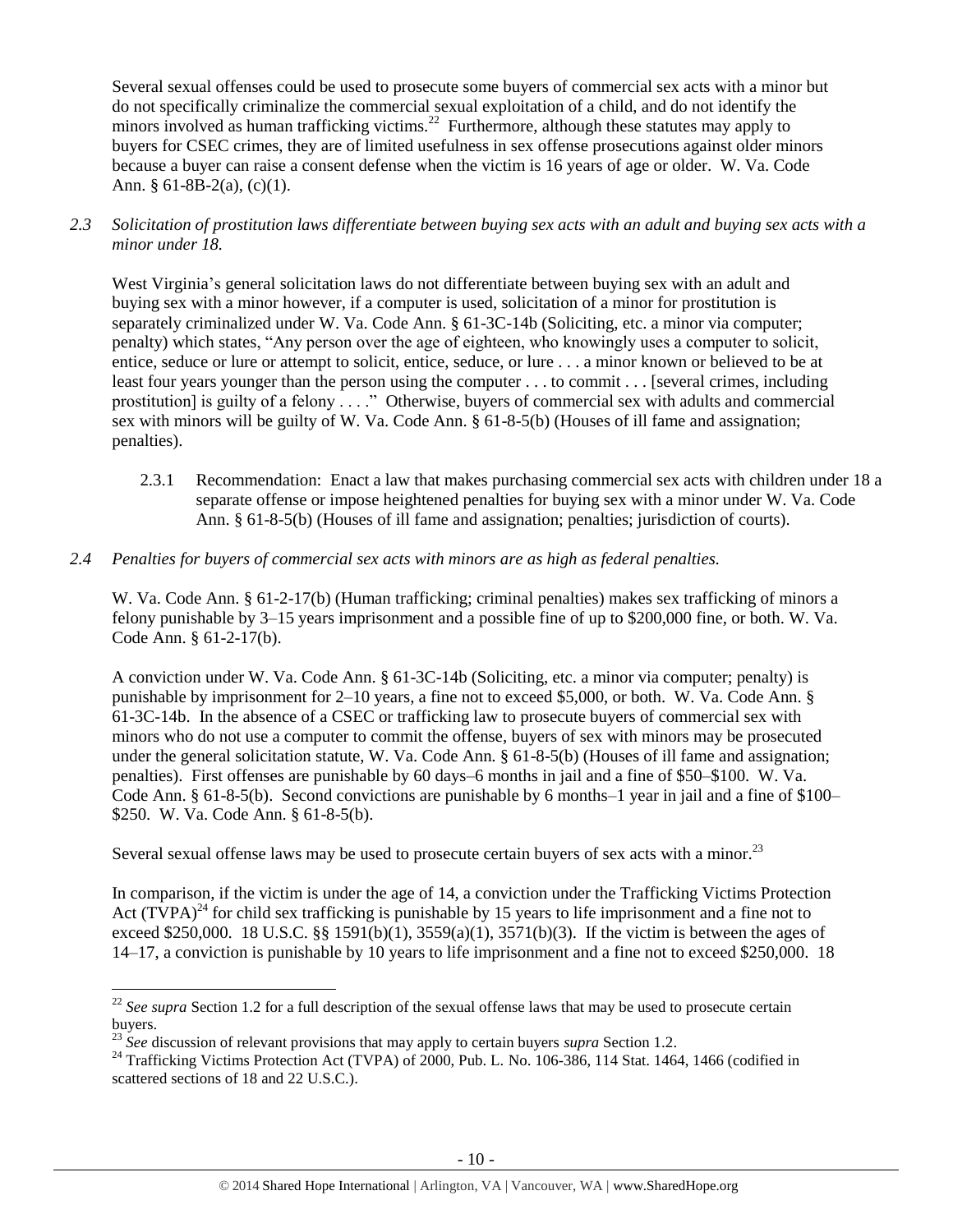U.S.C. §§ 1591(b)(2), 3559(a)(1), 3571(b)(3). A conviction is punishable by mandatory life imprisonment, however, if the buyer has a prior conviction for a federal sex offense<sup>25</sup> against a minor. To the extent buyers can be prosecuted under other federal CSEC laws,<sup>26</sup> a conviction is punishable by penalties ranging from a fine not to exceed \$250,000 to life imprisonment and a fine not to exceed  $$250,000.<sup>27</sup>$ 

#### *2.5 Using the Internet to lure, entice, or purchase, or attempt to lure, entice, or purchase commercial sex acts with a minor is a separate crime or results in an enhanced penalty for buyers.*

W. Va. Code Ann. § 61-3C-14b (Soliciting, etc. a minor via computer; penalty) makes the use of a computer to lure or entice commercial sex acts with a minor illegal. Pursuant to W. Va. Code Ann. § 61- 3C-14b,

<span id="page-10-0"></span>Any person over the age of eighteen, who knowingly uses a computer to solicit, entice, seduce or lure, or attempt to solicit, entice, seduce or lure, a minor known or believed to be at least four years younger than the person using the computer or a person he or she reasonably believes to be a minor, to commit any illegal act proscribed by the provisions of article eight [Crimes against chastity, morality and decency], eight-b [Sexual offenses], eight-c [Filming of sexually explicit conduct of minors], or eight-d [Child abuse] of this chapter . . . is guilty of a felony . . . .

Article 8, referred to in W. Va. Code Ann. § 61-3C-14b, includes W. Va. Code Ann. § 61-8-5(b), which makes it a crime for a person to "solicit, induce, entice, or procure another to commit an act of prostitution, lewdness, or assignation."

A conviction under W. Va. Code Ann. § 61-3C-14b is punishable as a felony by imprisonment for 2–10 years in a state correctional facility, a fine not to exceed \$5,000, or both. W. Va. Code Ann. § 61-3C-14b.

### *2.6 No age mistake defense is permitted for a buyer of commercial sex acts with any minor under 18.*

Neither W. Va. Code Ann. § 61-2-17 (Human trafficking; criminal penalties) nor § 61-3C-14b (Soliciting, etc. a minor via computer; penalty) expressly prohibits a mistake of age defense.

 $\overline{a}$ <sup>25</sup> Pursuant to 18 U.S.C. § 3559 $(e)(2)$ , "federal sex offense" is defined as

an offense under section 1591 [18 U.S.C.S. § 1591] (relating to sex trafficking of children), 2241 [18 U.S.C.S. § 2241] (relating to aggravated sexual abuse), 2242 [18 U.S.C.S. § 2242] (relating to sexual abuse),  $2244(a)(1)$  [18 U.S.C.S. §  $2244(a)(1)$ ] (relating to abusive sexual contact),  $2245$  [18 U.S.C.S. § 2245] (relating to sexual abuse resulting in death), 2251 [18 U.S.C.S. § 2251] (relating to sexual exploitation of children), 2251A [18 USCS § 2251A] (relating to selling or buying of children), 2422(b) [18 U.S.C.S. § 2422(b)] (relating to coercion and enticement of a minor into prostitution), or 2423(a) [18 U.S.C.S. § 2423(a)] (relating to transportation of minors).

<sup>26</sup> 18 U.S.C. §§ 2251A(b) (Selling or buying of children), 2251(a) (Sexual exploitation of children), 2423(a) (Transportation of a minor with intent for minor to engage in criminal sexual activity), 2422(a) (Coercion and enticement), 2252(a)(2), (a)(4) (Certain activities relating to material involving the sexual exploitation of minors). <sup>27</sup> 18 U.S.C. §§ 2251A(b) (conviction punishable by imprisonment for 30 years to life and a fine), 2251(e) (conviction punishable by imprisonment for 15–30 years and a fine), 2423(a) (conviction punishable by imprisonment for 10 years to life and a fine), 2422(a) (conviction punishable by a fine, imprisonment up to 20 years, or both),  $2252(a)(2)$ , (4) (stating that a conviction under subsection (a)(2) is punishable by imprisonment for  $5-20$ years and a fine, while a conviction under subsection (a)(4) is punishable by imprisonment up to 10 years, a fine, or both.); *see also* 18 U.S.C. §§ 3559(a)(1) (classifying all of the above listed offenses as felonies), 3571(b)(3) (providing a fine up to \$250,000 for any felony conviction).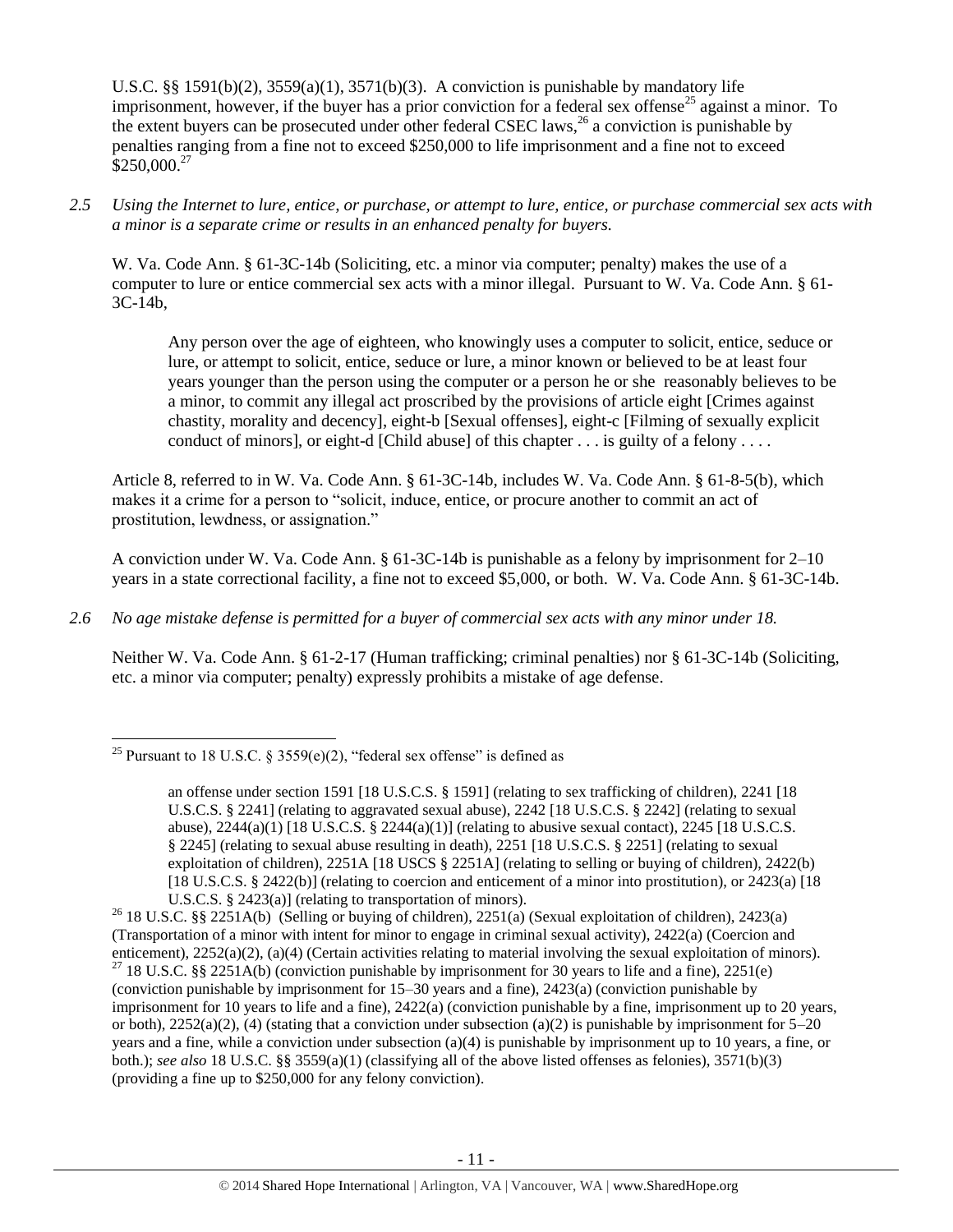- 2.6.1 Recommendation: Amend W. Va. Code Ann. § 61-2-17 (Human trafficking; criminal penalties) and § 61-3C-14b (Soliciting, etc. a minor via computer; penalty) to expressly prohibit a mistake of age defense for these crimes.
- *2.7 Base penalties for buying sex acts with a minor under 18 are sufficiently high and not reduced for older minors.*

W. Va. Code Ann. § 61-2-17 (Human trafficking; criminal penalties) and W. Va. Code Ann. § 61-3C-14b (Soliciting, etc. a minor via computer; penalty) do not stagger penalties based on the age of the minor victim.

## *2.8 Financial penalties for buyers of commercial sex acts with minors are sufficiently high to make it difficult for buyers to hide the crime.*

W. Va. Code Ann. § 61-2-17(b) (Human trafficking; criminal penalties) makes those who purchase sex with minors under 18 subject to a possible fine not to exceed \$200,000. W. Va. Code Ann. § 61-2-17(b). Convicted buyers over 18 who use a computer to solicit a child for prostitution in violation of W. Va. Code Ann. § 61-3C-14b (Soliciting, etc. a minor via computer; penalty) may be fined up to \$5,000. W. Va. Code Ann. § 61-3C-14b.

Additionally, pursuant to W. Va. Code Ann. § 61-8C-7(a) (Items subject to forfeiture; persons authorized to seize property subject to forfeiture), buyers who violate W. Va. Code Ann. § 61-3C-14b (Soliciting, etc. a minor via computer; penalty) or possess child pornography in violation of § 61-8C-3 (Distribution and exhibiting of material depicting minors engaged in sexually explicit conduct; penalty) may be subject to discretionary, civil asset forfeiture. The following items are subject to forfeiture pursuant to W.Va. Code Ann. § 61-8C-7:

<span id="page-11-1"></span><span id="page-11-0"></span>(1) All visual depictions which have been manufactured, distributed, dispensed, or possessed in violation of article eight-a  $\lceil \frac{8}{5} \rceil$  61-8A-1 et seq.]<sup>28</sup> or eight-c  $\lceil \frac{8}{5} \rceil$  61-8C-1 et seq.]<sup>29</sup> of this chapter or section fourteen-b [§ 61-3C-14b], article three-c of this chapter;

(2) All raw materials, products and equipment of any kind which are used, intended for use, in manufacturing, processing, delivering, importing or exporting any visual depictions or any crimes against children in violation of article eight-a [§§ 61-8A-1 et seq.] or eight-c [§§ 61-8C-1 et seq.] of this chapter of section fourteen-b [§ 61-3C-14b], article three-c of this chapter; (3) All books, records, research products and materials, including hard drives, microfilm, tapes and data which are used, or have been used, or are intended for use in violation of article eight-a [§§ 61-8A-1et seq.] or eight-c [§§ 61-8C-1 et seq.] of this chapter of section fourteen-b [§ 61- 3C-14b], article three-c of this chapter

(4) All moneys, negotiable instruments, securities, or other things of value furnished or intended to be furnished in violation of article eight-a [§§ 61-8A-1et seq.] or eight-c [§§ 61-8C-1 et seq.] of this chapter of section fourteen-b [§ 61-3C-14b], article three-c of this chapter by any person

<sup>&</sup>lt;sup>28</sup> The relevant criminal offenses under W. Va. Code Ann. §§ 61-8A (Preparation, distribution or exhibition of obscene matter to minors) include § 61-8A-2 (Distribution and display to minor of obscene matter; penalties; defenses), § 61-8A-4 (Use of obscene matter with intent to seduce minor), and § 61-8A-1 (Employment or use of minor to produce obscene matter or assist in doing sexually explicit conduct; penalties).

<sup>&</sup>lt;sup>29</sup> The relevant criminal offenses under W. Va. Code Ann.  $\S$  61-8C (Filming of sexually explicit conduct of minors) include § 61-8C-2 (Use of minors in filming sexually explicit conduct prohibited; penalty), § 61-8C-3 (Distribution and exhibiting of material depicting minors engaged in sexually explicit conduct; penalty), and § 61- 8C-3a (Promoting child erotica; penalties).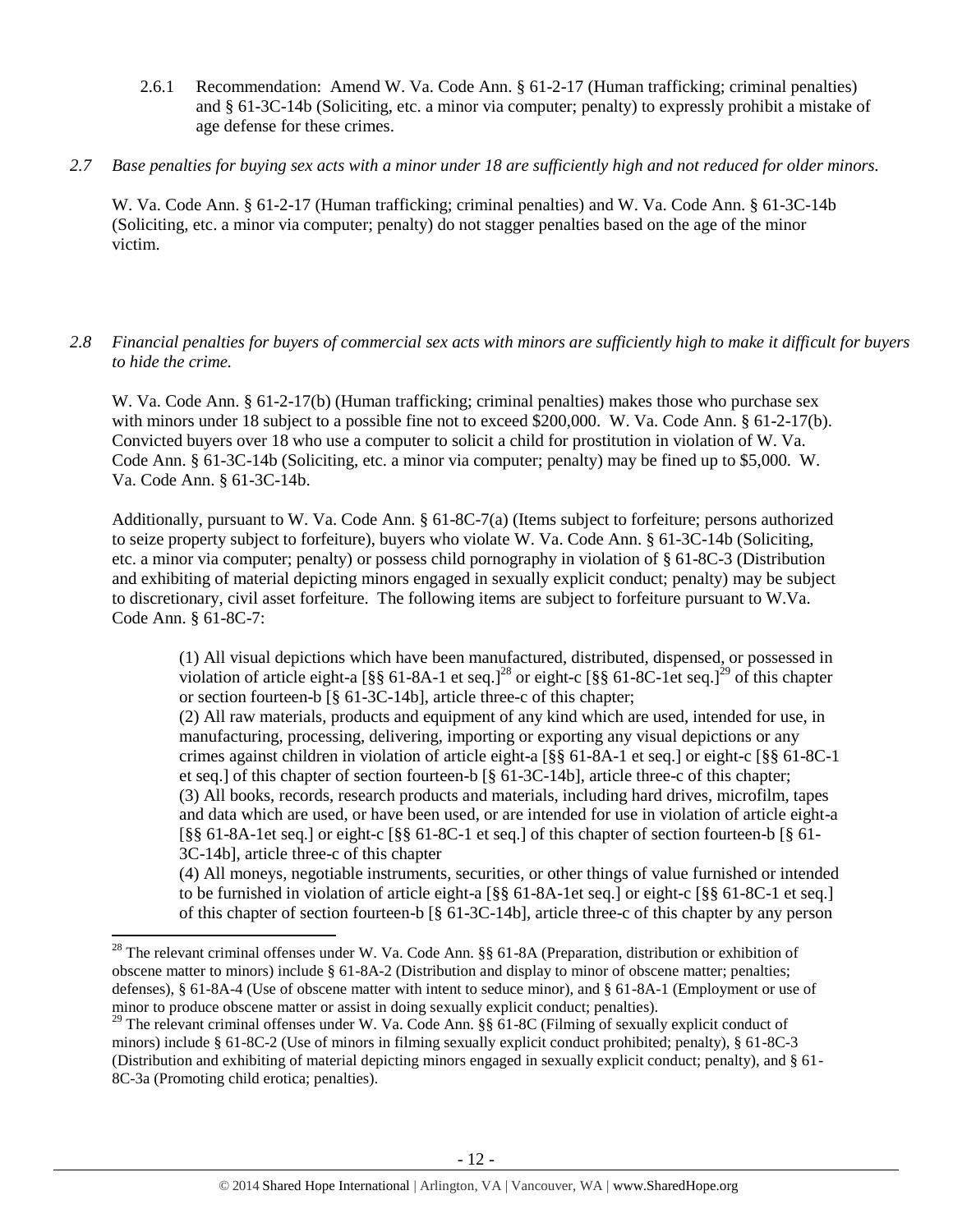in exchange for a visual depiction, all proceeds traceable to the exchange and all moneys, negotiable instruments, and securities used, or which are intended to be used, to facilitate any violation of article eight-a [§§ 61-8A-1et seq.] or eight-c [§§ 61-8C-1 et seq.] of this chapter of section fourteen-b [§ 61-3C-14b], article three-c of this chapter. . . .;

<span id="page-12-0"></span>(5) All conveyances, including aircraft, vehicles or vessels, which are used, have been used, or are intended for use, to transport, or in any manner to facilitate the transportation, sale, receipt, possession, or concealment of property described in (1), (2) or (3) of this subsection<sup>30</sup>…."

Pursuant to W.Va. Code Ann. § 61-8C-7(b), property subject to forfeiture may be seized by the state police. Disposition of forfeitable property is governed by W.Va. Code Ann. § 61-8C-10 and 61-8C-11, which provide for alternate dispositions of moneys, securities or negotiable instruments and other property. Moneys, securities and other negotiable instruments shall be distributed as follows: (1) 10% to the office of the prosecuting attorney that initiated the forfeiture proceeding, (2) the balance to a special law-enforcement investigation fund. W. Va. Code Ann. § 61-8C-10. The circuit court ordering the forfeiture of all other property, upon application by the prosecuting attorney or the Superintendent of the State Police or his or her designee, may direct: (1) Title to the forfeited property be vested in the lawenforcement agency so petitioning; (2) The law-enforcement agency responsible for the seizure retain the property for official use; or (3) The forfeited property shall be offered at public auction to the highest bidder for cash. W.Va. Code Ann. § 61-8C-11.

Absent a law that makes it a crime to purchase commercial sex acts with a minor without using a computer to accomplish the offense, a buyer might be convicted under W. Va. Code Ann. § 61-8-5(b) (Houses of ill fame and assignation; penalties; jurisdiction of courts), which carries a fine of \$50–\$100 for a first conviction and a fine of \$100–\$250 for a second conviction. W. Va. Code Ann. § 61-8-5(b).

Additionally, West Virginia has a general restitution statute that may apply to buyers in certain instances. Restitution is mandatory where a defendant is "convicted of a felony or misdemeanor causing physical, psychological or economic injury or loss to a victim . . . unless the court finds restitution to be wholly or partially impractical as set forth" in the Victim Protection Act of 1984. Pursuant to W. Va. Code Ann. §  $61-11A-4(b)(2)$ , where the victim suffers "bodily injury," a defendant shall be ordered to

(A) Pay an amount equal to the cost of necessary medical and related professional services and devices relating to physical, psychiatric and psychological care, including nonmedical care and treatment rendered in accordance with a method of healing recognized by the law of the place of treatment;

 $30$  Exceptions under W. Va. Code § 61-8C-7(a)(5) include:

<sup>(</sup>A) A conveyance used by any person as a common carrier in the transaction of business as a common carrier shall not be forfeited under this section unless it appears that the person owning the conveyance is a consenting party or privy to a violation of article eight-a [§§ 61-8A-1 et seq.] or eight-c [§§ 61-8C-1 et seq.] of this chapter or section fourteen-b [§ 61-3C-14b], article three-c of this chapter; (B**)** A conveyance shall not be forfeited under the provisions of this article if the person owning the conveyance establishes that he or she neither knew, nor had reason to know, that the conveyance was being employed or was likely to be employed in a violation of article eight-a [§§ 61-8A-1 et seq.] or eight-c [§§ 61-8C-1 et seq.] of this chapter or section fourteen-b [§ 61-3C-14b], article three-c of this chapter; and (C**)** A bona fide security interest or other valid lien in any conveyance shall not be forfeited under the provisions of this article, unless the state proves by a preponderance of the evidence that the holder of the security interest or lien either knew, or had reason to know, that the conveyance was being used or was likely to be used in a violation of article eight-a [§§ 61-8A-1 et seq.] or eight-c [§§ 61-8C-1 et seq.] of this chapter or section fourteen-b [§ 61-3C-14b], article three-c of this chapter.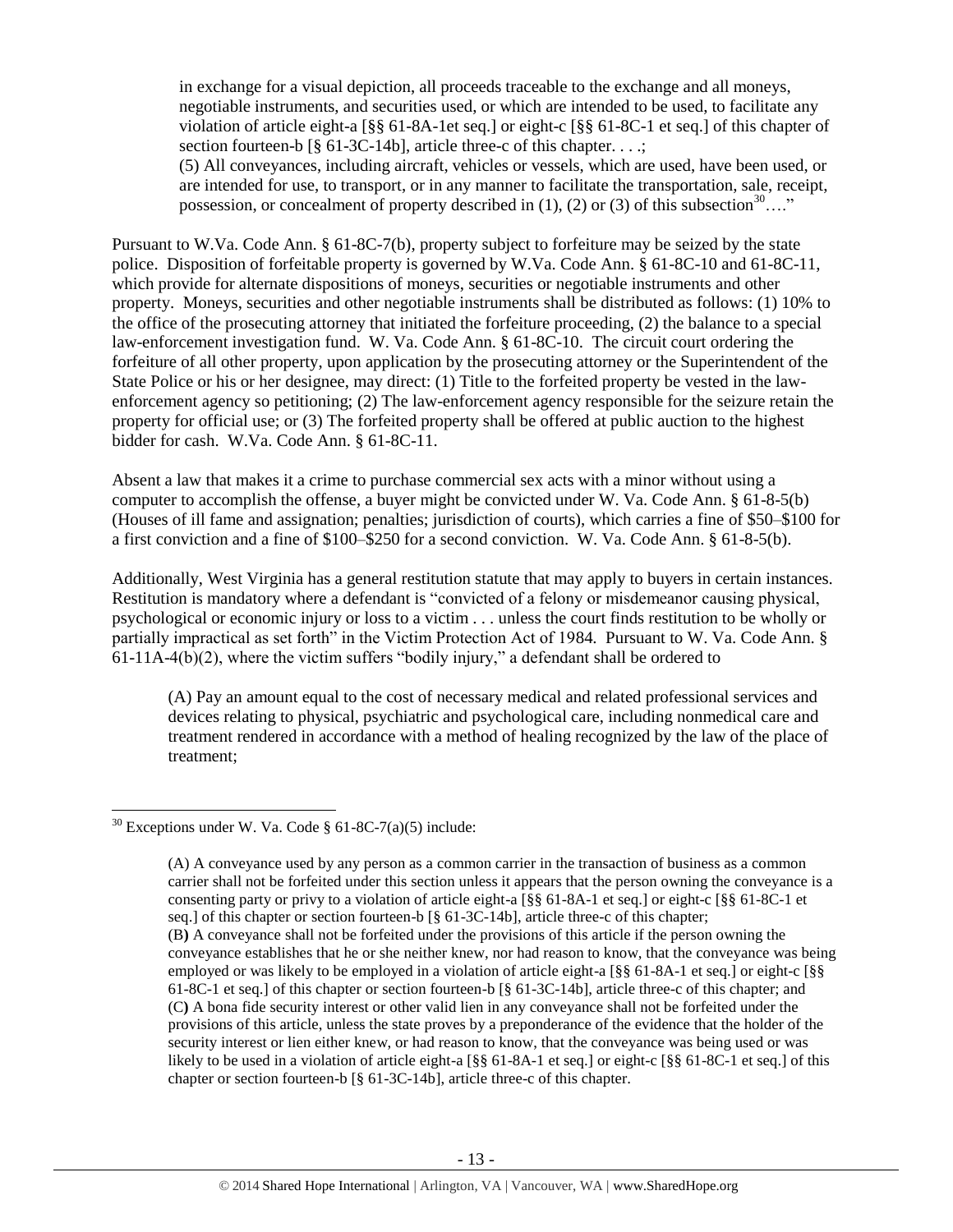(B) Pay an amount equal to the cost of necessary physical and occupational therapy and rehabilitation; and

(C) Reimburse the victim for income lost by the victim as a result of the offense.

Persons convicted under W. Va. Code Ann. § 61-8C-3 (Distribution and exhibiting of material depicting minors engaged in sexually explicit conduct prohibited; penalty), discussed in Section 2.9, may also be required, in addition to any penalties and restitution imposed by the court, to "pay all or any portion of the cost of medical, psychological or psychiatric treatment of the minor resulting from the act or acts for which the person is convicted, whether or not the minor is considered to have sustained bodily injury." W. Va. Code Ann. § 61-8C-4.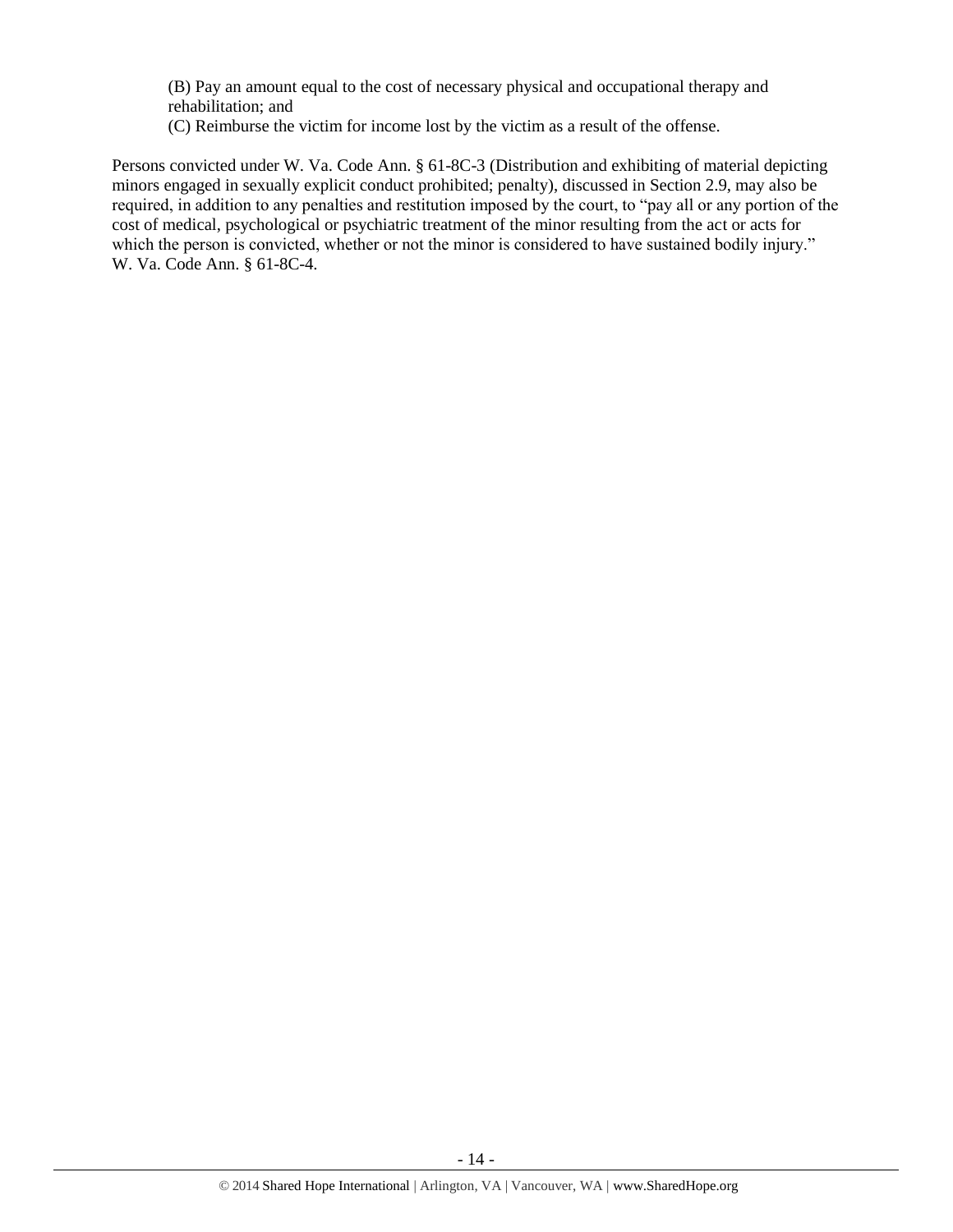## *2.9 Buying and possessing child pornography carries penalties as high as similar federal offenses.*

W. Va. Code Ann. § 61-8C-3 (Distribution and exhibiting of material depicting minors engaged in sexually explicit conduct prohibited; penalty) criminalizes the possession of child pornography.<sup>31</sup> W. Va. Code Ann. § 61-8C-3(a) provides that "[a]ny person who, knowingly and willfully, sends or causes to be sent or distributes, exhibits, possesses, electronically accesses with intent to view or displays or transports any material visually portraying a minor engaged in any sexually explicit conduct<sup>32</sup> is guilty of a felony . . . ." Penalties for violations of this statute vary depending on the severity of the crime in relation to the amount and types of materials accessed by the perpetrator. § 61-8C-3 states,

(b) Any person who violates the provisions of subsection (a) of this section when the conduct involves fifty or fewer images shall, upon conviction, be imprisoned in a state correctional facility for not more than two years or fined not more than \$2,000 or both.

(c) Any person who violates the provisions of subsection (a) of this section when the conduct involves more than fifty but fewer than six hundred images shall, upon conviction, be imprisoned in a state correctional facility for not less than two nor more than ten years or fined not more than \$5,000, or both.

(d) Notwithstanding the provisions of subsections (b) and (c) of this section any person who violates the provisions of subsection (a) of this section when the conduct involves six hundred or more images or depicts violence against a child or a child engaging in bestiality shall, upon conviction, be imprisoned in a state correctional facility for not less than five nor more than fifteen years or fined not more than \$25,000, or both.

(e) For purposes of this section each video clip, movie or similar recording of five minutes or less shall constitute seventy five images. A video clip, movie or similar recording of a duration longer than five minutes shall be deemed to constitute seventy-five images for every two minutes in length it exceeds five minutes.

In addition to criminal penalties and restitution imposed by the court, persons convicted under W. Va. Code Ann. § 61-8C-3 (Distribution and exhibiting of material depicting minors engaged in sexually explicit conduct prohibited; penalty) may also be required to "pay all or any portion of the cost of medical, psychological or psychiatric treatment of the minor resulting from the act or acts for which the person is convicted, whether or not the minor is considered to have sustained bodily injury." W. Va. Code Ann. § 61-8C-4.

In comparison, a federal conviction for possession of child pornography<sup>33</sup> is generally punishable by imprisonment for 5–20 years and a fine not to exceed \$250,000.<sup>34</sup> Subsequent convictions, however, are punishable by imprisonment up to 40 years and a fine not to exceed  $$250,000.<sup>35</sup>$ 

<sup>31</sup> *See supra* note [15.](#page-6-0)

<sup>32</sup> *See supra* note [9.](#page-3-0)

 $33$  18 U.S.C. §§ 2252(a)(2), (a)(4) (Certain activities relating to material involving the sexual exploitation of minors),  $2252A(a)(2)$ –(3) (Certain activities relating to material constituting or containing child pornography), 1466A(a), (b) (Obscene visual representations of the sexual abuse of children).

<sup>&</sup>lt;sup>34</sup> 18 U.S.C. §§ 2252(b) (stating that a conviction under subsection (a)(2) is punishable by imprisonment for 5–20 years and a fine, while a conviction under subsection (a)(4) is punishable by imprisonment up to 10 years, a fine, or both),  $2252A(b)(1)$  (a conviction is punishable by imprisonment for 5–20 years and a fine),  $1466A(a)$ , (b) (stating that a conviction under subsection (a) is "subject to the penalties provided in section  $2252A(b)(1)$ ," imprisonment for 5–20 years and a fine, while a conviction under subsection (b) is "subject to the penalties provided in section 2252A(b)(2)," imprisonment up to 10 years, a fine, or both); *see also* 18 U.S.C. §§ 3559(a)(1) (classifying all of the above listed offenses as felonies), 3571(b)(3) (providing a fine up to \$250,000 for any felony conviction).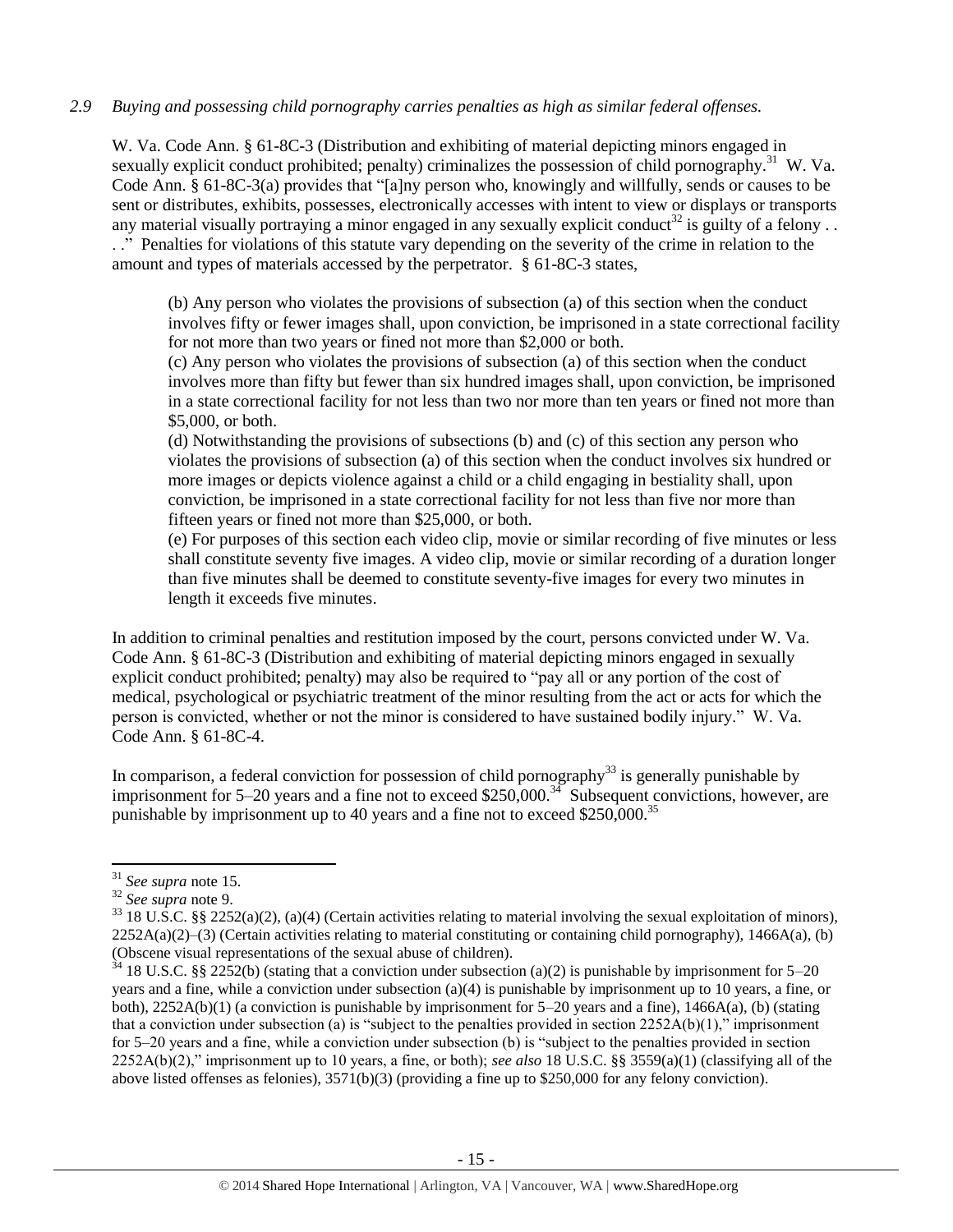- 2.9.1 Recommendation: Amend W. Va. Code Ann. § 61-8C-3 (Distribution and exhibiting of material depicting minors engaged in sexually explicit conduct prohibited; penalty) to increase the base penalty for possession of child pornography.
- *2.10 Convicted buyers of commercial sex acts with minors and child pornography are required to register as sex offenders*.

West Virginia's Sex Offender Registration Act, W. Va. Code Ann. § 15-12-1 et seq., establishes sex offender registration requirements. Specifically, W. Va. Code Ann. § 15-12-2(b) (Registration) requires any person convicted of specified offenses to register as a sex offender. Those specific offenses include convictions under the following statues: W. Va. Code Ann. § 61-8A-2 (Distribution and display to minor of obscene matter; penalties; defenses), § 61-8A-4 (Use of obscene matter with intent to seduce minor), § 61-8A-5 (Employment or use of minor to produce obscene matter or assist in doing sexually explicit conduct; penalties), § 61-8C-3 (Distribution and exhibiting of material depicting minors engaged in sexually explicit conduct prohibited; penalty), § 61-3C-14b (Soliciting, etc. a minor via computer; penalty), § 61-8B-3(a)(2) (Sexual assault in the first degree), § 61-8B-5(a)(2) (Sexual assault in the third degree),  $\S$  61-8B-7(a)(3) (Sexual abuse in the first degree), and  $\S$  61-8B-9(a) (Sexual abuse in the third degree). Furthermore, "Any person who has been convicted of a criminal offense and the sentencing judge made a written finding that the offense was sexually motivated<sup>36</sup> shall also register as set forth in this article." W. Va. Code Ann. § 15-12-2(c).

A conviction under W. Va. Code Ann. § 61-8-5(b) (Houses of ill fame and assignation; penalties; jurisdiction of courts), however, is not an enumerated offense in W. Va. Code Ann. § 15-12-2(b) automatically requiring a convicted defendant to register as a sex offender, even if the victim is a minor. Thus, registration as a sex offender could only be required for convictions under W. Va. Code Ann. § 61- 8-5(b) pursuant to W. Va. Code Ann. § 15-12-2(c) by written findings of the court that the offense was sexually motivated.

Buyers convicted of W. Va. Code Ann. § 61-2-17 (Human trafficking; criminal penalties) are not required to register as sex offenders under W. Va. Code Ann. § 15-12-2(b) (Registration).

2.10.1 Recommendation: Amend W. Va. Code Ann. § 15-12-2(b) (Registration) to include W. Va. Code Ann. § 61-8-5(b) (Houses of ill fame and assignation; penalties; jurisdiction of courts) and § 61-2- 17 (Human trafficking; criminal penalties) to be included as offenses that automatically require a convicted defendant to register as a sex offender when a minor victim is involved.

 $35$  18 U.S.C. §§ 2252(b) (stating if a person has a prior conviction under subsection (a)(2), or a list of other statutes, a conviction is punishable by a fine and imprisonment for 15–40 years, but if a person has a prior conviction under subsection (a)(4), or a list of other statutes, a conviction is punishable by a fine and imprisonment for  $10-20$  years),  $2252A(b)(1)$  (stating if a person has a prior conviction under subsection (a)(2), (a)(3), or a list of other statutes, a conviction is punishable by a fine and imprisonment for  $15-40$  years),  $1466A(a)$ , (b) (stating that the penalty scheme for section 2252A(b) applies); *see also* 18 U.S.C. §§ 3559(a)(1) (classifying all of the above listed offenses as felonies), 3571(b)(3) (providing a fine up to \$250,000 for any felony conviction).

<sup>&</sup>lt;sup>36</sup> "For purposes of this article, the term 'sexually motivated' means that one of the purposes for which a person committed the crime was for any person's sexual gratification." W. Va. Code Ann. § 15-12-2(j).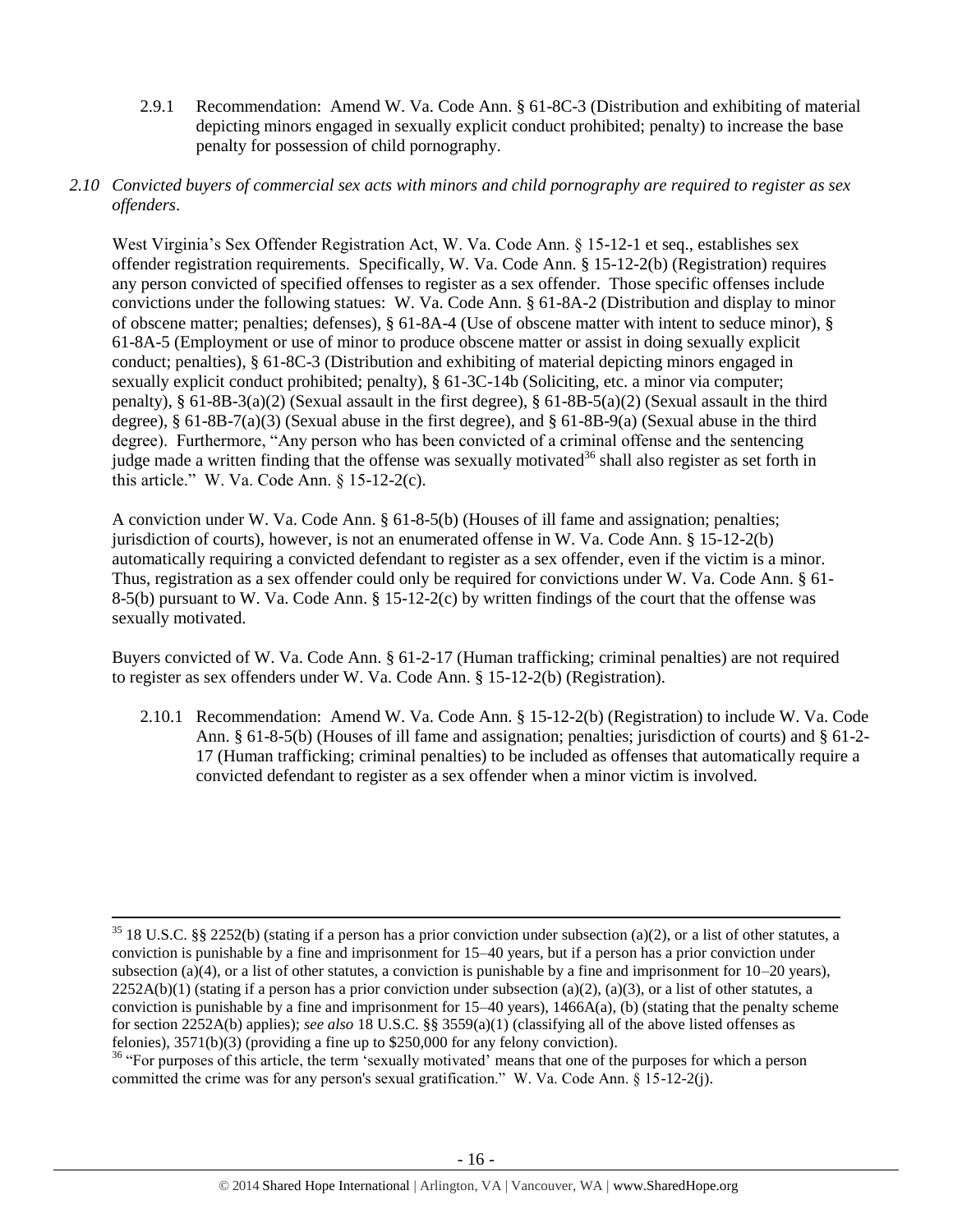#### **FRAMEWORK ISSUE 3: CRIMINAL PROVISIONS FOR TRAFFICKERS**

#### *Legal Components:*

- *3.1 Penalties for trafficking a child for sexual exploitation are as high as federal penalties.*
- *3.2 Creating and distributing child pornography carries penalties as high as similar federal offenses.*
- *3.3 Using the Internet to lure, entice, recruit, or sell commercial sex acts with a minor is a separate crime or results in an enhanced penalty for traffickers.*
- *3.4 Financial penalties for traffickers, including asset forfeiture, are sufficiently high.*
- *3.5 Convicted traffickers are required to register as sex offenders.*
- *3.6 Laws relating to termination of parental rights for certain offenses include sex trafficking or commercial sexual exploitation of children (CSEC) offenses in order to remove the children of traffickers from their control and potential exploitation.*

*\_\_\_\_\_\_\_\_\_\_\_\_\_\_\_\_\_\_\_\_\_\_\_\_\_\_\_\_\_\_\_\_\_\_\_\_\_\_\_\_\_\_\_\_\_\_\_\_\_\_\_\_\_\_\_\_\_\_\_\_\_\_\_\_\_\_\_\_\_\_\_\_\_\_\_\_\_\_\_\_\_\_\_\_\_\_\_\_\_\_\_\_\_\_*

## *Legal Analysis:*

 $\overline{\phantom{a}}$ 

*3.1 Penalties for trafficking a child for sexual exploitation are as high as federal penalties.*<sup>37</sup>

Traffickers can be prosecuted under W. Va. Code Ann. § 61-2-17 (Human trafficking; criminal penalties). For a person to be convicted of human trafficking under W. Va. Code Ann. § 61-2-17(b) (Human trafficking; penalties), conduct constituting "labor trafficking" under  $\S 61-2-17(a)(4)$ , "sex trafficking of minors" under § 61-2-17(a)(5), or "sex trafficking of adults" under § 61-2-17(a)(6) must result in "two or more persons trafficked within any one year period." W. Va. Code Ann.  $\S 61-2-17(a)(3)$ . Human trafficking is a felony punishable by 3–15 years imprisonment. W. Va. Code Ann. § 61-2-17(b).

Traffickers may also be prosecuted under W. Va. Code Ann. § 61-2-14(a) (Abduction of person; kidnapping or concealing child; penalties), which states that a person who "takes away a child under the age of sixteen years from any person having lawful charge of such child, for the purpose of prostitution or concubinage, shall be guilty of a felony . . . ." W. Va. Code Ann. § 61-2-14(a). A conviction under this statute is punishable by imprisonment for 3–10 years in the penitentiary. W. Va. Code Ann. § 61-2-14(a).

Traffickers could also be prosecuted under W. Va. Code Ann. § 61-8-8 (Receiving support from prostitution; pimping; penalty), which provides, "Any person who, knowing another person to be a prostitute, shall live or derive support or maintenance, in whole or in part, from the earnings or proceeds of the prostitution of such prostitute, or from money loaned or advanced to or charged against such prostitution by any keeper or manager or inmate of a house or other place where prostitution is practiced or allowed, or shall tout or receive compensation for touting for such prostitution, shall be guilty of pimping . . . ." When the person prostituted is a minor, a conviction under W. Va. Code Ann. § 61-8-8 is a felony punishable by a minimum of imprisonment for 2 years, a fine not to exceed \$5,000, or both.

Traffickers may also face prosecution under W. Va. Code Ann. § 61-8-6 (Detention of person in place of prostitution; penalty) and § 61-8-7 (Procuring for house of prostitution; penalty), both of which are considered felonies when the victim is a minor and are punishable by imprisonment for 2–5 years, a fine not to exceed \$5,000, or both. W. Va. Code Ann. §§ 61-8-6, 61-8-7. Traffickers convicted under W. Va. Code Ann. § 61-3C-14b (Soliciting, etc. a minor via computer; penalty) will receive a sentence of

<sup>&</sup>lt;sup>37</sup> See supra Section [1.2](#page-1-2) for a full description of the substantive provisions of the West Virginia CSEC laws applicable to traffickers.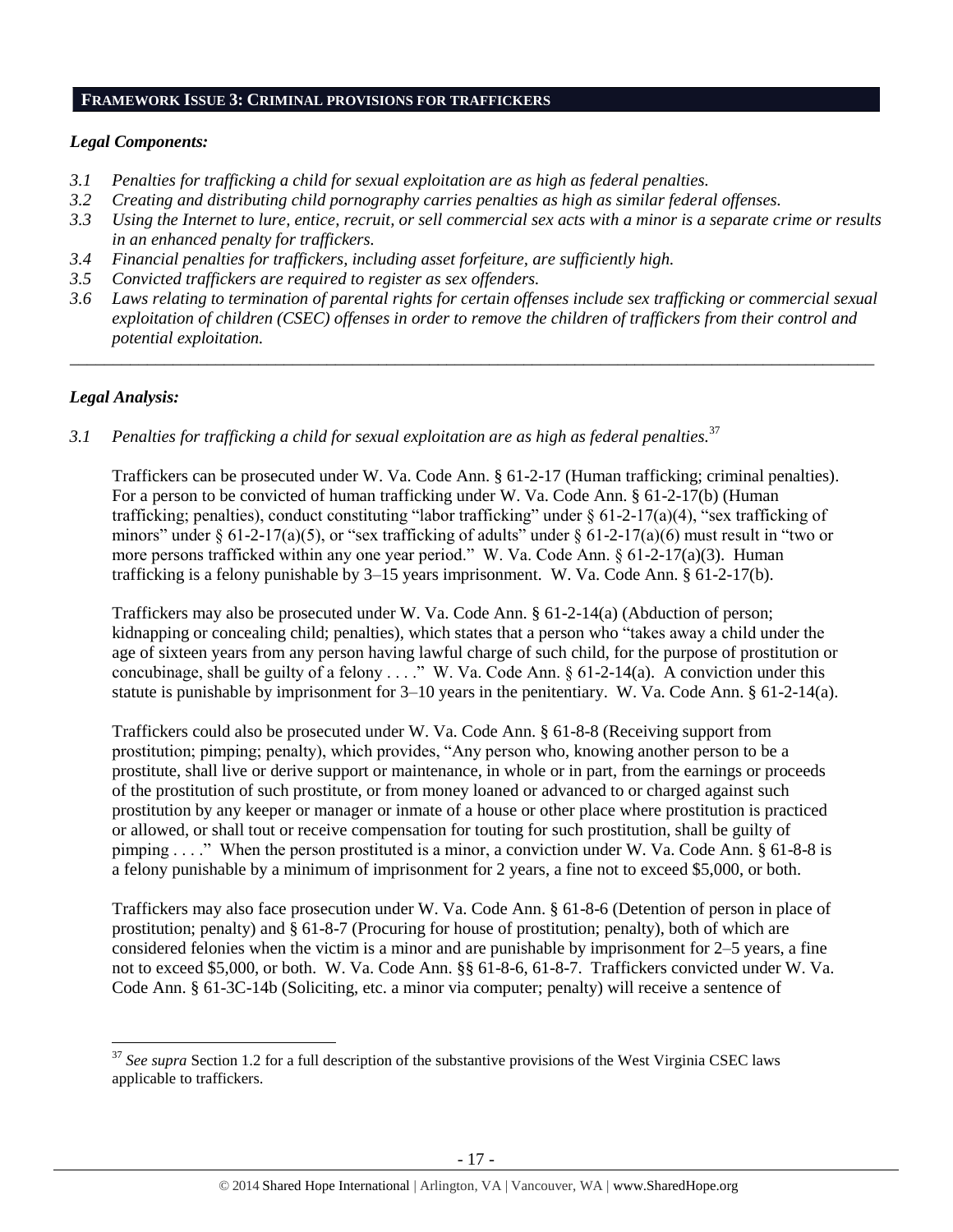imprisonment for 2–10 years in a state correctional facility, a fine not to exceed \$5,000, or both. W. Va. Code Ann. § 61-3C-14b.

In comparison, if the victim is under the age of 14, a conviction under the Trafficking Victims Protection Act  $(TVPA)^{38}$  for child sex trafficking is punishable by 15 years to life imprisonment and a fine not to exceed \$250,000. 18 U.S.C. §§ 1591(b)(1),  $3559(a)(1)$ ,  $3571(b)(3)$ . If the victim is between the ages of 14–17, a conviction is punishable by 10 years to life imprisonment and a fine not to exceed \$250,000. 18 U.S.C. §§ 1591(b)(2),  $3559(a)(1)$ ,  $3571(b)(3)$ . A conviction is punishable by mandatory life imprisonment, however, if the trafficker has a prior conviction for a federal sex offense<sup>39</sup> against a minor.

### *3.2 Creating and distributing child pornography carries penalties as high as similar federal offenses*.

Pursuant to W. Va. Code Ann. § 61-8C-2(a) (Use of minors in filming sexually explicit conduct prohibited; penalty), "Any person who causes or knowingly permits, uses, persuades, induces, entices or coerces such minor to do or assist in any sexually explicit conduct<sup>40</sup> shall be guilty of a felony when such person has knowledge that any such act is being photographed or filmed." Under subsection (b), "Any person who photographs or films such minor engaging in any sexually explicit conduct shall be guilty of a felony . . . ." W. Va. Code Ann. § 61-8C-2(a), (b). Additionally, pursuant to W. Va. Code Ann. § 61-8C- $2(c)$ ,

Any parent, legal guardian or person having custody and control of a minor, who photographs or films such minor in any sexually explicit conduct<sup>41</sup> or causes or knowingly permits, uses, persuades, induces, entices or coerces such minor child to engage in or assist in any sexually explicit act shall be guilty of a felony when such person has knowledge that any such act may be photographed or filmed.

A conviction under any of the provisions of this statute is punishable by imprisonment for up to 10 years, a fine not to exceed  $$10,000$ , or both. W. Va. Code Ann.  $§ 61-8C-2(a)$ , (b).

Pursuant to W. Va. Code Ann. § 61-8A-5 (Employment or use of minor to produce obscene matter or assist in doing sexually explicit conduct; penalties),

Any adult who, with knowledge that a person is a minor or who fails to exercise reasonable care in ascertaining the age of a minor, hires, employs or uses such minor to produce obscene matter $42$ or to do or assist in doing any sexually explicit conduct,<sup>43</sup> is guilty of a felony . . . .

A conviction under W. Va. Code Ann. § 61-8A-5 is punishable by imprisonment for up to 10 years, a fine not to exceed \$50,000, or both.

In comparison, if the victim is under the age of 14, a conviction under the TVPA for child sex trafficking is punishable by 15 years to life imprisonment and a fine not to exceed \$250,000. 18 U.S.C. §§  $1591(b)(1)$ ,  $3559(a)(1)$ ,  $3571(b)(3)$ . If the victim is between the ages of  $14-17$ , a conviction is punishable by 10 years to life imprisonment and a fine not to exceed \$250,000. 18 U.S.C. §§ 1591(b)(2), 3559(a)(1), 3571(b)(3). A conviction is punishable by mandatory life imprisonment, however, if the trafficker has a

- <sup>40</sup> *See supra* note [9.](#page-3-0)
- <sup>41</sup> *See supra* note [9.](#page-3-0)
- <sup>42</sup> *See supra* note [8.](#page-3-1)

<sup>38</sup> *See supra* note [24.](#page-9-0) 

<sup>39</sup> *See supra* note [25.](#page-10-0) 

<sup>43</sup> *See supra* note [9.](#page-3-0)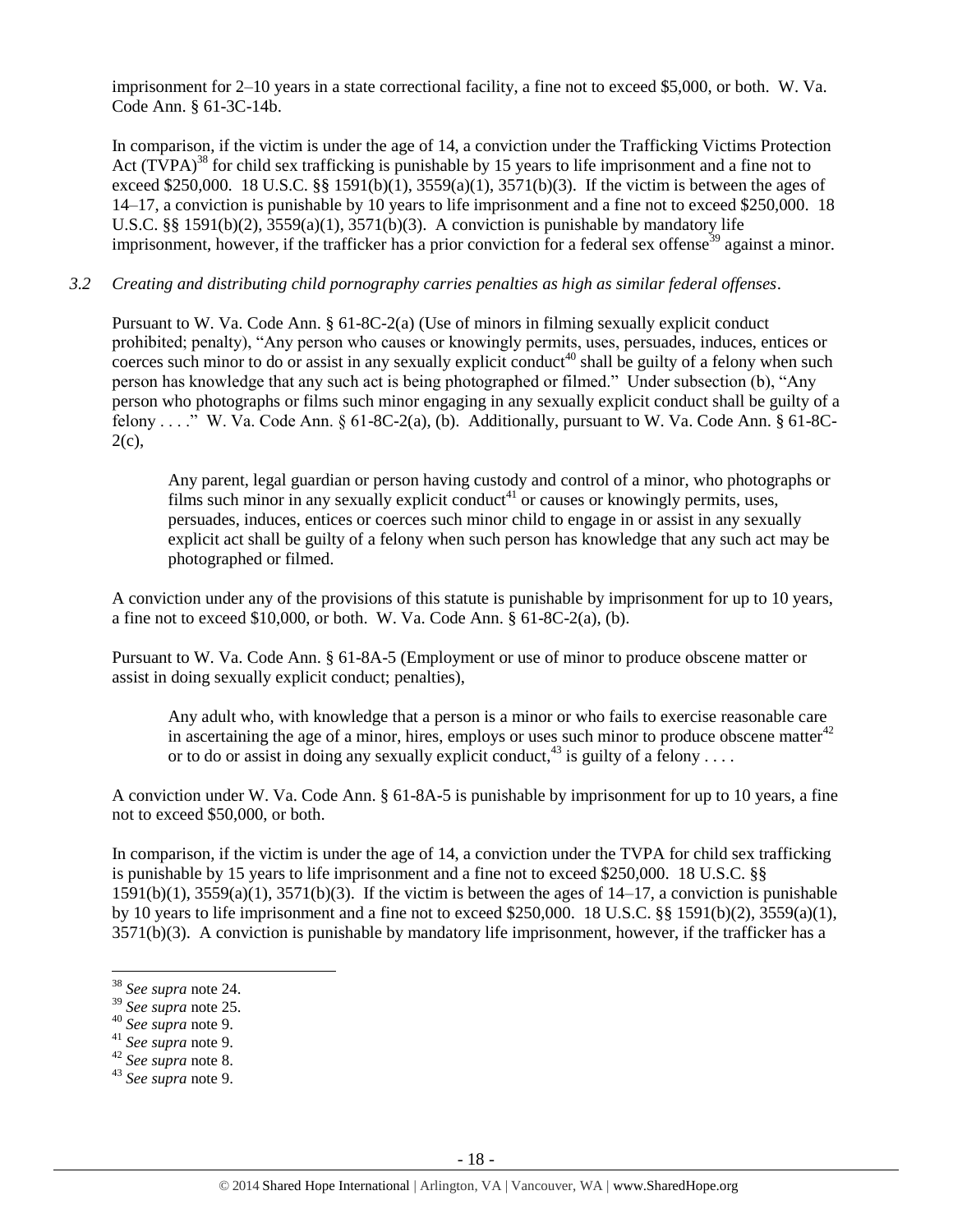prior conviction for a federal sex offense<sup>44</sup> against a minor. Additionally, a federal conviction for distribution of child pornography<sup>45</sup> is generally punishable by imprisonment for  $5-20$  years and a fine not to exceed \$250,000.<sup>46</sup> Subsequent convictions, however, are punishable by imprisonment up to 40 years and a fine not to exceed \$250,000.<sup>47</sup>

*3.3 Using the Internet to lure, entice, recruit, or sell commercial sex acts with a minor is a separate crime or results in an enhanced penalty for traffickers.*

W. Va. Code Ann. § 61-3C-14b (Soliciting, etc. a minor via computer; penalty) criminalizes the use of a computer to lure or entice a minor to perform commercial sex acts. Pursuant to W. Va. Code Ann. § 61- 3C-14b,

Any person over the age of eighteen, who knowingly uses a computer to solicit, entice, seduce or lure, or attempt to solicit, entice, seduce or lure, a minor known or believed to be at least four years younger than the person using the computer or a person he or she reasonably believes to be a minor, to commit any illegal act proscribed by the provisions of article eight [Crimes against chastity, morality and decency], eight-b [Sexual offenses], eight-c [Filming of sexually explicit conduct of minors], or eight-d [Child abuse] of this chapter . . . is guilty of a felony . . . .

Article 8 predicate offenses include W. Va. Code Ann. § 61-8-5 (Houses of ill fame and assignation; penalties; jurisdiction of courts), § 61-8-6 (Detention of person in place of prostitution; penalty), and § 61-8-7 (Procuring for house of prostitution; penalty).

A conviction under W. Va. Code Ann. § 61-3C-14b (Soliciting, etc. a minor via computer; penalty) is a felony punishable by imprisonment for 2–10 years, a fine not to exceed \$5,000, or both.

# *3.4 Financial penalties for traffickers, including asset forfeiture, are sufficiently high*.

A person convicted of sex trafficking of minors pursuant to W. Va. Code Ann. § 61-2-17(b) (Human trafficking; criminal penalties) is subject to a possible fine not to exceed \$200,000. However, traffickers are not subject to asset forfeiture if convicted under W. Va. Code Ann. § 61-2-17(b).

No fines are imposed on traffickers convicted under W. Va. Code Ann. § 61-2-14(a) (Abduction of person; kidnapping or concealing child; penalties). However, traffickers convicted under W. Va. Code

 $\overline{\phantom{a}}$ <sup>44</sup> *See supra* note [25.](#page-10-0)

<sup>&</sup>lt;sup>45</sup> 18 U.S.C. §§ 2252(a)(1), (a)(2), (a)(3) (Certain activities relating to material involving the sexual exploitation of minors),  $2252A(a)(2)$ , (a)(3) (Certain activities relating to material constituting or containing child pornography), 1466A(a) (Obscene visual representations of the sexual abuse of children).

<sup>&</sup>lt;sup>46</sup> 18 U.S.C. §§ 2252(b) (stating that a conviction under subsection (a)(1), (a)(2), or (a)(3) is punishable by imprisonment for 5–20 years and a fine), 2252A(b)(1) (a conviction is punishable by imprisonment for 5–20 years and a fine), 1466A(a), (b) (stating that a conviction under subsection (a) is "subject to the penalties provided in section 2252A(b)(1)," imprisonment for 5–20 years and a fine, while a conviction under subsection (b) is "subject to the penalties provided in section 2252A(b)(2)," imprisonment up to 10 years, a fine, or both); *see also* 18 U.S.C. §§ 3559(a)(1) (classifying all of the above listed offenses as felonies), 3571(b)(3) (providing a fine up to \$250,000 for any felony conviction).

<sup>&</sup>lt;sup>47</sup> 18 U.S.C. §§ 2252(b) (stating if a person has a prior conviction under subsection (a)(1), (a)(2), or (a)(3) or a list of other statutes, a conviction is punishable by a fine and imprisonment for 15–40 years), 2252A(b)(1) (stating if a person has a prior conviction under subsection (a)(2), (a)(3), or a list of other statutes, a conviction is punishable by a fine and imprisonment for  $15-40$  years),  $1466A(a)$ , (b) (stating that the penalty scheme for section  $2252A(b)$ applies); *see also* 18 U.S.C. §§ 3559(a)(1) (classifying all of the above listed offenses as felonies), 3571(b)(3) (providing a fine up to \$250,000 for any felony conviction).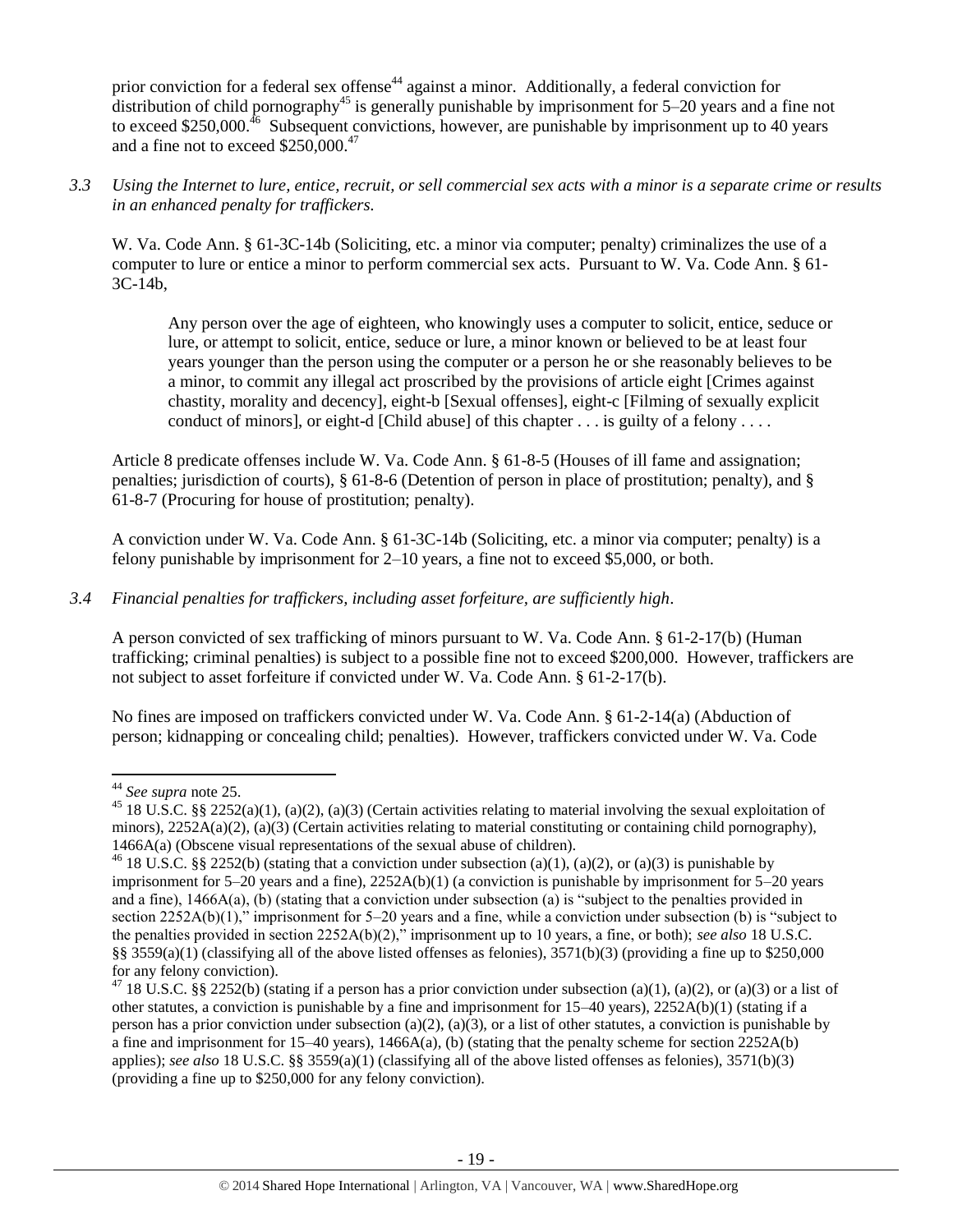Ann. § 61-8-6 (Detention of person in place of prostitution; penalty), § 61-8-7 (Procuring for house of prostitution; penalty), § 61-8-8 (Receiving support from prostitution; pimping; penalty), or § 61-3C-14b (Soliciting, etc. a minor via computer; penalty) are subject to a possible fine not to exceed \$5,000, if the victim is a minor. Traffickers convicted under W. Va. Code Ann. § 61-8C-2 (Use of minors in filming sexually explicit conduct prohibited; penalty) are subject to a possible fine not to exceed \$10,000. Lastly, a trafficker convicted under W. Va. Code Ann. § 61-8A-5 (Employment or use of minor to produce obscene matter or assist in doing sexually explicit conduct; penalties) is subject to a possible fine not to exceed \$50,000.

Additionally, West Virginia has a general restitution statute that may apply to traffickers. Restitution is mandatory where a defendant is "convicted of a felony or misdemeanor causing physical, psychological or economic injury or loss to a victim. . . unless the court finds restitution to be wholly or partially impractical as set forth" in the Victim Protection Act of 1984." W. Va. Code Ann. § 61-11A-4(a) (Restitution; when ordered). Pursuant to W. Va. Code Ann. § 61-11A-4(b)(2), where the victim suffers "bodily injury," a defendant shall be ordered to

(A) Pay an amount equal to the cost of necessary medical and related professional services and devices relating to physical, psychiatric and psychological care, including nonmedical care and treatment rendered in accordance with a method of healing recognized by the law of the place of treatment;

(B) Pay an amount equal to the cost of necessary physical and occupational therapy and rehabilitation; and

(C) Reimburse the victim for income lost by the victim as a result of the offense.

W. Va. Code Ann. § 61-11A-4(b)(1) further provides that a defendant who causes a victim to suffer "damage to, loss of, or destruction of property," shall be ordered to

(A) Return the property to the owner of the property or someone designated by the owner; or (B) If return of the property under subparagraph (A) is impossible, impractical or inadequate, pay an amount equal to the greater of: (i) The value of the property on the date of sentencing; or (ii) the value of the property on the date of the damage, loss or destruction less the value (as of the date the property is returned) of any part of the property that is returned.

Traffickers convicted under W. Va. Code Ann. § 61-8C-2 (Use of minors in filming sexually explicit conduct prohibited; penalty) may also be required, in addition to any penalties and restitution imposed by the court, to "pay all or any portion of the cost of medical, psychological or psychiatric treatment of the minor resulting from the act or acts for which the person is convicted, whether or not the minor is considered to have sustained bodily injury." W. Va. Code Ann. § 61-8C-4.

Additionally, pursuant to W. Va. Code Ann. § 61-8C-7 (Items subject to forfeiture; persons authorized to seize property subject to forfeiture), passed during 2012, traffickers who violate W. Va. Code Ann. § 61- 8C-2 (Use of minors in filming sexually explicit conduct prohibited; penalty), W. Va. Code Ann. § 61- 8A-2 (Distribution and display to minor of obscene matter; penalties; defenses), or W. Va. Code Ann. § 61-3C-14b (Soliciting, etc. a minor via computer; penalty) are subject to discretionary, civil forfeiture of property possessed in violation of the offense, including

(1) All visual depictions which have been manufactured, distributed, dispensed, or possessed in violation of article eight-a  $\left[\S \S \ 61-8A-1\right]$  et seq.]<sup>48</sup> or eight-c  $\left[\S \S \ 61-8C-1\right]$  et seq.]<sup>49</sup> of this chapter or section fourteen-b [§ 61-3C-14b], article three-c of this chapter;

l

<sup>48</sup> *See supra* note [28.](#page-11-0)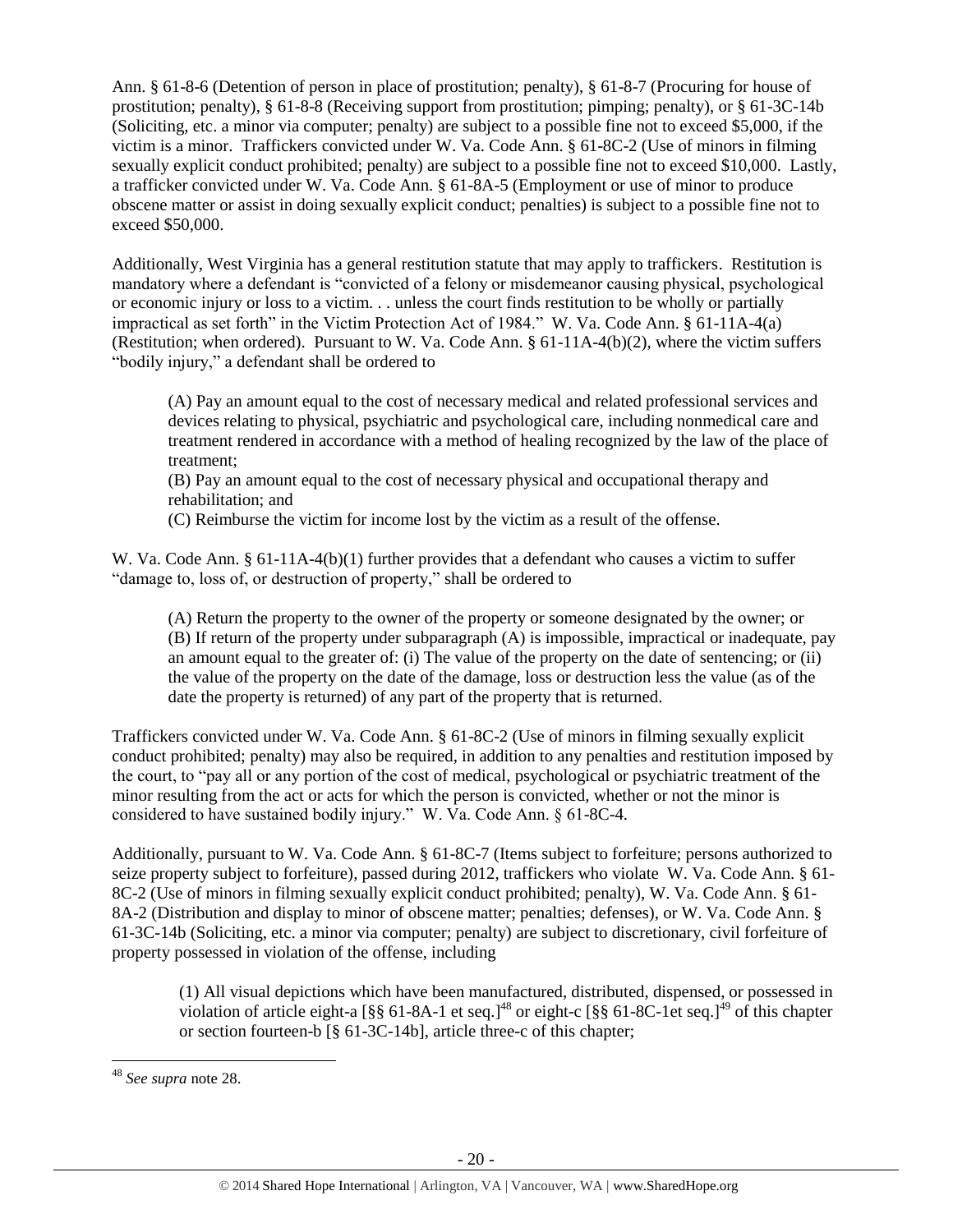(2) All raw materials, products and equipment of any kind which are used, intended for use, in manufacturing, processing, delivering, importing or exporting any visual depictions or any crimes against children in violation of article eight-a [§§ 61-8A-1et seq.] or eight-c [§§ 61-8C-1 et seq.] of this chapter of section fourteen-b [§ 61-3C-14b], article three-c of this chapter; (3) All books, records, research products and materials, including hard drives, microfilm, tapes and data which are used, or have been used, or are intended for use in violation of article eight-a [§§ 61-8A-1et seq.] or eight-c [§§ 61-8C-1 et seq.] of this chapter of section fourteen-b [§ 61- 3C-14b], article three-c of this chapter

(4) All moneys, negotiable instruments, securities, or other things of value furnished or intended to be furnished in violation of article eight-a [§§ 61-8A-1et seq.] or eight-c [§§ 61-8C-1 et seq.] of this chapter of section fourteen-b [§ 61-3C-14b], article three-c of this chapter by any person in exchange for a visual depiction, all proceeds traceable to the exchange and all moneys, negotiable instruments, and securities used, or which are intended to be used, to facilitate any violation of article eight-a [§§ 61-8A-1et seq.] or eight-c [§§ 61-8C-1 et seq.] of this chapter of section fourteen-b [§ 61-3C-14b], article three-c of this chapter. . . .;

(5) All conveyances, including aircraft, vehicles or vessels, which are used, have been used, or are intended for use, to transport, or in any manner to facilitate the transportation, sale, receipt, possession, or concealment of property described in (1), (2) or (3) of this subsection<sup>50</sup>…."

Pursuant to W.Va. Code Ann. § 61-8C-7(b), property subject to forfeiture may be seized by the state police. Disposition of forfeitable property is governed by W.Va. Code Ann. § 61-8C-10 and 61-8C-11, which provide for alternate dispositions for moneys, securities or negotiable instruments and other property. Moneys, securities and other negotiable instruments shall be distributed as follows: (1) 10% to the office of the prosecuting attorney that initiated the forfeiture proceeding, (2) the balance to a special law-enforcement investigation fund. W. Va. Code Ann. § 61-8C-10. The circuit court ordering the forfeiture of all other property, upon application by the prosecuting attorney or the Superintendent of the State Police or his or her designee, may direct that: (1) Title to the forfeited property be vested in the lawenforcement agency so petitioning; (2) The law-enforcement agency responsible for the seizure retain the property for official use; or (3) The forfeited property shall be offered at public auction to the highest bidder for cash. W.Va. Code Ann. § 61-8C-11.

#### *3.5 Convicted traffickers are required to register as sex offenders.*

West Virginia's Sex Offender Registration Act, W. Va. Code. Ch. 15 (Public Safety), Art. 12 (Sex offender registration act), establishes sex offender registration requirements. W. Va. Code Ann. § 15-12- 2(b) (Registration) requires any person convicted of specified offenses to register as a sex offender. Those specific offenses include convictions under the following statutes: W. Va. Code Ann. § 61-8A-2 (Distribution and display to minor of obscene matter; penalties; defenses), § 61-8A-4 (Use of obscene matter with intent to seduce minor), § 61-8A-5 (Employment or use of minor to produce obscene matter or assist in doing sexually explicit conduct; penalties), § 61-2-14 (Abduction of person; kidnapping or concealing child; penalties), § 61-3C-14b (Soliciting, etc. a minor via computer; penalty), § 61-8-6 (Detention of person in place of prostitution; penalty), and § 61-8-7 (Procuring for house of prostitution; penalty). Furthermore, "Any person who has been convicted of a criminal offense and the sentencing judge made a written finding that the offense was sexually motivated shall also register as set forth in this article." W. Va. Code Ann. § 15-12-2(c).

However, W. Va. Code Ann. § 15-12-2(b) (Registration) does not include § 61-2-17(a)(5) (Human trafficking; criminal penalties) as an offense which requires registration as a sex offender.

 $\overline{\phantom{a}}$ <sup>49</sup> *See supra* note [29.](#page-11-1)

<sup>50</sup> *See supra* note [30.](#page-12-0)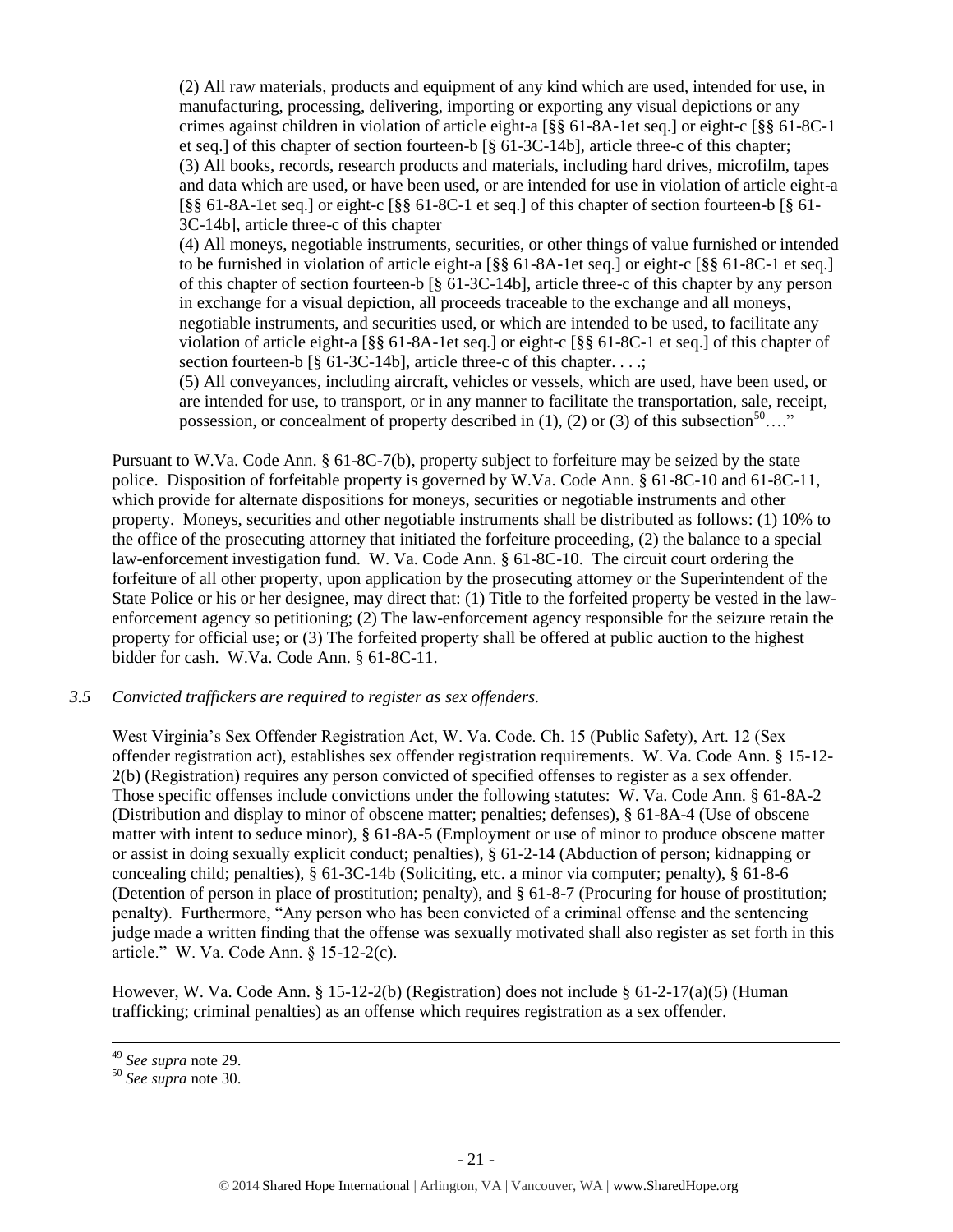- 3.5.1 Recommendation: Amend the sex offender registry statute, W. Va. Code Ann. § 15-12-2(b) (Registration), to include  $\S 61-2-17(a)(5)$  (Human trafficking; criminal penalties).
- *3.6 Laws relating to termination of parental rights for certain offenses include sex trafficking or commercial sexual exploitation of children (CSEC) offenses in order to remove the children of traffickers from their control and potential exploitation.*

No provision of West Virginia law expressly mandates the termination of parental rights upon a parent's conviction under any CSEC or sexual offense law. W. Va. Code Ann. § 49-6-5b(a) (When efforts to terminate parental rights required), requires that legal efforts be taken (e.g., filing of a petition) in order to terminate parental rights in any of the following situations:

(1) If a child has been in foster care for fifteen of the most recent twenty-two months as determined by the earlier of the date of the first judicial finding that the child is subjected to abuse or neglect<sup>51</sup> or the date which is sixty days after the child is removed from the home; (2) If a court has determined the child is abandoned; or

<span id="page-21-0"></span>(3) If a court has determined the parent has committed murder or voluntary manslaughter of another of his or her children or the other parent of his or her children; has attempted or conspired to commit such murder or voluntary manslaughter or has been an accessory before or after the fact of either crime; has committed unlawful or malicious wounding resulting in serious bodily injury to the child or to another of his or her children or to the other parent of his or her children; or the parental rights of the parent to a sibling have been terminated involuntarily.

Additionally, pursuant to W. Va. Code Ann. § 49-6-5(a)(6) (Disposition of neglected or abused children), where the court has determined a child to be abused or neglected and finds that "there is no reasonable likelihood that the conditions of neglect or abuse can be substantially corrected in the near future and . . . [that termination of parental rights is] necessary for the welfare of the child" the court may terminate parental rights of the abusive parent. However, subsection (a) also requires that "[t]he court shall give precedence to dispositions in . . . sequence," giving precedence to subsections (a)(1) through (a)(5)—all of which contemplate family reunification—before terminating parental rights under subsection (a)(6). W. Va. Code Ann. § 49-6-5(a)(7) states that the court "is not required to make reasonable efforts to preserve the family if it determines:"

(A) The parent has subjected the child, another child of the parent, or any other child residing in the same household or under the temporary or permanent custody of the parent to aggravated circumstances which include, but are not limited to, abandonment, torture, chronic abuse and sexual abuse;

 $\overline{a}$ 

 $51$  W. Va. Code Ann. § 49-1-3(d) defines "child abuse and neglect" to include the "sexual abuse" or "sexual exploitation . . . of a child by a parent, guardian or custodian who is responsible for the child's welfare, under circumstances which harm or threaten the health and welfare of the child." Pursuant to W. Va. Code Ann. § 49-1-  $3(n)$ , "Sexual exploitation" is defined as an act where

<sup>(1)</sup> A parent, custodian or guardian, whether for financial gain or not, persuades, induces, entices or coerces a child to engage in sexually explicit conduct as that term is defined in section one, article eight-c, chapter sixty-one [W. Va. Code Ann. § 61-8C-1 (Definitions)] of this code;

<sup>(2)</sup> A parent, guardian or custodian persuades, induces, entices or coerces a child to display his or her sex organs for the sexual gratification of the parent, guardian, custodian or a third person, or to display his or her sex organs under circumstances in which the parent, guardian or custodian knows such display is likely to be observed by others who would be affronted or alarmed.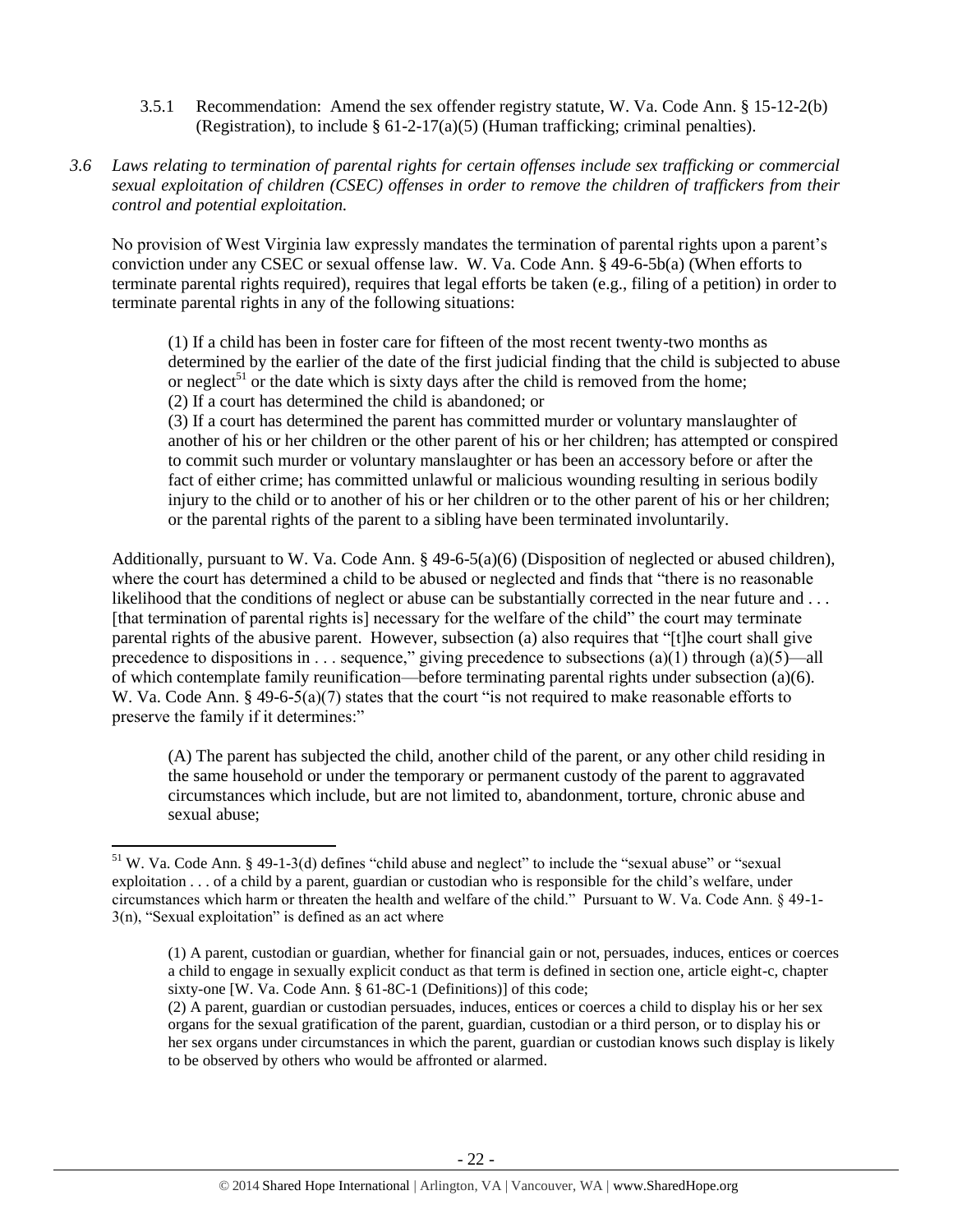### (B) The parent has:

. . . . (v) Committed sexual assault or sexual abuse of the child, the child's other parent, guardian, or custodian, another child of the parent, or any other child residing in the same household or under the temporary or permanent custody of the parent.

. . . .

As an additional avenue for seeking termination of parental rights as provided in W. Va. Code Ann. § 49- 6-5(a)(6), W. Va. Code Ann. § 61-8B-11a (Convictions for offenses against children) requires that,

In any case where a person is convicted of an offense described in this article [Article 8b (Sexual offenses)] against a child and the person has custodial, visitation or other parental rights to the child who is the victim of the offense or any child who resides in the same household as the victim, the court shall, at the time of sentencing, find that the person is an abusing parent within the meaning of article six, chapter forty-nine of this code [W. Va. Code Ann. Chap. 49, Art. 6 (Procedures in cases of child neglect or abuse)] as to the child victim, and may find that the person is an abusing parent as to any child who resides in the same household as the victim, and shall take such further action in accord with the provisions of said article.

Accordingly, a trafficker who has committed a sexual offense against a child in his custody or control may have his parental rights terminated at the time of sentencing with regard to the victimized child as well as any other child living in the same house as the victim pursuant to W. Va. Code Ann. § 49-6- 5(a)(6) and (7). However, because the sexual offense laws under Chapter 8B do not encompass the CSEC and child pornography offenses for which a trafficker may be convicted, W. Va. Code Ann. § 61-8B-11(a) fails to ensure that children in the custody of traffickers are provided this protection.

- 3.6.1 Recommendation: Amend W. Va. Code Ann. § 61-8B-11a (Convictions for offenses against children) to include violations of W. Va. Code Ann. § 61-2-14(a) (Abduction of person; kidnapping or concealing child), § 61-8A-5 (Employment or use of minor to produce obscene matter or assist in doing sexually explicit conduct; penalties), § 61-8C-2(a) (Use of minors in filming sexually explicit conduct prohibited; penalty) when these offenses involve a child, and § 61-8-8 (Receiving support from prostitution; pimping; penalty), § 61-3C-14b (Soliciting, etc. a minor via computer; penalty), § 61-8-7 (Procuring for house of prostitution; penalty), § 61-8-6 (Detention of person in place of prostitution; penalty),  $\S 61-2-17(a)(5)$  (Human trafficking; criminal penalties) when these offenses involve a minor, as grounds for adjudicating a convicted trafficker as an abusing parent and thereby terminating parental rights pursuant to W. Va. Code Ann.  $\S$  49-6-5(a)(6) and (7) (Disposition of neglected or abused children).
- 3.6.2 Recommendation: Amend W. Va. Code Ann. § 49-6-5b(a) (When efforts to terminate parental rights required) to require that a petition to terminate parental rights be filed whenever a person is convicted of violating any of the above listed offenses.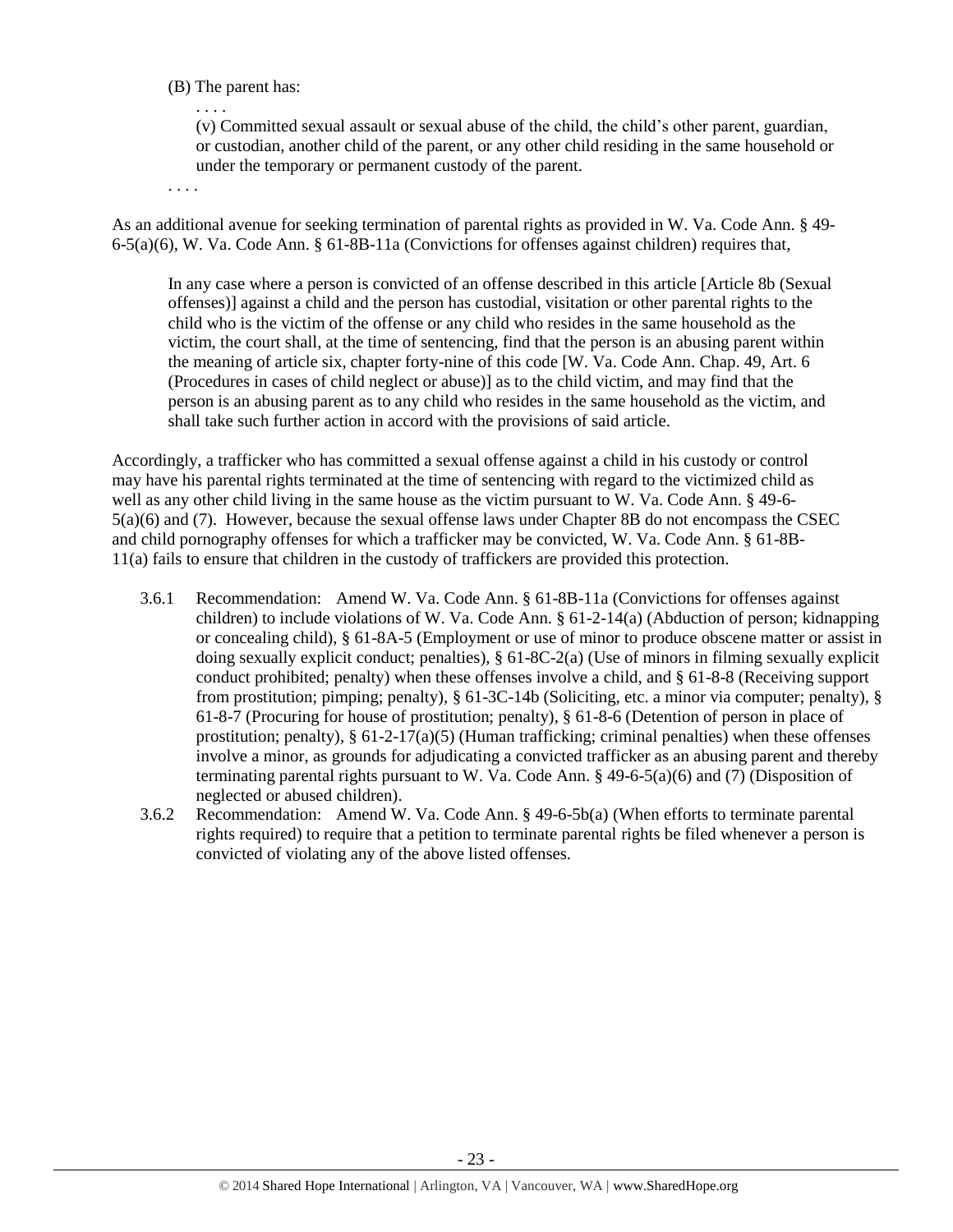#### **FRAMEWORK ISSUE 4: CRIMINAL PROVISIONS FOR FACILITATORS**

#### *Legal Components:*

- *4.1 The acts of assisting, enabling, or financially benefitting from child sex trafficking are included as criminal offenses in the state sex trafficking statute.*
- *4.2 Financial penalties, including asset forfeiture laws, are in place for those who benefit financially from or aid and assist in committing domestic minor sex trafficking.*

*\_\_\_\_\_\_\_\_\_\_\_\_\_\_\_\_\_\_\_\_\_\_\_\_\_\_\_\_\_\_\_\_\_\_\_\_\_\_\_\_\_\_\_\_\_\_\_\_\_\_\_\_\_\_\_\_\_\_\_\_\_\_\_\_\_\_\_\_\_\_\_\_\_\_\_\_\_\_\_\_\_\_\_\_\_\_\_\_\_\_\_\_\_\_*

- *4.3 Promoting and selling child sex tourism is illegal.*
- *4.4 Promoting and selling child pornography is illegal.*

#### *Legal Analysis:*

*4.1 The acts of assisting, enabling, or financially benefitting from child sex trafficking are included as criminal offenses in the state sex trafficking statute*.

Under W. Va. Code Ann. §  $61-2-17(a)(5)$  (Human trafficking; criminal penalties), "sex trafficking of minors" means "promotion, recruitment, transportation, transfer, harboring, enticement, provision, obtaining or receipt of a person under the age of eighteen by any means, whether a United States citizen or foreign national, for the purpose of causing the minor to engage in sexual acts, or in sexual conduct."<sup>52</sup> W. Va. Code Ann. § 61-2-17(a)(5) (Human trafficking; criminal penalties). This language could reach some facilitators, but does not include terms such as "benefiting," "assisting," or "aiding," which are terms more broadly applicable to facilitators.

Furthermore, for a facilitator to be convicted of human trafficking under W. Va. Code Ann. § 61-2- 17(a)(3) (Human trafficking; penalties), the facilitator must engage in conduct constituting "labor trafficking" under § 61-2-17(a)(4), "sex trafficking of minors" under § 61-2-17(a)(5), or "sex trafficking of adults" under § 61-2-17(a)(6) (Human trafficking; penalties) that results in "two or more persons trafficked within any one year period." W. Va. Code Ann. § 61-2-17(a)(3). Human trafficking is a felony punishable by 3–15 years imprisonment. W. Va. Code Ann. § 61-2-17(b).

Other laws may apply to facilitators. Under W. Va. Code Ann. § 61-2-14e (One aiding or abetting in offense under §§ 61-2-14, 61-2-14a, 61-2-14c or 61-2-14d guilty as principal), those who knowingly aid and abet in the offense of kidnapping face the same criminal liability as the principal for aiding and abetting the commission of certain offenses, including W. Va. Code Ann. § 61-2-14 (Abduction of person; kidnapping or concealing child; penalties), which criminalizes conduct constituting minor sex trafficking. W. Va. Code Ann. § 61-2-14e states,

If any person in any way knowingly aid or abet any other person in the commission of any offense described in section fourteen [§ 61-2-14 (Abduction of person; kidnapping or concealing child)],], fourteen-a [§ 61-2-14a (Penalty for enticing away, kidnapping or holding hostage any person)],], fourteen-c [§ 61-2-14c (Penalty for threats to kidnap or demand ransom)]] or fourteend [§ 61-2-14d (Concealment or removal of minor child from custodian or from person entitled to visitation; penalties; defenses)]] of this article, either as accessory before or an accessory after the fact, such person so aiding and abetting shall be guilty as a principal in the commission of such offense and shall be punished in the same manner and to the same extent as is provided in said sections for the person who committed the offense. . . .

l

<sup>52</sup> *See supra* note [2.](#page-1-0)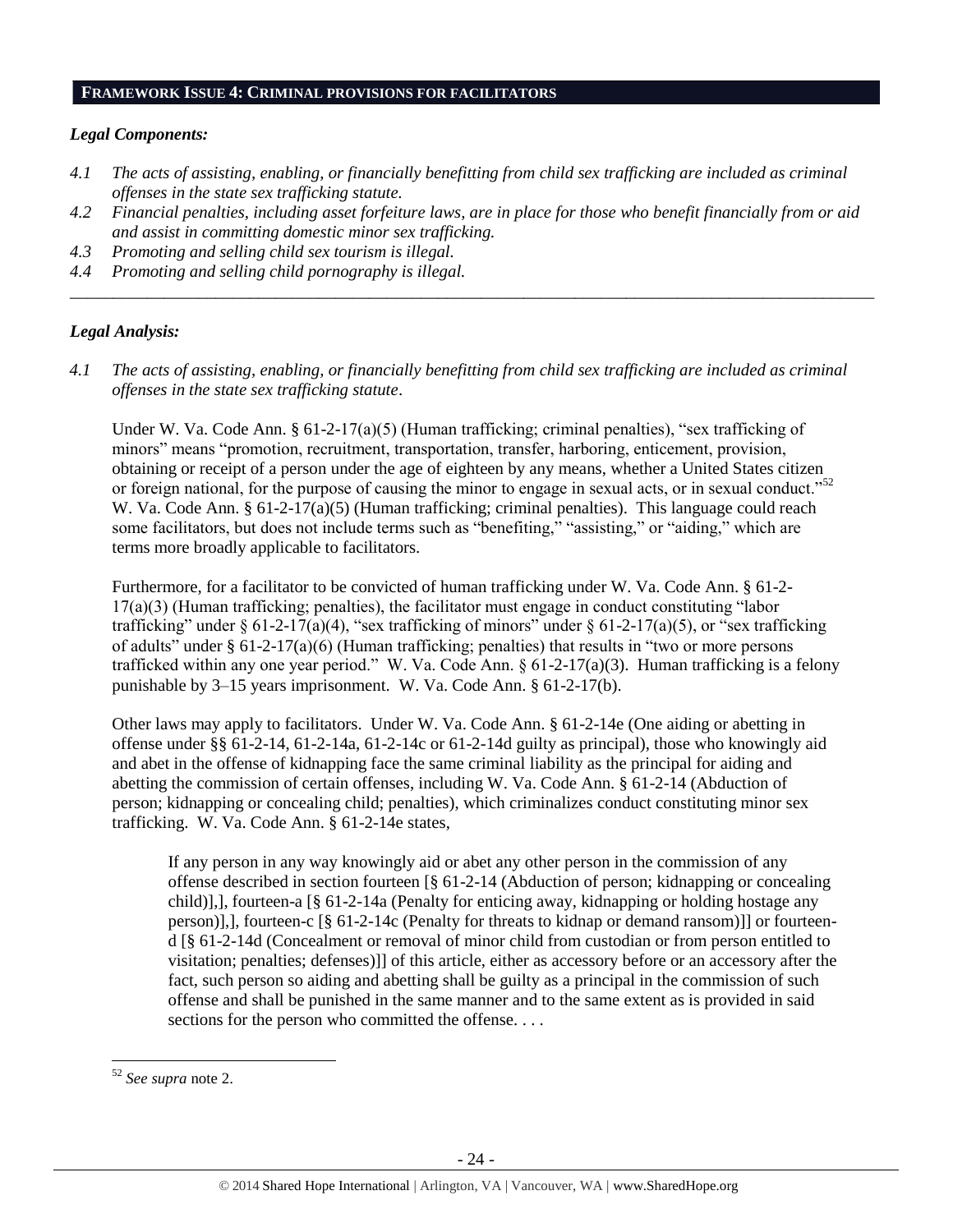4.1.1 Recommendation: Amend W. Va. Code Ann. § 61-2-17(a)(5) (Human trafficking; criminal penalties) to include "aiding," "assisting," and "knowingly benefitting," from human trafficking to ensure that § 61-2-17(b) expressly applies to facilitators.

#### *4.2 Financial penalties, including asset forfeiture laws, are in place for those who benefit financially from or aid and assist in committing domestic minor sex trafficking.*

To the extent that W. Va. Code Ann. § 61-2-17(a)(5) (Human trafficking; criminal penalties), applies to facilitators, a person convicted of "sex trafficking of minors" is subject to a felony punishable by a fine not more than \$200,000. W. Va. Code Ann. § 61-2-17(b). Facilitators convicted under W. Va. Code Ann. § 61-13-3(a) (Offenses) are subject to a possible fine not to exceed \$25,000.

Facilitators convicted under W. Va. Code Ann. § 61-8C-3 (Distributing and exhibiting of material depicting minors engaged in sexually explicit conduct prohibited; penalty) are subject to mandatory fines not to exceed \$25,000 depending on the severity of the crime. When the conduct involves 50 or fewer images, the perpetrator may be fined up to \$2,000. W. Va. Code Ann. § 61-8C-3(b). A person convicted of conduct involving more than 50 but fewer than 600 images, "or depicts violence against a child or a child engaging in bestiality" is subject to a possible fine not to exceed \$5,000. W. Va. Code Ann. § 61- 8C-3(c). Visual depictions in the form of a "video clip, movie or similar recording of five minutes or less shall constitute seventy five images. A video clip, movie or similar recording of a duration longer than five minutes shall be deemed to constitute seventy-five images for every two minutes in length it exceeds five minutes." W. Va. Code Ann. § 61-8C-3(c).

Furthermore, pursuant W. Va. Code Ann. § 61-8C-7 (Items subject to forfeiture; persons authorized to seize property subject to forfeiture), facilitators who violate W. Va. Code Ann. § 61-8C-2 (Use of minors in filming sexually explicit conduct prohibited; penalty), § 61-8A-2 (Distribution and display to minor of obscene matter; penalties; defenses), or § 61-3C-14b (Soliciting, etc. a minor via computer; penalty) are subject to discretionary civil forfeiture of property possessed in violation of the offense, including

(1) All visual depictions which have been manufactured, distributed, dispensed, or possessed in violation of article eight-a  $\left[\S\\\\{61-8A-1\right]$  et seq.]<sup>53</sup> or eight-c  $\left[\S\\\{61-8C-1\right]$  et seq.]<sup>54</sup> of this chapter or section fourteen-b [§ 61-3C-14b], article three-c of this chapter;

(2) All raw materials, products and equipment of any kind which are used, intended for use, in manufacturing, processing, delivering, importing or exporting any visual depictions or any crimes against children in violation of article eight-a [§§ 61-8A-1et seq.] or eight-c [§§ 61-8C-1 et seq.] of this chapter of section fourteen-b [§ 61-3C-14b], article three-c of this chapter; (3) All books, records, research products and materials, including hard drives, microfilm, tapes and data which are used, or have been used, or are intended for use in violation of article eight-a [§§ 61-8A-1et seq.] or eight-c [§§ 61-8C-1 et seq.] of this chapter of section fourteen-b [§ 61- 3C-14b], article three-c of this chapter

(4) All moneys, negotiable instruments, securities, or other things of value furnished or intended to be furnished in violation of article eight-a [§§ 61-8A-1et seq.] or eight-c [§§ 61-8C-1 et seq.] of this chapter of section fourteen-b [§ 61-3C-14b], article three-c of this chapter by any person in exchange for a visual depiction, all proceeds traceable to the exchange and all moneys, negotiable instruments, and securities used, or which are intended to be used, to facilitate any violation of article eight-a [§§ 61-8A-1et seq.] or eight-c [§§ 61-8C-1 et seq.] of this chapter of section fourteen-b [§ 61-3C-14b], article three-c of this chapter. . . .;

<sup>53</sup> *See supra* note [28.](#page-11-0) 

<sup>54</sup> *See supra* note [29.](#page-11-1)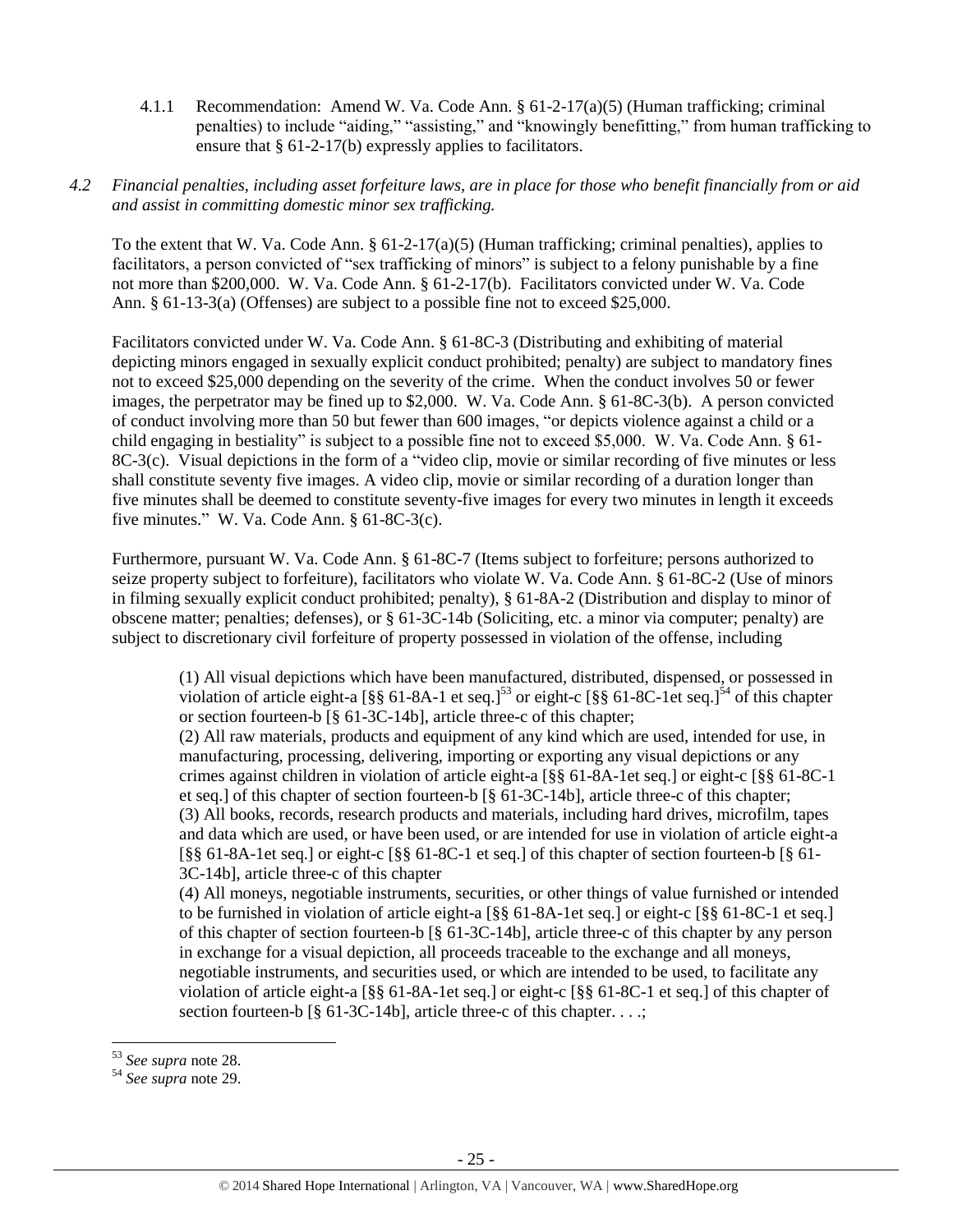(5) All conveyances, including aircraft, vehicles or vessels, which are used, have been used, or are intended for use, to transport, or in any manner to facilitate the transportation, sale, receipt, possession, or concealment of property described in (1), (2) or (3) of this subsection<sup>55</sup>…."

Pursuant to W.Va. Code Ann. § 61-8C-7(b), property subject to forfeiture may be seized by the state police. Disposition of forfeitable property is governed by W.Va. Code Ann. § 61-8C-10 and 61-8C-11, which provide for alternate dispositions for moneys, securities or negotiable instruments and other property. Moneys, securities and other negotiable instruments shall be distributed as follows (1) 10% to the office of the prosecuting attorney that initiated the forfeiture proceeding, (2) the balance to a special law-enforcement investigation fund. W. Va. Code Ann. § 61-8C-10. The circuit court ordering the forfeiture of all other property, upon application by the prosecuting attorney or the Superintendent of the State Police or his or her designee, may direct that: (1) Title to the forfeited property be vested in the lawenforcement agency so petitioning; (2) The law-enforcement agency responsible for the seizure retain the property for official use; or (3) The forfeited property shall be offered at public auction to the highest bidder for cash. W.Va. Code Ann. § 61-8C-11.

Additionally, West Virginia has a general restitution statute that may apply to facilitators in certain instances. Restitution is mandatory where a facilitator is "convicted of a felony or misdemeanor causing physical, psychological or economic injury or loss to a victim . . . unless the court finds restitution to be wholly or partially impractical as set forth" in the Victim Protection Act of 1984. W. Va. Code Ann. § 61-11A-4(a) (Restitution; when ordered). Pursuant to W. Va. Code Ann. § 61-11A-4(b)(2), where the victim suffers "bodily injury," a defendant shall be ordered to

(A) Pay an amount equal to the cost of necessary medical and related professional services and devices relating to physical, psychiatric and psychological care, including nonmedical care and treatment rendered in accordance with a method of healing recognized by the law of the place of treatment;

(B) Pay an amount equal to the cost of necessary physical and occupational therapy and rehabilitation; and

(C) Reimburse the victim for income lost by the victim as a result of the offense.

W. Va. Code Ann. § 61-11A-4(b)(1) further provides that a defendant who causes a victim to suffer "damage to, loss of, or destruction of property," shall be ordered to

(A) Return the property to the owner of the property or someone designated by the owner; or (B) If return of the property under subparagraph (A) is impossible, impractical or inadequate, pay an amount equal to the greater of: (i) The value of the property on the date of sentencing; or (ii) the value of the property on the date of the damage, loss or destruction less the value (as of the date the property is returned) of any part of the property that is returned.

*4.3 Promoting and selling child sex tourism is illegal*.

West Virginia has no specific provision criminalizing the promotion or selling of child sex tourism.

- 4.3.1 Recommendation: Enact a law that prohibits selling or offering to sell travel services that include or facilitate travel for the purpose of engaging in commercial sexual exploitation of a minor, if the offer, sale, or travel occurs in West Virginia.
- *4.4 Promoting and selling child pornography is illegal*.

l

<sup>55</sup> *See supra* note [30.](#page-12-0)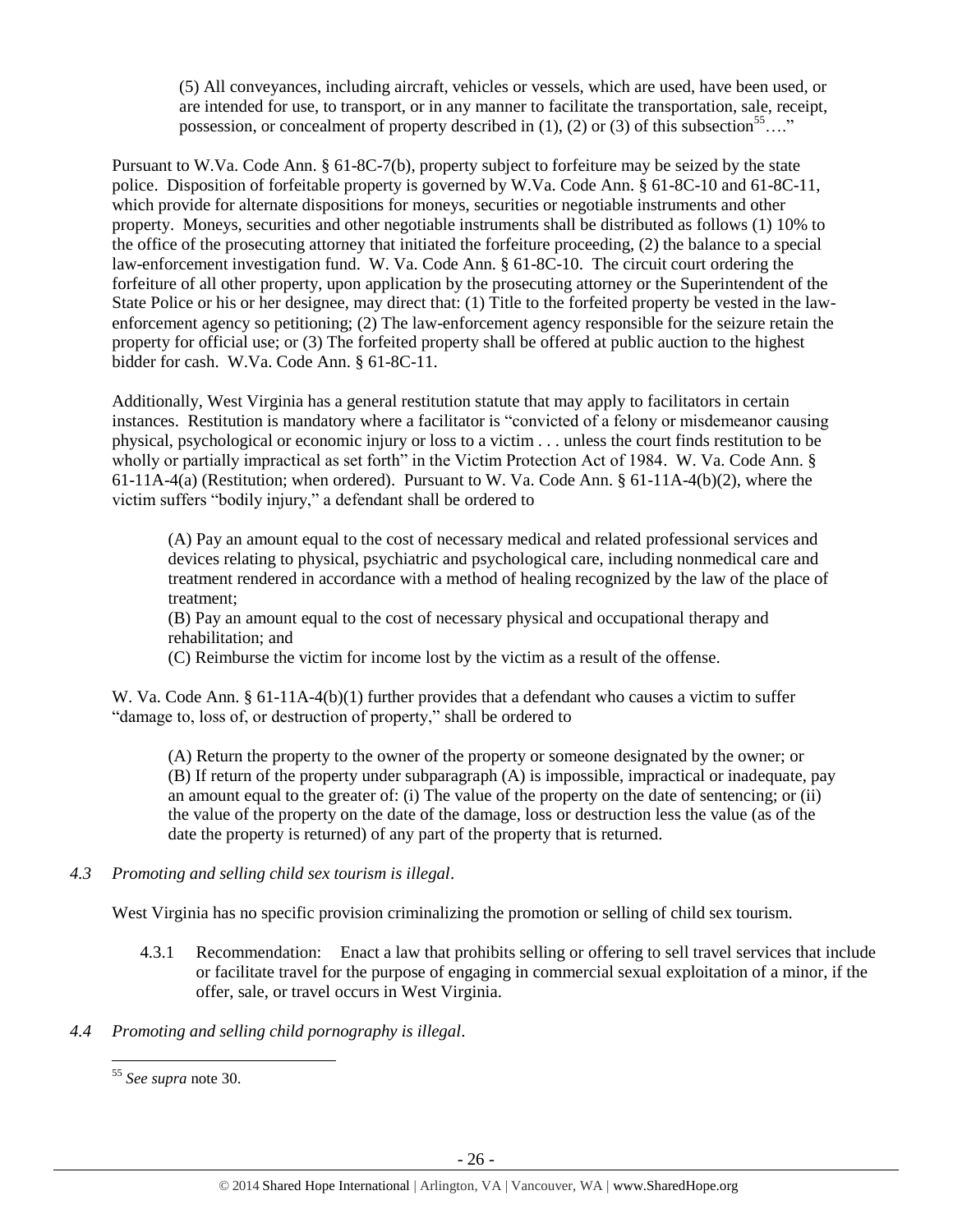Pursuant to W. Va. Code Ann. §  $61-8C-3(a)^{56}$  (Distribution and exhibiting of material depicting minors engaged in sexually explicit conduct prohibited; penalty), "Any person who, knowingly and willfully, sends or causes to be sent or distributes, exhibits, possesses, electronically accesses with intent to view or displays or transports any material visually portraying a minor engaged in any sexually explicit conduct<sup>57</sup> is guilty of a felony . . . ." Penalties for violations of this statute vary depending on the severity of the crime in relation to the amount and types of materials accessed by the perpetrator. W. Va. Code Ann. § 61-8C-3 provides the following penalty structure,

(b) Any person who violates the provisions of subsection (a) of this section when the conduct involves fifty or fewer images shall, upon conviction, be imprisoned in a state correctional facility for not more than two years or fined not more than \$2,000 or both.

(c) Any person who violates the provisions of subsection (a) of this section when the conduct involves more than fifty but fewer than six hundred images shall, upon conviction, be imprisoned in a state correctional facility for not less than two nor more than ten years or fined not more than \$5,000, or both.

(d) Notwithstanding the provisions of subsections (b) and (c) of this section any person who violates the provisions of subsection (a) of this section when the conduct involves six hundred or more images or depicts violence against a child or a child engaging in bestiality shall, upon conviction, be imprisoned in a state correctional facility for not less than five nor more than fifteen years or fined not more than \$25,000, or both.

(e) For purposes of this section each video clip, movie or similar recording of five minutes or less shall constitute seventy five images. A video clip, movie or similar recording of a duration longer than five minutes shall be deemed to constitute seventy-five images for every two minutes in length it exceeds five minutes.

In addition to criminal penalties and restitution imposed by the court, persons convicted under W. Va. Code Ann. § 61-8C-3 (Distribution and exhibiting of material depicting minors engaged in sexually explicit conduct prohibited; penalty) may also be required to "pay all or any portion of the cost of medical, psychological or psychiatric treatment of the minor resulting from the act or acts for which the person is convicted, whether or not the minor is considered to have sustained bodily injury." W. Va. Code Ann. § 61-8C-4.

4.4.1. Recommendation: Raise the base penalty for a violation of W. Va. Code Ann. § 61-8C-3 (Distribution and exhibiting of material depicting minors engaged in sexually explicit conduct prohibited; penalty).

# **FRAMEWORK ISSUE 5: PROTECTIVE PROVISIONS FOR THE CHILD VICTIMS**

<sup>56</sup> *See supra* note [15.](#page-6-0)

<sup>57</sup> *See supra* note [10.](#page-3-2)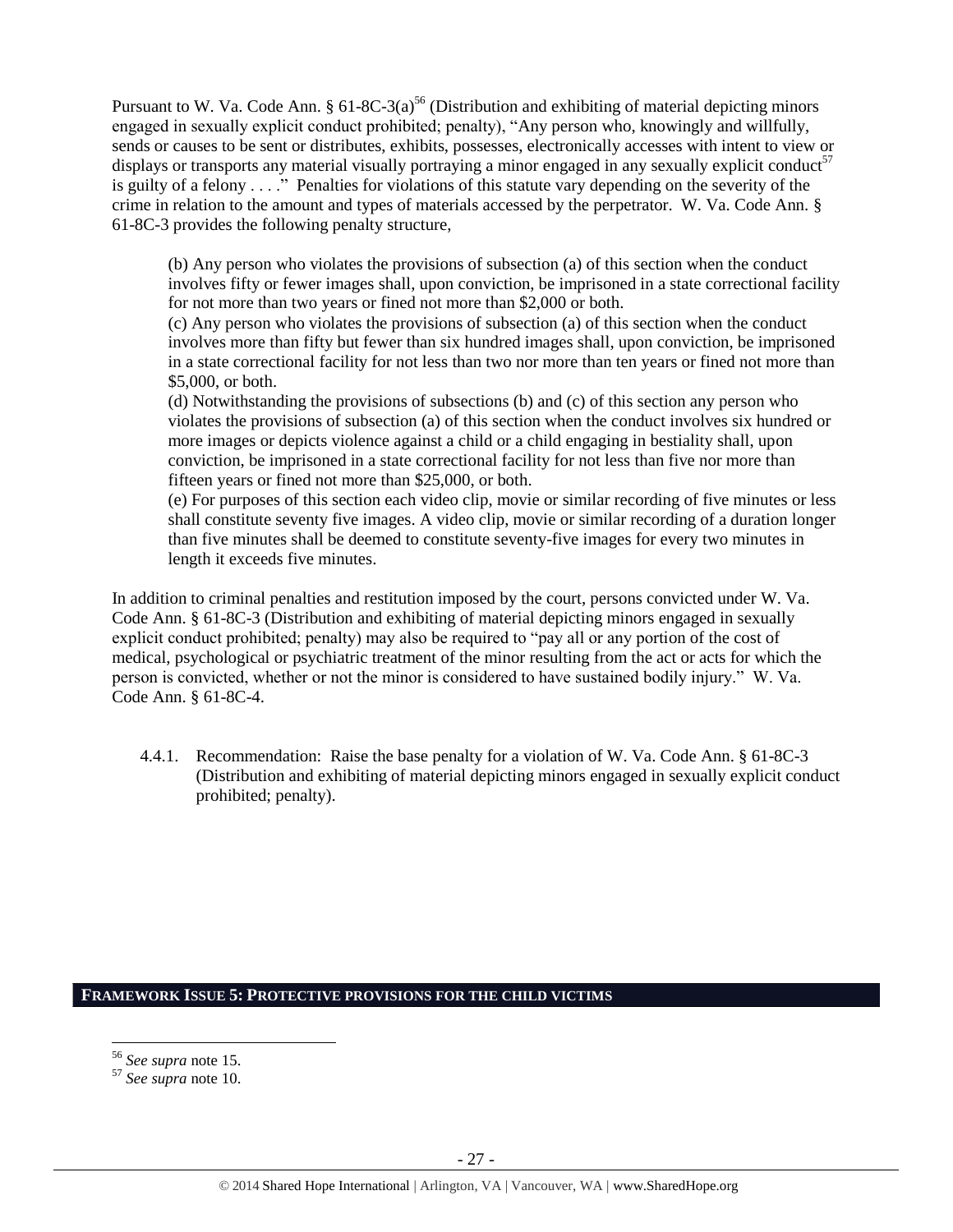# *Legal Components:*

- *5.1 Statutorily-mandated victim services define "victim" to specifically include victims of domestic minor sex trafficking or commercial sexual exploitation of children (CSEC) to ensure prompt identification and access to victims' rights and services.*
- *5.2 The state sex trafficking statute expressly prohibits a defendant from raising consent of the minor to the commercial sex acts as a defense.*
- *5.3 Prostitution laws apply only to adults, making minors under 18 specifically immune from this offense.*
- *5.4 Child victims of sex trafficking or commercial sexual exploitation are provided with a child protection response, including specialized shelter and services, and are not detained in juvenile detention facilities.*
- *5.5 Commercial sexual exploitation or sex trafficking is identified as a type of abuse and neglect within child protection statutes.*
- *5.6 The definition of "caregiver" (or similar term) in the child welfare statutes is broad enough to include a trafficker who has custody or control of a child in order to bring a trafficked child into the protection of child protective services.*
- *5.7 Crime victims' compensation is specifically available to a child victim of sex trafficking or commercial sexual exploitation of children (CSEC) without regard to ineligibility factors.*
- *5.8 Victim-friendly procedures and protections are provided in the trial process for minors under 18.*
- *5.9 Expungement or sealing of juvenile delinquency records resulting from arrests or adjudications for prostitutionrelated offenses committed as a result of, or in the course of, the commercial sexual exploitation of a minor is available within a reasonable time after turning 18.*
- *5.10 Victim restitution and civil remedies for victims of domestic minor sex trafficking or commercial sexual exploitation of children (CSEC) are authorized by law.*
- *5.11 Statutes of limitations for civil and criminal actions for child sex trafficking or commercial sexual exploitation of children (CSEC) offenses are eliminated or lengthened sufficiently to allow prosecutors and victims a realistic opportunity to pursue criminal action and legal remedies.*

*\_\_\_\_\_\_\_\_\_\_\_\_\_\_\_\_\_\_\_\_\_\_\_\_\_\_\_\_\_\_\_\_\_\_\_\_\_\_\_\_\_\_\_\_\_\_\_\_\_\_\_\_\_\_\_\_\_\_\_\_\_\_\_\_\_\_\_\_\_\_\_\_\_\_\_\_\_\_\_\_\_\_\_\_\_\_\_\_\_\_\_\_\_*

# *Legal Analysis:*

*5.1 Statutorily-mandated victim services define "victim" to specifically include victims of domestic minor sex trafficking or commercial sexual exploitation of children (CSEC) to ensure prompt identification and access to victims' rights and services.*

West Virginia's Victim Protection Act of 1984, Chapter 61, Article 11A, does not provide a general definition of "victim." Instead, varying definitions of "victim" are provided throughout the Victim Protection Act. For example, for purposes of W. Va. Code § 61-11A-2 (Testimony of crime victim at sentencing hearing), "victim" is defined in part as a "person who is a victim of a felony," and for purposes of W. Va. Code § 61-11A-8 (Notification to victim of offender's release, placement or escape from custody), "victim" is any person who is a "victim of [certain specified crimes, including kidnapping or any sexual offense against a minor] . . . who is alive and competent." W. Va. Code Ann. §§ 61-11A-2(a), 61-11A-8(i)(2).

However, pursuant to W. Va. Code § 61-2-17(d) (Human trafficking; criminal penalties), victims of human trafficking are considered victims under the West Virginia Crime Victims Compensation Act. W. Va. Code § 61-2-17(d) provides that "[n]otwithstanding the definition of victim in subsection (k), section three, article two-a, chapter fourteen of this code  $[14-2A-3(k)$  (Definitions)], a person who is a victim of human trafficking is a victim for all purposes of article two-a, chapter fourteen [14-2A (Compensation awards to victims of crime)] of this code."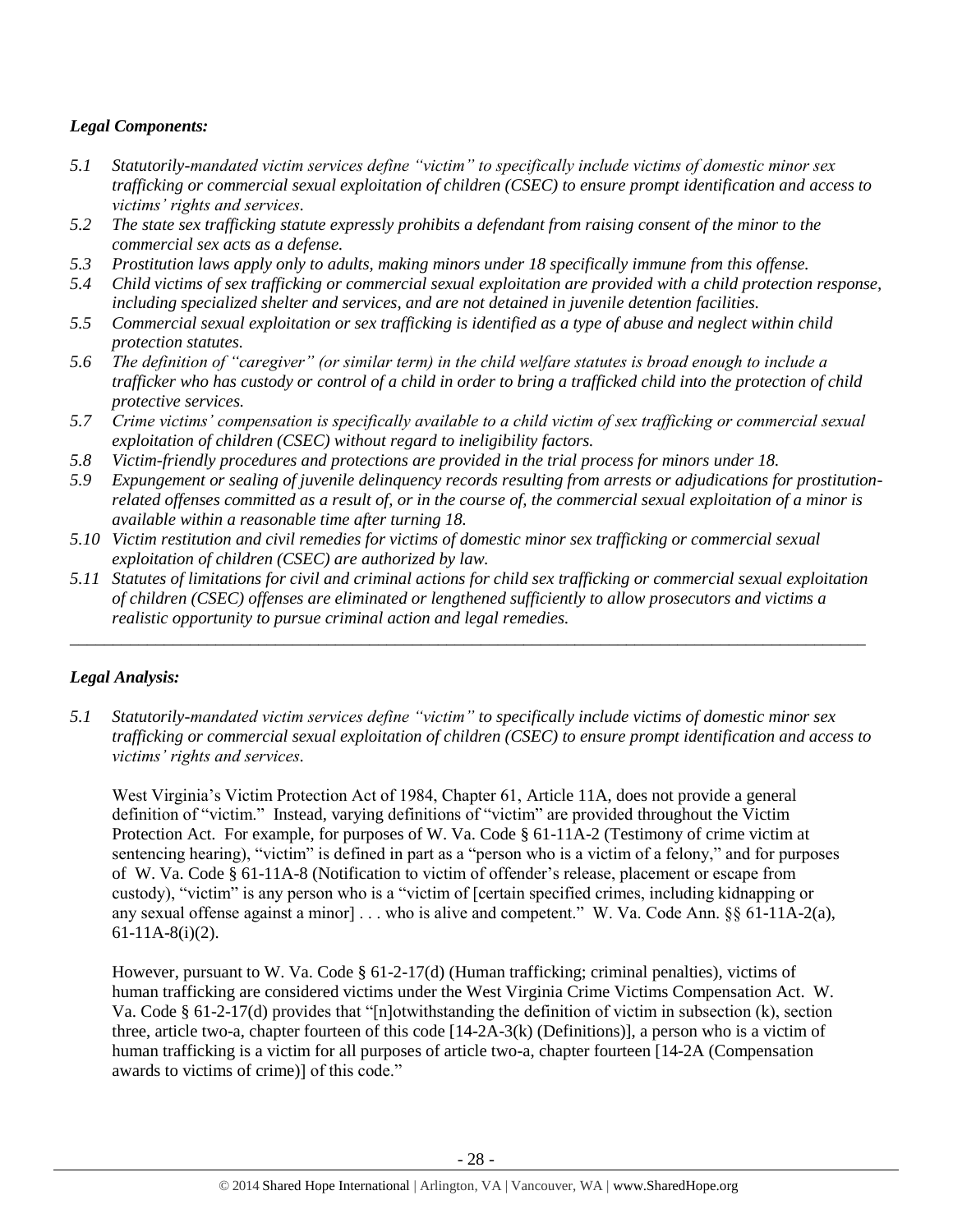Pursuant to W. Va. Code Ann. §  $14-2A-3(k)(1)(A)$  (Definitions), a "victim" includes "[a] person who suffers personal injury or death as a result of . . . [c]riminally injurious conduct . . . ." "Criminally injurious conduct" is defined, in part, as conduct "which poses a substantial threat of personal injury or death and is punishable by fine, imprisonment or death or would be so punishable but for a finding by a court of competent jurisdiction that the person committing the crime lacked capacity. . . ." W. Va. Code Ann. § 14-2A-3(c).

*5.2 The state sex trafficking statute expressly prohibits a defendant from raising consent of the minor to the commercial sex acts as a defense.*

W. Va. Code Ann. § 61-2-17 (Human trafficking; criminal penalties), § 61-2-14(a) (Abduction of person; kidnapping or concealing child; penalties), § 61-8-6 (Detention of person in place of prostitution; penalty), § 61-8-7 (Procuring for house of prostitution; penalty), § 61-8-8 (Receiving support from prostitution; pimping; penalty), § 61-8-5(b) (Houses of ill fame and assignation; penalties), § 61-8C-2 (Use of minors in filming sexually explicit conduct prohibited; penalty), and § 61-8C-3 (Distribution and exhibiting of material depicting minors engaged in sexually explicit conduct prohibited; penalty) do not expressly provide that the consent of a minor to a commercial sex act is immaterial to the crime.

To the extent that sex offenses are used to prosecute trafficking crimes in West Virginia, W. Va. Code Ann. § 61-8B-2(a) specifically provides, "Whether or not specifically stated, it is an element of every offense defined in this article that the sexual act was committed without the consent of the victim." Under subsection (c)(1), "A person is deemed incapable of consent when such person is: (1) Less than sixteen years old."

- 5.2.1 Recommendation: Amend W. Va. Code Ann. § 61-2-17(a)(5) (Human trafficking; criminal penalties) § 61-2-14(a) (Abduction of person; kidnapping or concealing child; penalties), § 61-8-6 (Detention of person in place of prostitution; penalty), § 61-8-7 (Procuring for house of prostitution; penalty), § 61-8-8 (Receiving support from prostitution; pimping), § 61-8-5(b) (Houses of ill fame and assignation; penalties), § 61-8C-2 (Use of minors in filming sexually explicit conduct prohibited; penalty), and § 61-8C-3 (Distribution and exhibiting of material depicting minors engaged in sexually explicit conduct prohibited; penalty) to expressly provide that the minor's consent to a commercial sex act is not a defense to the crime.
- *5.3 Prostitution laws apply only to adults, making minors under 18 specifically immune from this offense.*

W. Va. Code Ann. § 61-8-5(b) (Houses of ill fame and assignation; penalties) is age-neutral, and therefore, applies to minors. The applicable portion of W. Va. Code Ann. § 61-8-5(b) states:

Any person who shall engage in prostitution, lewdness, or assignation . . . shall, upon conviction for the first offense under this section, be punished by imprisonment in the county jail for a period of not less than sixty days nor more than six months . . . .

- 5.3.1 Recommendation: Amend W. Va. Code Ann. § 61-8-5(b) (Houses of ill fame and assignation; penalties; jurisdiction of courts) to specify that this law does not apply to minors under 18.
- *5.4 Child victims of sex trafficking or commercial sexual exploitation are provided with a child protection response, including specialized shelter and services, and are not detained in juvenile detention facilities.*

# **Child Initially Identified as Abused/Neglected**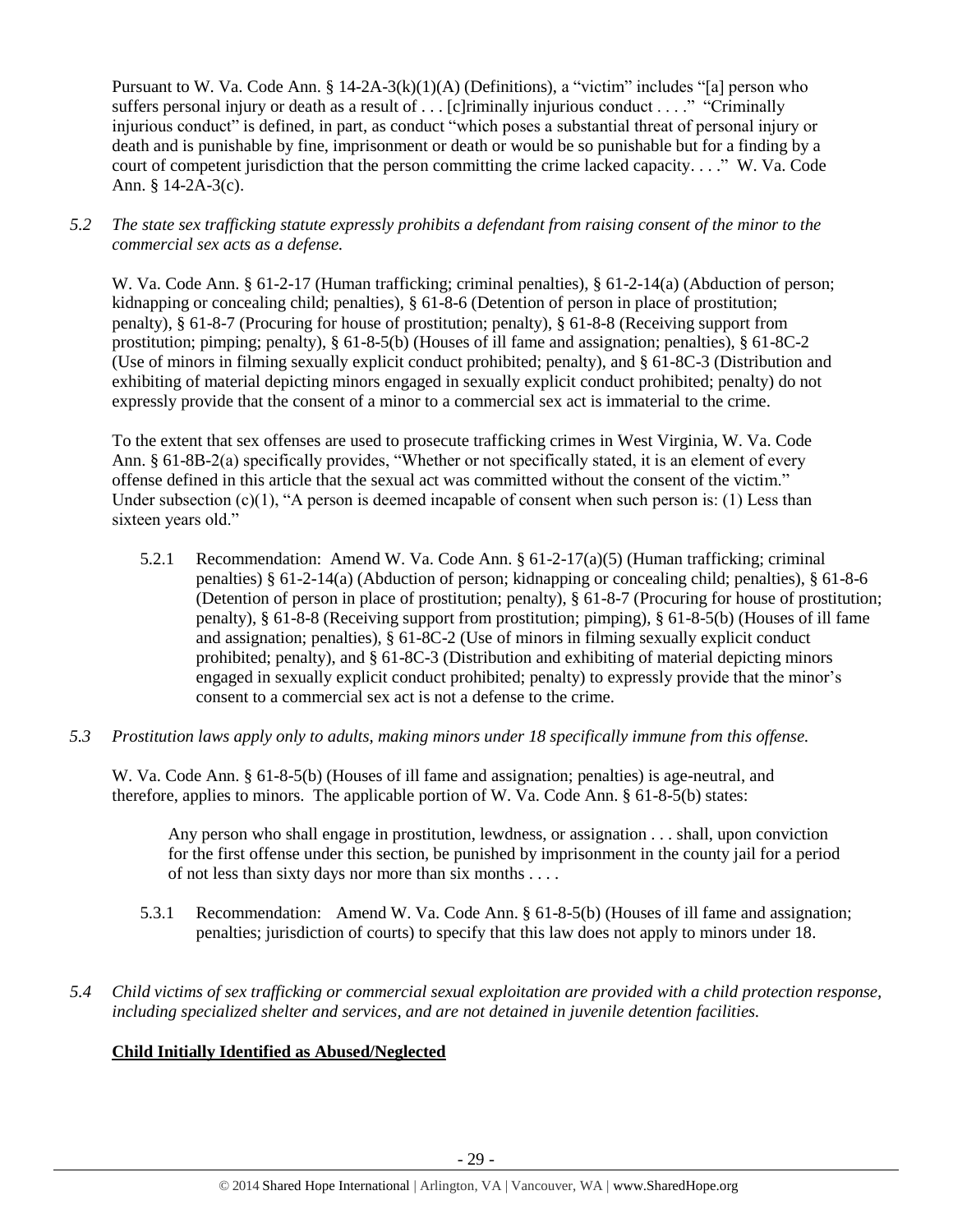West Virginia provides some protective provisions to commercially sexually exploited<sup>58</sup> children. Pursuant to W. Va. Code Ann. § 49-1-3(1), (B) (Definitions relating to abuse and neglect),<sup>59</sup> a sexually exploited child is likely to be identified as abused or neglected. If a child is identified as abused or neglected under W. Va. Code Ann. § 49-1-3(1), (B), the definition of caregiver or "custodian" under W. Va. Code Ann. § 49-1-4(5)<sup>60</sup> is sufficiently broad enough to involve Child Protective Services in investigations where the child is in the custody or control of a non-family trafficker.

To the extent that a victim of child sex trafficking is identified as abused or neglected, the child may initially come to the attention of law enforcement or other specified persons, including healthcare professionals, through the filing of a mandatory report of abuse pursuant to W. Va. Code Ann. § 49-6A-2 (Persons mandated to report suspected abuse and neglect).

## *I. Initial Custody*

a. Authority for Initial Custody

Pursuant to W. Va. Code Ann. § 49-6A-2, when certain specified persons, including healthcare professionals, social service workers, school personnel, and law enforcement officers, have "reasonable cause to suspect that a child is neglected or abused or observe the child being subjected to conditions that are likely to result in abuse or neglect," they must

report the circumstances or cause a report to be made to the Department of Health and Human Resources: Provided, That in any case where the reporter believes that the child suffered serious physical abuse or sexual abuse or sexual assault, the reporter shall also immediately report, or cause a report to be made, to the State Police and any law-enforcement agency having jurisdiction to investigate the complaint . . . .

Any other person who reasonably suspects that a child is abused or neglected may report child abuse. W. Va. Code Ann. § 49-6A-2. Once a local child protective services office receives a report of alleged child abuse or neglect, the office must investigate the report, and, if necessary, "initiate the appropriate legal proceeding." W. Va. Code Ann. § 49-6A-9(b), (c). At that point, a child may be taken into custody pursuant to a court order when there is showing of probable cause for any of the following: "(2) the health, safety and welfare of the juvenile demand such custody . . . ." W. Va. Code Ann. § 49-5-8(a) Alternatively, pursuant to W. Va. Code Ann. § 49-6-9(a) (Custody in emergency situations) law enforcement and medical personnel may initiate custody if a child is believed to be neglected, abused or abandoned.

b. Placement

Pursuant to W. Va. Code Ann. § 49-6-9(b), an abandoned child taken into protective custody can be housed by the state department or in any authorized child shelter facility. A child taken into protective custody

for emergency medical treatment may be held in a hospital under the care of a physician against the will of such child's parents, parent, guardian or custodian for a period not to exceed ninety-six hours. W. Va. Code Ann. § 49-6-9(c).

 $\overline{a}$ 

<sup>58</sup> *See supra* note [51.](#page-21-0) 

<sup>&</sup>lt;sup>59</sup> See infra section 5.5 for a full analysis of the definition of "abuse and neglect" as it relates to the identification of sexually exploited children.

<sup>60</sup> *See infra* section 5.6 for a full analysis of the definition of "custodian."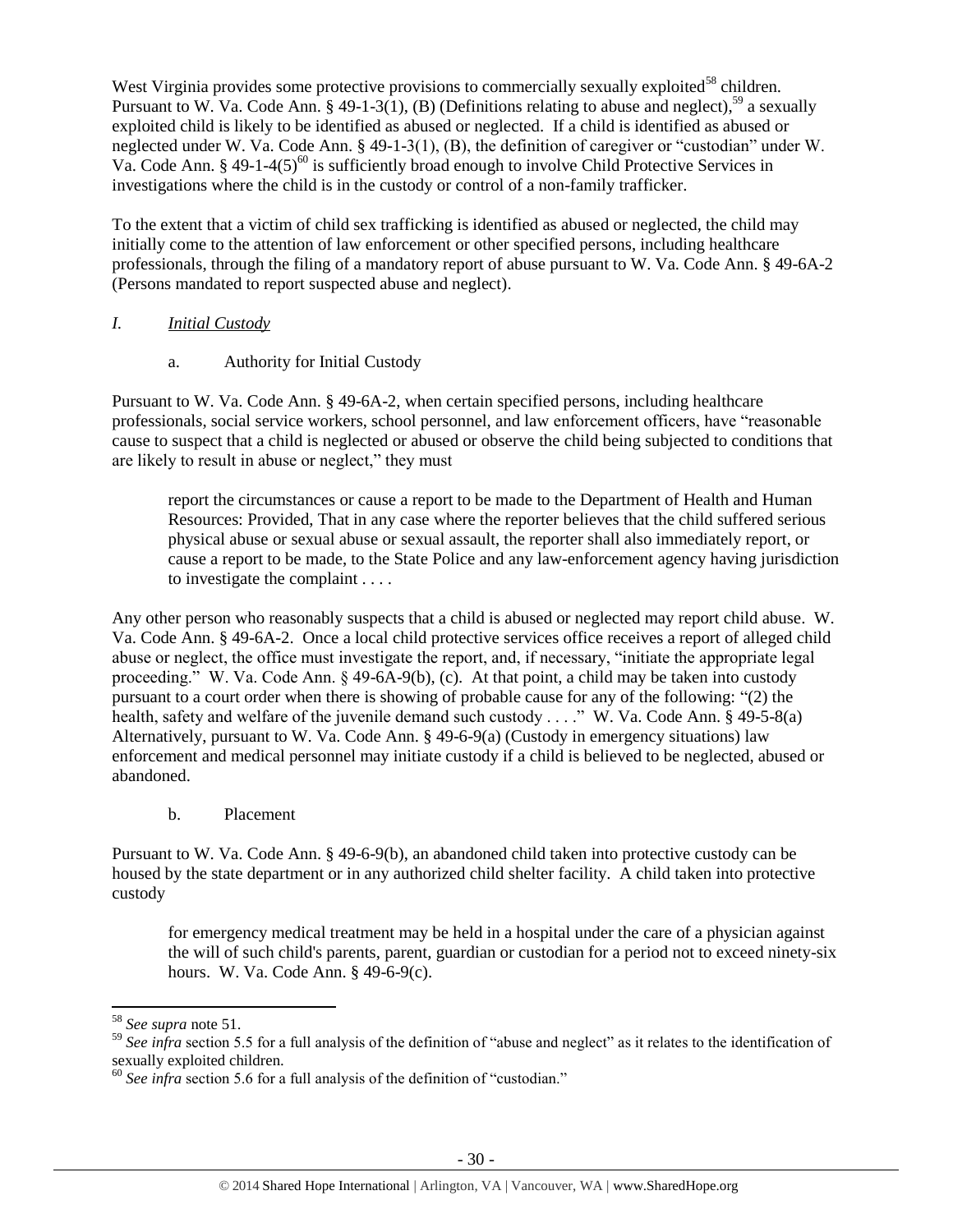## *II. Process following initial custody*

a. Where is the child referred after initial custody?

Pursuant to W. Va. Code Ann. § 49-6-3(a) (Petition to court when child believed neglected or abused temporary custody) states,

the court may order that the child alleged to be an abused or neglected child be delivered for not more than ten days into the custody of the state department or a responsible person found by the court to be a fit and proper person for the temporary care of the child pending a preliminary hearing, if it finds that:

(1) There exists imminent danger to the physical well-being of the child; and (2) There are no reasonably available alternatives to removal of the child, including, but not limited to, the provision of medical, psychiatric, psychological or homemaking services in the child's present custody: Provided, That where the alleged abusing person, if known, is a member of a household, the court shall not allow placement pursuant to this section of the child or children in said home unless the alleged abusing person is or has been precluded from visiting or residing in said home by judicial order. . . .

. . . .

 $\overline{\phantom{a}}$ 

b. When/how does the court assume jurisdiction?

Under W. Va. Code Ann. § 49-6-1(a) (Petition to the court when child believed neglected or abused; notice), "If the [Department of Health and Human Resources] or a reputable person believes that a child is neglected or abused, the department or the person may present a petition setting forth the facts to the circuit court . . . ."

# *III. Placement process pending adjudication/investigation*

a. Placement hearing

Under W. Va. Code Ann. § 49-6-3(b), if the child is in "imminent danger,"<sup>61</sup> the court may hold a preliminary hearing at which, if it determines that "there are no alternatives less drastic than removal of the child and that a hearing on the petition cannot be scheduled in the interim period," it can "order that the child be delivered into the temporary custody of the department or a responsible person or agency found by the court to be a fit and proper person for the temporary care of the child for a period not exceeding sixty days . . . ."

Additionally, pursuant to W. Va. Code Ann. § 49-6-3(c), a child protective service worker who observes a child whose "physical well-being" is in "imminent danger" and

has probable cause to believe that the child or children will suffer additional child abuse or neglect or will be removed from the county before a petition can be filed and temporary custody can be ordered . . . may, prior to the filing of a petition, take the child or children into his or her

 $61$  W. Va. Code Ann. § 49-1-3(8) (Definitions relating to abuse and neglect) defines "Imminent danger to the physical well-being of the child" in part as "an emergency situation in which the welfare or the life of the child is threatened. Such emergency situation exists when there is reasonable cause to believe that any child in the home is or has been sexually abused or sexually exploited . . . ."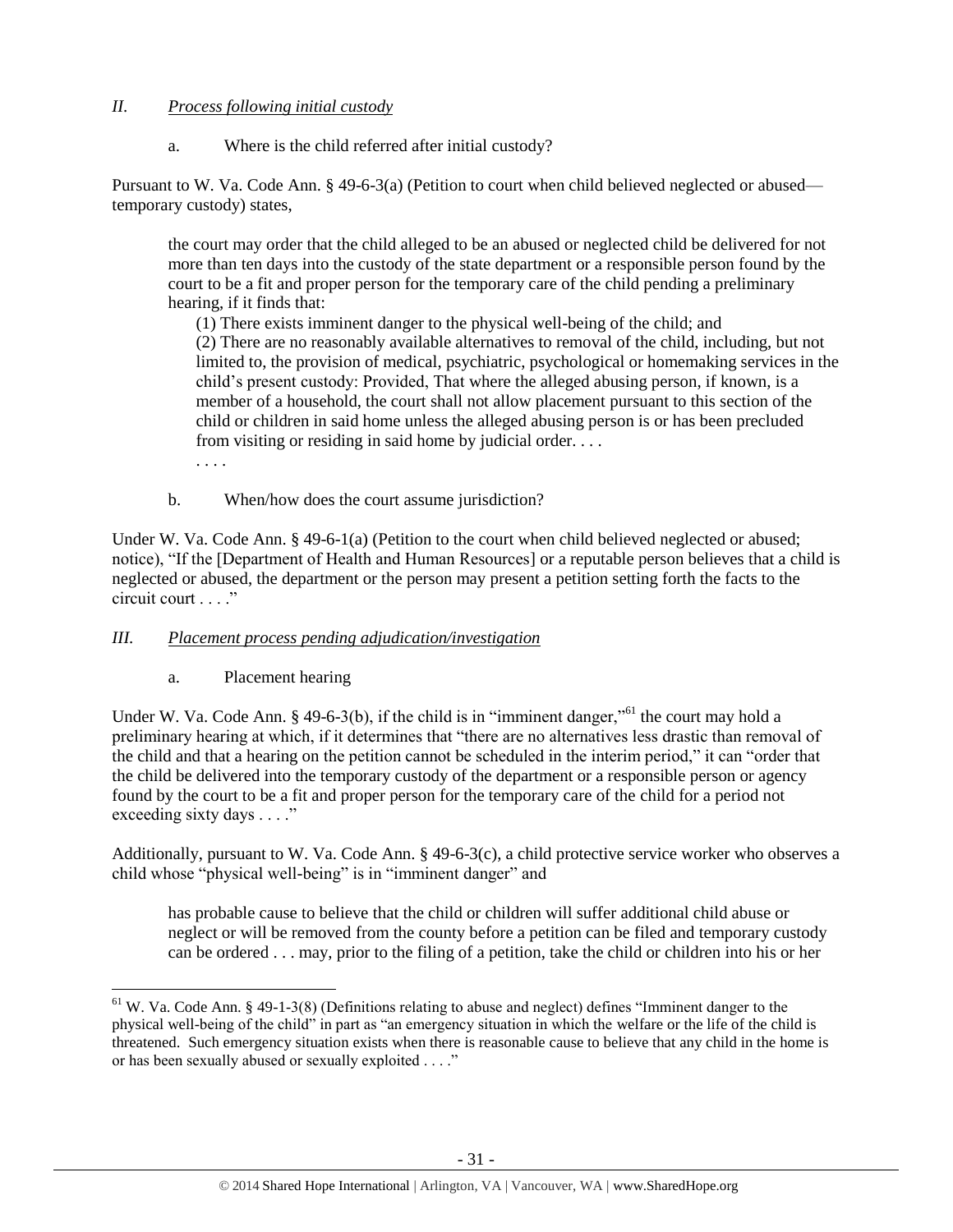custody without a court order: Provided, That after taking custody of such child or children prior to the filing of a petition, the worker shall forthwith appear before a circuit judge or a juvenile referee of the county wherein custody was taken, or if no such judge or referee be available, before a circuit judge or a juvenile referee of an adjoining county, and shall immediately apply for an order ratifying the emergency custody of the child pending the filing of a petition. . . . If the emergency taking is ratified by the judge or referee, emergency custody of the child or children shall be vested in the department until the expiration of the next two judicial days, at which time any such child taken into emergency custody shall be returned to the custody of his or her parent or guardian or custodian unless a petition has been filed and custody of the child has been transferred under the provisions of section three of this article.

## b. Placement Options

Pursuant to W. Va. Ann. § 49-6-3(a) (Petition to court when child believed neglected or abused),

(a) Upon the filing of a petition, the court may order that the child alleged to be an abused or neglected child be delivered for not more than ten days into the custody of the state department or a responsible person found by the court to be a fit and proper person for the temporary care of the child pending a preliminary hearing, if it finds that:

(1) There exists imminent danger to the physical well being of the child; and (2) There are no reasonably available alternatives to removal of the child, including, but not limited to, the provision of medical, psychiatric, psychological or homemaking services in the child's present custody: *Provided,* That where the alleged abusing person, if known, is a member of a household, the court shall not allow placement pursuant to this section of the child or children in said home unless the alleged abusing person is or has been precluded from visiting or residing in said home by judicial order. In a case where there is more than one child in the home, or in the temporary care, custody or control of the alleged offending parent, the petition shall so state, and notwithstanding the fact that the allegations of abuse or neglect may pertain to less than all of such children, each child in the home for whom relief is sought shall be made a party to the proceeding.

#### *IV. Adjudication or referral to alternate process*

# a. Adjudicatory/dispositional hearing

A child who is a victim of abuse or neglect and is "undergoing certain status offense and delinquency proceedings," may be subject to a "multidisciplinary screening, advisory and planning system to assist courts in facilitating permanency planning . . . ." W. Va. Code Ann. § 49-5D-1. Pursuant to W. Va. Code Ann. § 49-5D-2(a), "The prosecuting attorney shall establish a multidisciplinary investigative team in each county." Under W. Va. Code Ann. § 49-5D-2(c), "The investigative team shall be responsible for coordinating or cooperating in the initial and ongoing investigation of all civil and criminal allegations pertinent to cases involving child sexual assault, child sexual abuse, child abuse and neglect and shall make a recommendation to the county prosecuting attorney as to the initiation or commencement of a civil petition and/or criminal prosecution."

# *V. Outcomes (Final permanent placement)*

a. Disposition

Pursuant to W. Va. Code Ann. § 49-5D-2(c), "Within thirty days of the initiation of a judicial proceeding pursuant to article six of this chapter, the Department of Health and Human Services shall convene a multidisciplinary treatment team to assess, plan, and implement a comprehensive, individualized service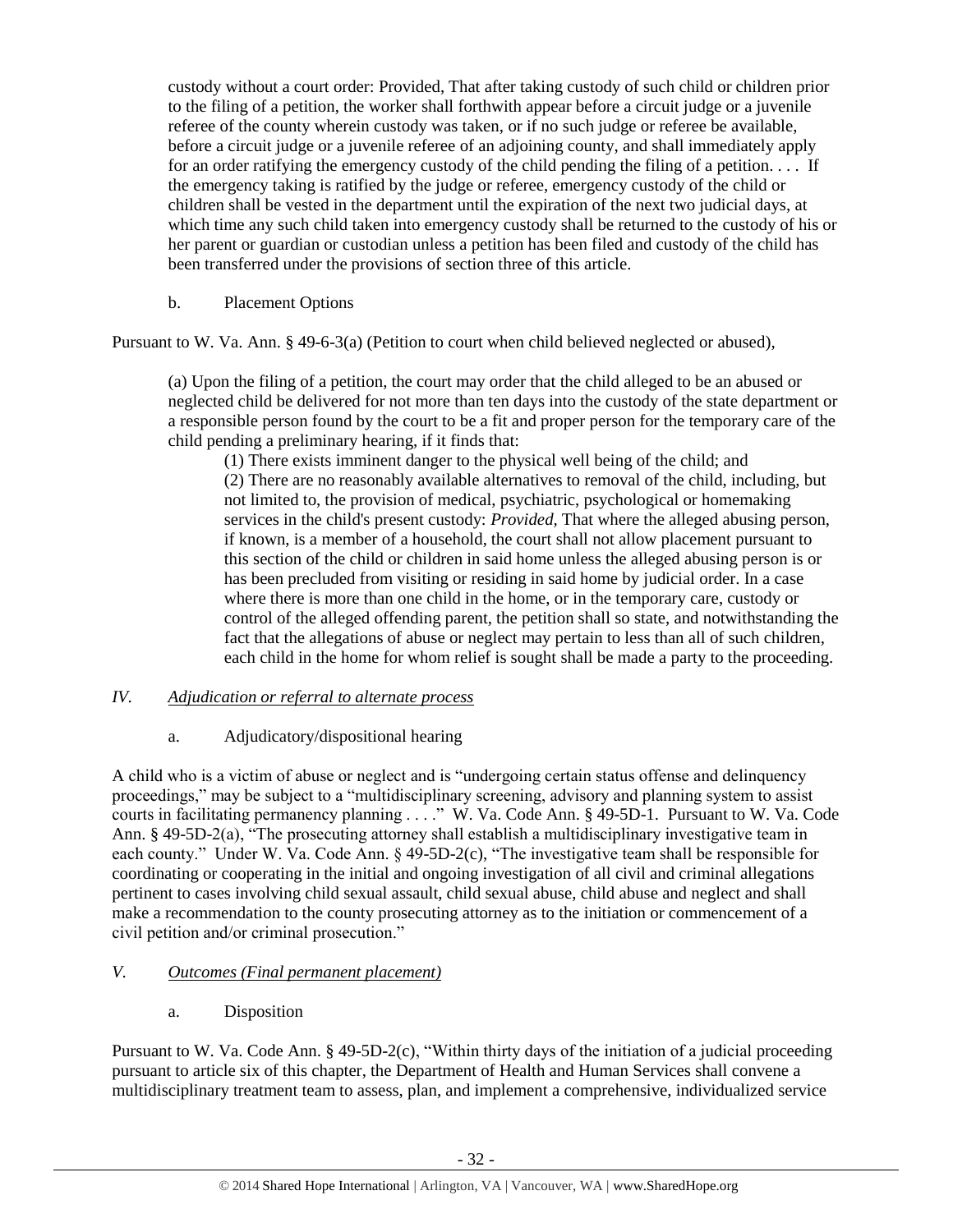plan for children who are victims of abuse or neglect and their families. The multidisciplinary team shall obtain and utilize any assessments for the children . . . respondents that it deems necessary to assist in the development of such a plan. W. Va. Code Ann. § 49-5D-3b(a). After a case in juvenile court is commenced and "[p]rior to disposition, in each case in which a treatment planning team has been convened, the team shall advise the court as to the types of services the team has determined are needed and the type of placement, if any, which will best serve the needs of the child." W. Va. Code Ann. § 49- 5D-3b(c).

# **Child Initially Identified as Delinquent**

Despite the protections highlighted above, a child may be arrested and detained by law enforcement for actions related to the child being trafficked.

# *I. Initial Custody*

a. Authority for initial custody

Pursuant to W. Va. Code Ann. § 49-5-8(b) (Taking a juvenile into custody), a child may be taken into custody by a law-enforcement officer without a court order under any of the following circumstances:

(1) Grounds exist for the arrest of an adult in identical circumstances; (2) emergency conditions exist which, in the judgment of the officer, pose imminent danger to the health, safety and welfare of the juvenile; [or] (3) the official has reasonable grounds to believe that the juvenile has left the care of his or her parents, guardian or custodian without the consent of such person and the health, safety and welfare of the juvenile is endangered ....

Alternatively, W. Va. Code Ann. § 49-5-8(a) states that a child may be taken into custody pursuant to a court order when there is showing of probable cause for any of the following: "(1) The petition shows that grounds exist for the arrest of an adult in identical circumstances; (2) the health, safety and welfare of the juvenile demand such custody . . . ."

# b. Placement

Under W. Va. Code Ann. § 49-5-8(c)(2) (Taking a juvenile into custody) after a child is taken into custody, the child must be released to her parent, guardian or custodian, except under the following conditions:

(A) Circumstances present an immediate threat of serious bodily harm to the juvenile if released; (B) No responsible adult can be found into whose custody the juvenile can be delivered: Provided, That each day the juvenile is detained, a written record must be made of all attempts to locate such a responsible adult; or

. . . .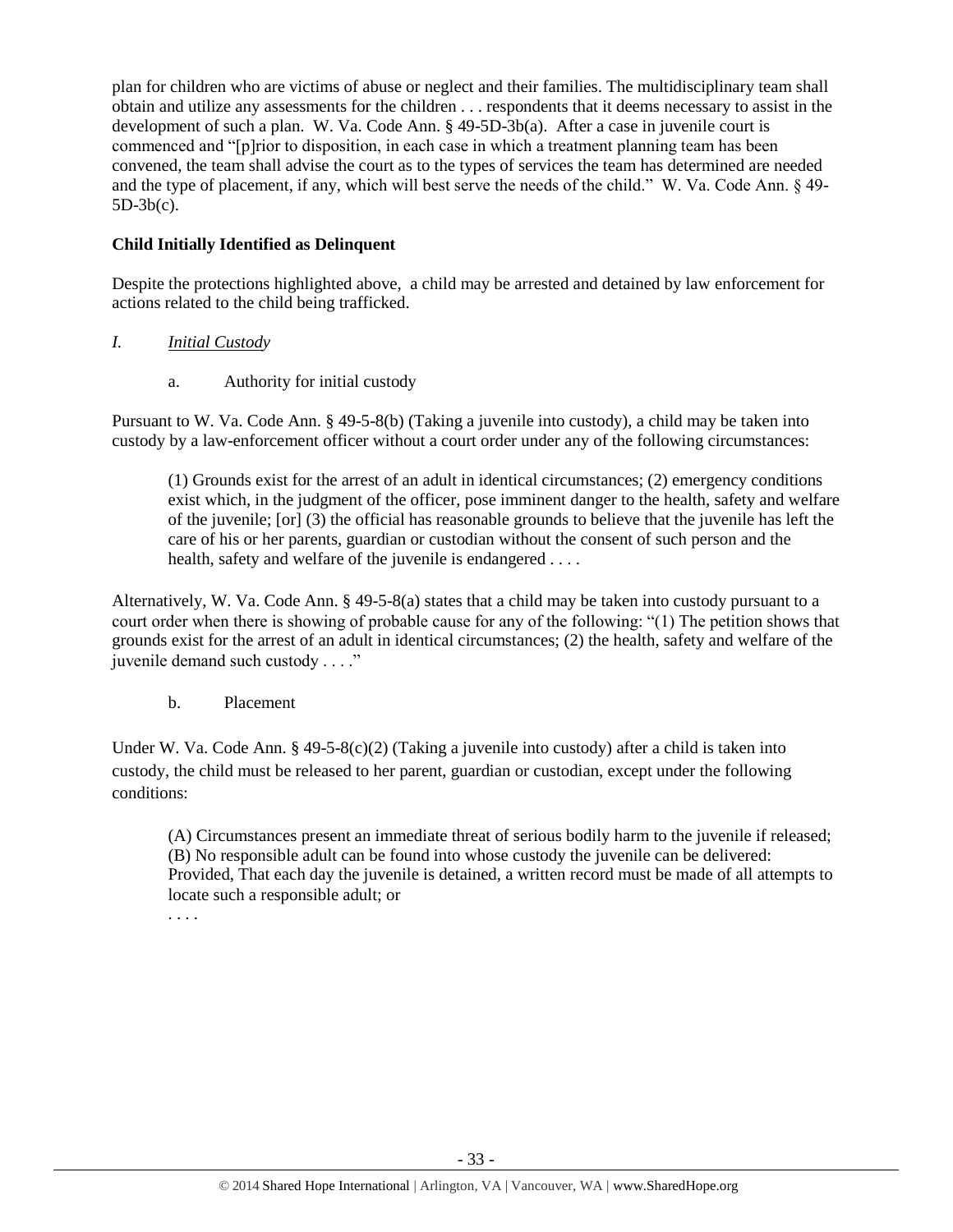# *II. Process following initial custody*

# a. Where is the child referred after initial custody?

Under W. Va. Code. Ann. § 49-5-8(c)(3), "If the juvenile is an alleged status offender . . . ['the official shall'] immediately notify the Department of Health and Human Resources and, if the circumstances of either paragraph (A) or (B), subdivision (2)  $\lceil \S 49 - 5 - 8(c)(2)(A)$ , (B) of this subsection exist and the requirements therein are met, the official may detain the juvenile, but only in a nonsecure or staff-secure facility." Pursuant to W. Va. Code Ann. § 49-5-8(d), "In all cases when a juvenile is delivered into a sheriff's or detention center director's custody, that official shall release the juvenile to his or her parent, guardian or custodian by the end of the next day unless the juvenile has been placed in detention after a hearing conducted pursuant to section eight-a [§ 49-5-8a] of this article." At the detention hearing, under W. Va. Code Ann. § 49-5-8a(a), the judge, juvenile referee, or magistrate will determine "the possible need for detention in accordance with [W. Va. Code Ann. § 49-5A-2 (Investigation and release of child taken into custody; detention hearings)]." W. Va. Code Ann. § 49-5-8a(a). W. Va. Code Ann. § 49-5a-2 provides, in pertinent part, that

[i]t shall be the duty of the judge or referee to avoid incarceration of such child in any jail. Unless the circumstances of the case otherwise require, taking into account the welfare of the child as well as the interest of society, such child shall be released forthwith into the custody of his parent or parents, relative, custodian or other responsible adult or agency.

b. How does the court assume jurisdiction?

The judge, juvenile referee or magistrate "shall, if the health, safety and welfare of the juvenile will not be endangered thereby, release the juvenile on recognizance to his or her parents, custodians or an appropriate agency . . . ." W. Va. Code Ann.  $\S$  49-5-8a(a). Under subsection (a)(2), the court is directed to

Release the juvenile into the custody of his or her parent, guardian or custodian unless: (A) Circumstances present an immediate threat of serious bodily harm to the juvenile if released; (B) No responsible adult can be found into whose custody the juvenile can be delivered:

Provided, That each day the juvenile is detained, a written record must be made of all attempts to locate such a responsible adult; or

(C) The juvenile is charged with an act of delinquency for which secure detention is permissible.

# *III. Placement process pending adjudication/investigation*

a. Placement hearing.

Pursuant to W. Va. Ann. § 49-5-8a (Detention hearing; counsel),

The referee, judge or magistrate shall hear testimony concerning the circumstances for taking the juvenile into custody and the possible need for detention in accordance with section two, article five-a of this chapter. The sole mandatory issue at the detention hearing is whether the juvenile should be detained pending further court proceedings. The court shall, if the health, safety and welfare of the juvenile will not be endangered thereby, release the juvenile on recognizance to his or her parents, custodians or an appropriate agency; however, if warranted, the court may require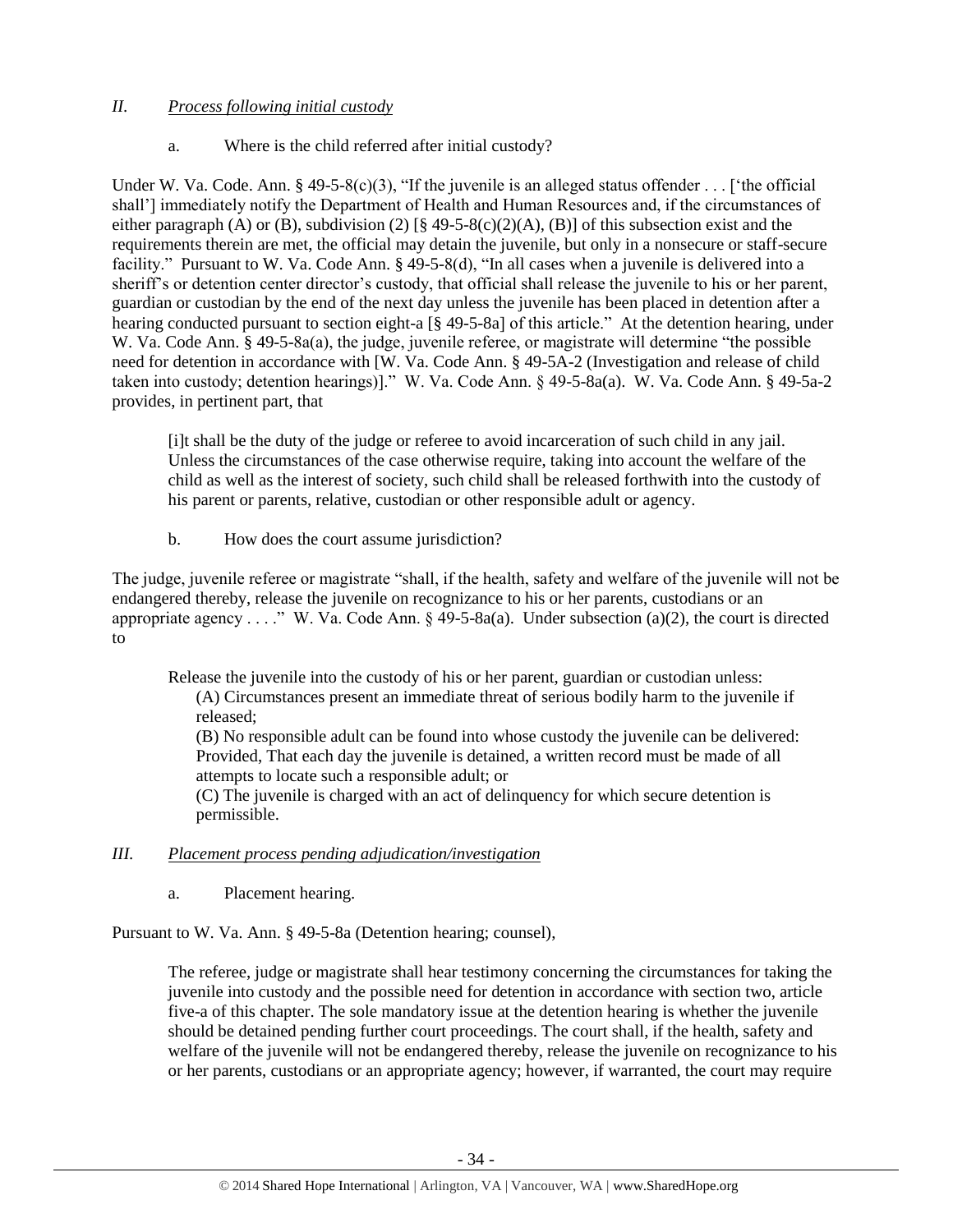bail, except that bail may be denied in any case where bail could be denied if the accused were an adult. The court shall:

(1) Immediately notify the juvenile's parent, guardian or custodian or, if the parent, guardian or custodian cannot be located, a close relative;

(2) Release the juvenile into the custody of his or her parent, guardian or custodian unless:

(A) Circumstances present an immediate threat of serious bodily harm to the juvenile if released;

(B) No responsible adult can be found into whose custody the juvenile can be delivered: *Provided,* That each day the juvenile is detained, a written record must be made of all attempts to locate such a responsible adult; or

(C) The juvenile is charged with an act of delinquency for which secure detention is permissible; and

(3) If the juvenile is an alleged status offender, immediately notify the department of health and human resources, and, if the circumstances of either paragraph (A) or (B), subdivision (2) of this subsection exist and the requirements therein are met, the court may order the juvenile detained, but only in a nonsecure or staff-secure facility. Any juvenile detained pursuant to this subdivision shall be placed in the legal custody of the department of health and human resources pending further proceedings by the court.

(b) The judge of the circuit court or the juvenile referee may, in conjunction with the detention hearing, conduct a preliminary hearing pursuant to section nine of this article: *Provided,* That all parties are prepared to proceed and the juvenile has counsel during such hearing.

b. Placement options.

Pursuant to W. Va. Ann. § 49-1-1 (Purpose), a juvenile can be placed in any foster home, group home or other facility or residence. The court can also release the juvenile into the custody of his or her parent, guardian or custodian. W. Va. Ann. § 49-5-8a. (Detention hearing; counsel).

### *IV. Adjudication or referral to alternative process.*

a. Adjudicatory/dispositional hearing.

Pursuant to W. Va. Code Ann. § 49-5D-3c(a) (Multidisciplinary treatment process for status offenders or delinquents),

(1) When a juvenile is adjudicated as a status offender pursuant to section eleven-d, article five of this chapter, the Department of Health and Human Resources shall promptly convene a multidisciplinary treatment team and conduct an assessment, utilizing a standard uniform comprehensive assessment instrument or protocol, to determine the juvenile's mental and physical condition, maturity and education level, home and family environment, rehabilitative needs and recommended service plan, which shall be provided in writing to the court and team members. Upon completion of the assessment, the treatment team shall prepare and implement a comprehensive, individualized service plan for the juvenile.

(2) When a juvenile is adjudicated as a delinquent or has been granted an improvement period pursuant to section nine, article five of this chapter, the court, either upon its own motion or motion of a party, may require the Department of Health and Human Resources to convene a multidisciplinary treatment team and conduct an assessment, utilizing a standard uniform comprehensive assessment instrument or protocol, to determine the juvenile's mental and physical condition, maturity and education level, home and family environment, rehabilitative needs and recommended service plan, which shall be provided in writing to the court and team members. A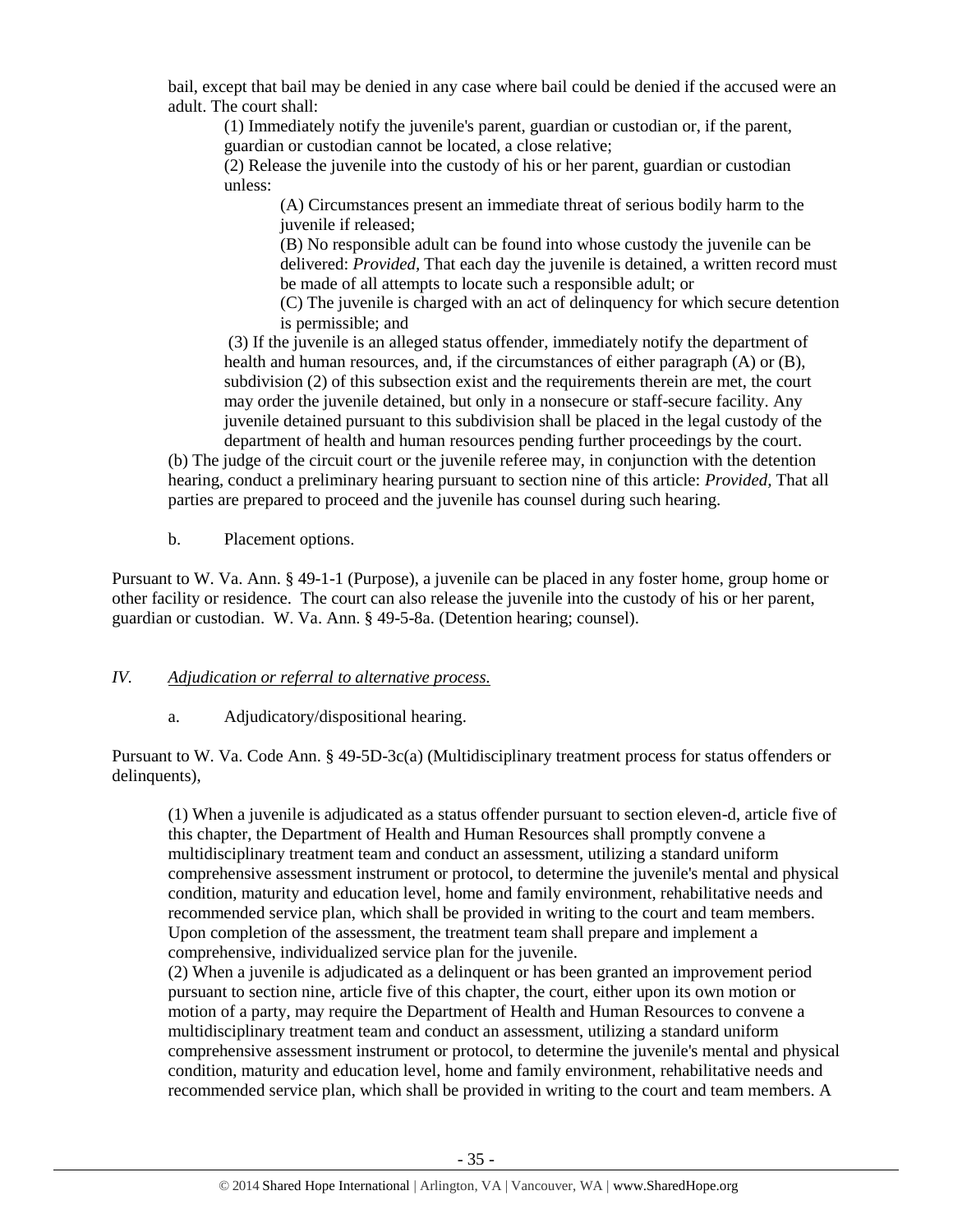referral to the Department of Health and Human Resources to convene a multidisciplinary treatment team and to conduct such an assessment shall be made when the court is considering placing the juvenile in the department's custody or placing the juvenile out-of-home at the department's expense pursuant to section thirteen, article five of this chapter. In any delinquency proceeding in which the court requires the Department of Health and Human Resources to convene a multidisciplinary treatment team, the probation officer shall notify the department at least fifteen working days before the court proceeding in order to allow the department sufficient time to convene and develop an individualized service plan for the juvenile.

## *b. Diversion or alternate process.*

"Within thirty days of the initiation of a judicial proceeding pursuant to article six of this chapter, the Department of Health and Human Services shall convene a multidisciplinary treatment team to assess, plan, and implement a comprehensive, individualized service plan for children who are victims of abuse or neglect and their families. The multidisciplinary team shall obtain and utilize any assessments for the children . . . respondents that it deems necessary to assist in the development of such a plan. W. Va. Code Ann. § 49-5D-3b(a). After a case in juvenile court is commenced and "[p]rior to disposition, in each case in which a treatment planning team $62$  has been convened, the team shall advise the court as to the types of services the team has determined are needed and the type of placement, if any, which will best serve the needs of the child." W. Va. Code Ann. § 49-5D-3b(c).

# *V. Outcomes (Final permanent placement)*

## a. Disposition

 $\overline{\phantom{a}}$ 

After adjudication pursuant to W. Va. Code Ann § 49-5-11 (Adjudication for alleged status offenders and delinquents; mandatory initial disposition of status offenders), W. Va. Code Ann. § 49-5-13(b) (Disposition of juvenile delinquents; appeal) permits the court to choose a disposition

from the following alternatives, consider[ing] the best interests of the juvenile and the welfare of the public:

(1) Dismiss the petition;

(2) Refer the juvenile and the juvenile's parent or custodian to a community agency for needed assistance and dismiss the petition;

(3) Upon a finding that the juvenile is in need of extra-parental supervision: (A) Place the juvenile under the supervision of a probation officer of the court or of the court of the county where the juvenile has his or her usual place of abode or other person while leaving the juvenile in custody of his or her parent or custodian; and (B) prescribe a program of treatment or therapy or limit the juvenile's activities under terms which are reasonable and within the child's ability to perform . . . ;

(4) Upon a finding that a parent or custodian is not willing or able to take custody of the juvenile, that a juvenile is not willing to reside in the custody of his parent or custodian or that a parent or custodian cannot provide the necessary supervision and care of the juvenile, the court may place the juvenile in temporary foster care or temporarily commit the juvenile to the department or a child welfare agency. . . ;

(5) Upon a finding that the best interests of the juvenile or the welfare of the public require it, and upon an adjudication of delinquency pursuant to subdivision (1), section four, article one

 $62$  The text of W. Va. Code Ann. § 49–5D–3c included here and elsewhere in this report includes amendments made by the passage of House Bill 2780, 81st West Virginia Leg. 1st Regular Sess. (WV 2013) (effective July 16, 2013).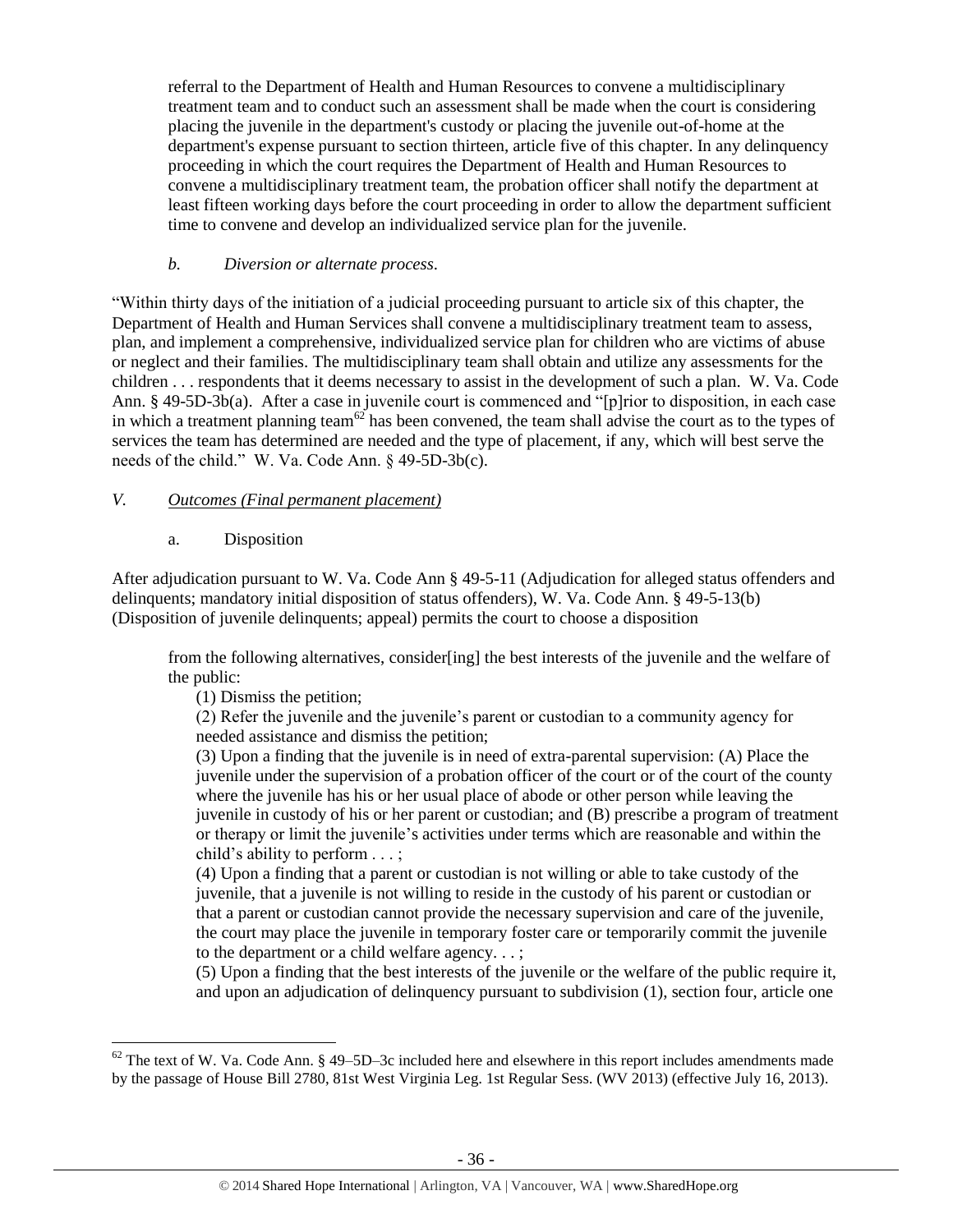of this chapter,<sup>63</sup> the court may commit the juvenile to the custody of the Director of the Division of Juvenile Services for placement in a juvenile services facility for the treatment, instruction and rehabilitation of juveniles: Provided, That the court maintains discretion to consider alternative sentencing arrangements. . . . Commitments shall not exceed the maximum term for which an adult could have been sentenced for the same offense and any such maximum allowable sentence to be served in a juvenile correctional facility may take into account any time served by the juvenile in a detention center pending adjudication, disposition or transfer. . . ;

. . . .

b. Ongoing services

Juveniles adjudicated to be status offenders<sup>64</sup> will be provided services in accordance with W. Va. Code Ann. the West Virginia Juvenile Offender Rehabilitation Act,<sup>65</sup> which includes provisions regarding the treatment of status offenders in rehabilitative facilities and authorizes "[t]he Department of Health and Human Resources . . . to require any juvenile committed to its legal custody to remain at and to return to the residence to which the juvenile is assigned by the department or by the juvenile court." W. Va. Code Ann. §§ 49-5B-5, 49-5B-6.

c. Specialized long-term placement if identified as DMST

Additionally, a child who is a victim of abuse or neglect and is "undergoing certain status offense and delinquency proceedings," may be subject to a "multidisciplinary screening, advisory and planning system to assist courts in facilitating permanency planning . . . ." W. Va. Code Ann. § 49-5D-1. Pursuant to W. Va. Code Ann. § 49-5D-2(a), "The prosecuting attorney shall establish a multidisciplinary investigative team in each county." Under W. Va. Code Ann. § 49-5D-2(c), "The investigative team shall be responsible for coordinating or cooperating in the initial and ongoing investigation of all civil and criminal allegations pertinent to cases involving child sexual assault, child sexual abuse, child abuse and neglect and shall make a recommendation to the county prosecuting attorney as to the initiation or commencement of a civil petition and/or criminal prosecution."

5.4.1 Recommendation: Establish a mandatory response law directing any minor who is a victim of sex trafficking away from the criminal justice system and into a child protective services system.

a juvenile who has been adjudicated as one:

- (A) Who habitually and continually refuses to respond to the lawful supervision by his or her parents, guardian or legal custodian such that the child's behavior substantially endangers the health, safety or welfare of the juvenile or any other person;
- (B) Who has left the care of his or her parents, guardian or custodian without the consent of such person or without good cause; or
- (C) Who is habitually absent from school without good cause.

 $\overline{a}$ 

 $63$  This statute incorrectly references W. Va. Code Ann. § 49-1-4(1) (Other definitions) (definition of "Child welfare agency"). Although speculative, it is likely that the correct reference should be directed to W. Va. Code Ann § 49- 5-11 (Adjudication for alleged status offenders and delinquents; mandatory initial disposition of status offenders).  $64$  "Status offender" is defined in W. Va. Code Ann. § 49-1-4(15) as

<sup>65</sup> W. Va. Code Ann. §§ 49-5B-1 to -7.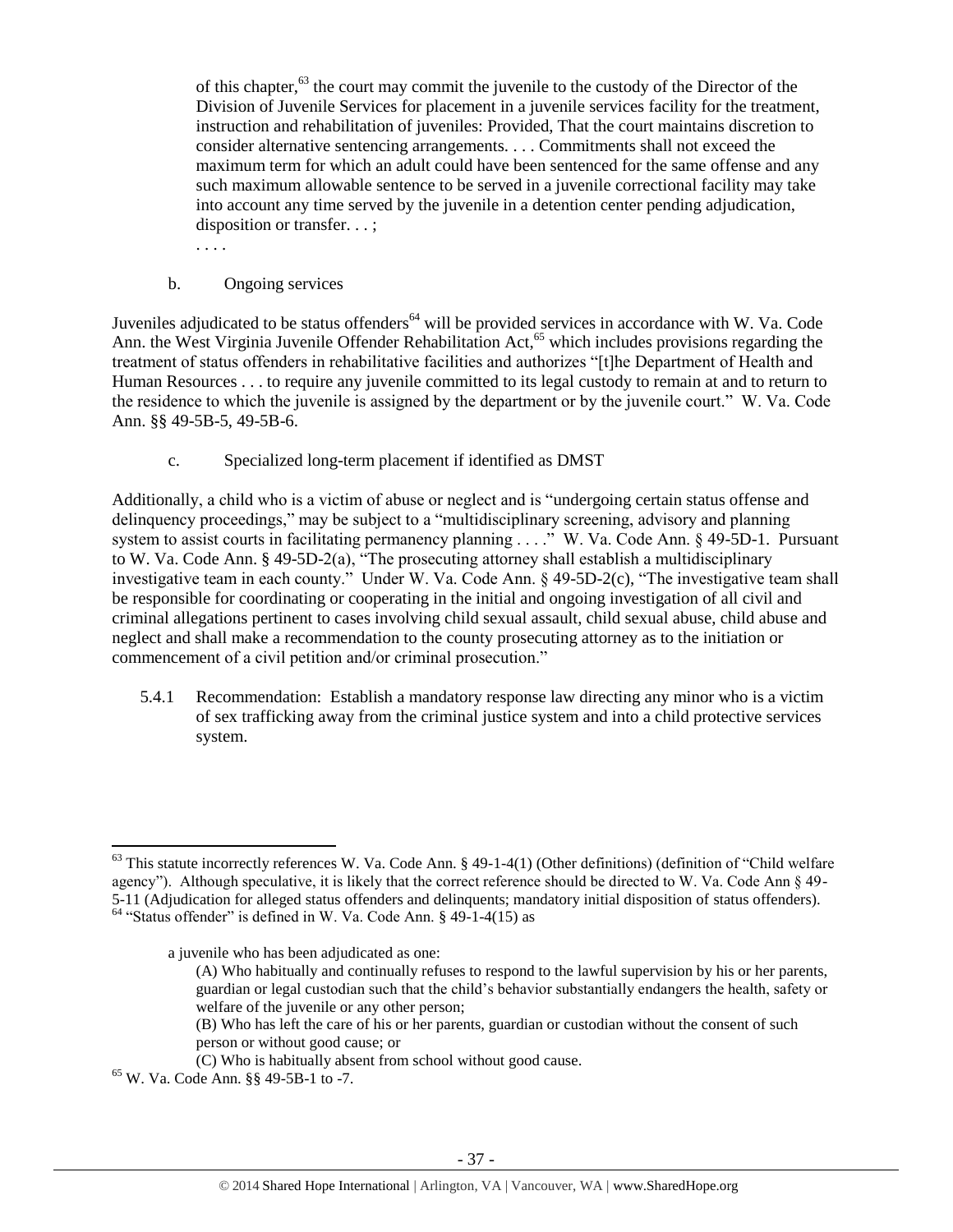*5.5 Commercial sexual exploitation or sex trafficking is identified as a type of abuse and neglect within child protection statutes.*

For purposes of W. Va. Code Ann. Chap. 49 (Child welfare), commercial sexual exploitation or sex trafficking of a child is not expressly identified as a type of child abuse.

W. Va. Code Ann. § 49-1-3(1), (B) (Definitions relating to abuse and neglect) defines an "abused child" in part as a child "whose health or welfare is threatened by [, among other things,] . . . sexual abuse or sexual exploitation." Additionally, the definition of "child abuse or neglect" includes the "sexual abuse, <sup>66</sup> sexual exploitation, sale or attempted sale or negligent treatment or maltreatment of a child by a parent, guardian or custodian who is responsible for the child's welfare, under circumstances which harm or threaten the health and welfare of the child." W. Va. Code Ann. § 49-1-3(4).

Pursuant to W. Va. Code Ann. § 49-1-3(17),

"Sexual exploitation" means an act whereby:

(A) A parent, custodian or guardian, whether for financial gain or not, persuades, induces, entices or coerces a child to engage in sexually explicit conduct<sup>67</sup> as that term is defined in section one, article eight-c, chapter sixty-one [W. Va. Code § 61-8C-1 (Definitions)] of this code; (B) A parent, guardian or custodian persuades, induces, entices or coerces a child to display his or her sex organs for the sexual gratification of the parent, guardian, custodian or a third person, or to display his or her sex organs under circumstances in which the parent, guardian or custodian knows such display is likely to be observed by others who would be affronted or alarmed.

5.5.1. Recommendation: Amend W. Va. Code Ann. § 49-1-3(1), (B) (Definitions relating to abuse and neglect) to include a victim of sex trafficking in the definition of an "abused child" and to enumerate sex trafficking as an act constituting "child abuse or neglect."

- (i) Sexual intercourse;
- (ii) Sexual intrusion; or
- (iii) Sexual contact;

(B) As to a child who is sixteen years of age or older, any of the following acts which a parent, guardian or custodian shall engage in, attempt to engage in, or knowingly procure another person to engage in, with such child, notwithstanding the fact that the child may have consented to such conduct or the fact that the child may have suffered no apparent physical injury or mental or emotional injury as a result of such conduct:

(i) Sexual intercourse;

(ii) Sexual intrusion; or

(iii) Sexual contact.

(C) Any conduct whereby a parent, guardian or custodian displays his or her sex organs to a child, or procures another person to display his or her sex organs to a child, for the purpose of gratifying the sexual desire of the parent, guardian or custodian, of the person making such display, or of the child, or for the purpose of affronting or alarming the child.

<sup>67</sup> *See supra* note [10.](#page-3-2) 

 $66$  Pursuant to W. Va. Code Ann. § 49-1-3(15), "sexual abuse" is defined as

<sup>(</sup>A) As to a child who is less than sixteen years of age, any of the following acts which a parent, guardian or custodian shall engage in, attempt to engage in, or knowingly procure another person to engage in, with such child, notwithstanding the fact that the child may have willingly participated in such conduct or the fact that the child may have suffered no apparent physical injury or mental or emotional injury as a result of such conduct: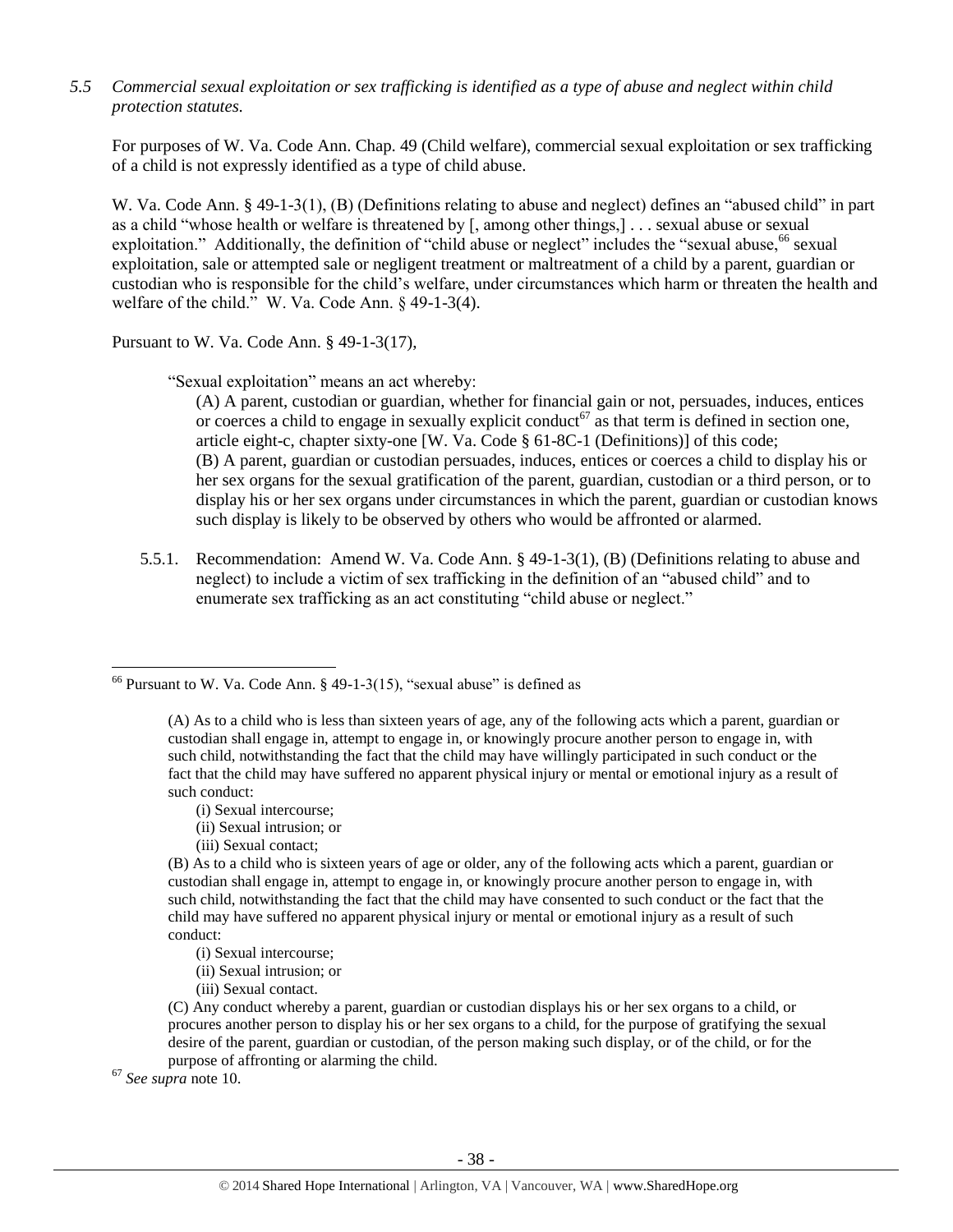*5.6 The definition of "caregiver"(or similar term) in the child welfare statutes is broad enough to include a trafficker who has custody or control of a child in order to bring a trafficked child into the protection of child protective services.*

For purposes of West Virginia's chapter on "Child Welfare," "custodian" is defined as "a person who has or shares actual physical possession or care and custody of a child, regardless of whether such person has been granted custody of the child by any contract, agreement or legal proceedings." W. Va. Code Ann. § 49-1-4(5). Because W. Va. Code Ann. § 49-1-4(5) does not require a person to have legal custody of a child, but only to have or share "actual physical possession or care and custody of a child," this definition likely is broad enough to cover situations in which a trafficker is in custody or control of a child.

*5.7 Crime victims' compensation is specifically available to a child victim of sex trafficking or commercial sexual exploitation of children (CSEC) without regard to ineligibility factors.*

Pursuant to W. Va. Code Ann. § 61-2-17(d) (Human trafficking; criminal penalties), a victim of human trafficking is considered a victim under the West Virginia Crime Victims Compensation Act and is thus eligible to receive crime victims' compensation. In addition, a child victim may also receive compensation under the general statutory provisions that protect crime victims. However, certain criteria of article two-a, chapter fourteen of this code may limit the ability for these victims to receive compensation.

Under the West Virginia Crime Victims Compensation Act, a victim or other claimant is entitled to compensation for economic loss sustained as a result of any injury to the victim and attorneys fees. W. Va. Code Ann. § 14-2A-14(g)(1) (Grounds for denial of claim or reduction of awards; maximum Awards), W. Va. Code Ann. § 14-2A-19 (Attorney and witness fees). Pursuant to W. Va. Code Ann. §  $14-2A-14(g)(1)$ , "Except in the case of death, or as provided in subdivision (2) of this subsection, compensation payable to a victim and to all other claimants sustaining economic loss because of injury to that victim may not exceed \$35,000 in the aggregate. Compensation payable to all claimants because of the death of the victim may not exceed \$50,000 in the aggregate.<sup>"68</sup> They may also be eligible for an additional award not to exceed \$100,000, if their injuries qualify as a disability under the Social Security Act, 42 U. S. C. § 423. W. Va. Code Ann. § 14-2A-14(g)(2).

Under W. Va. Code Ann. § 61-2-17(e) (Human trafficking; criminal penalties), any rights to compensation for minor sex trafficking victims "are cumulative and in addition to other existing rights."

W. Va. Code Ann. § 61-2-17(a)(3) (Human trafficking; criminal penalties) defines human trafficking as "the labor trafficking or sex trafficking involving adults or minors where two or more persons are trafficked within any one year period." W. Va. Code  $\S 61-2-17(d)$  provides that "a person who is a victim of human trafficking is a victim for all purposes of article two-a, chapter fourteen [14-2A (Compensation awards to victims of crime)] of this code." However, because the definition of human trafficking in W. Va. Code § 61-2-17(a)(3) (Human trafficking; criminal penalties) requires "two or more persons" being "trafficked within any one year period," it appears that a child victim will be precluded from receiving compensation under the Act if he or she is the only child exploited within a one year period.

l

<sup>&</sup>lt;sup>68</sup> "Economic loss' means economic detriment consisting only of allowable expense, work loss and replacement services loss. If criminally injurious conduct causes death, economic loss includes a dependent's economic loss and a dependent's replacement services loss. Noneconomic detriment is not economic loss, however, economic loss may be caused by pain and suffering or physical impairment. For purposes of this article, the term '"economic loss'" includes a lost scholarship as defined in this section." W. Va. Code Ann. § 14-2A-3(e). *See* W. Va. Code Ann. § 14-2A-3(f)-(j) (defining allowable expense, work loss, replacement services loss, dependent's economic loss and dependent's replacement services loss).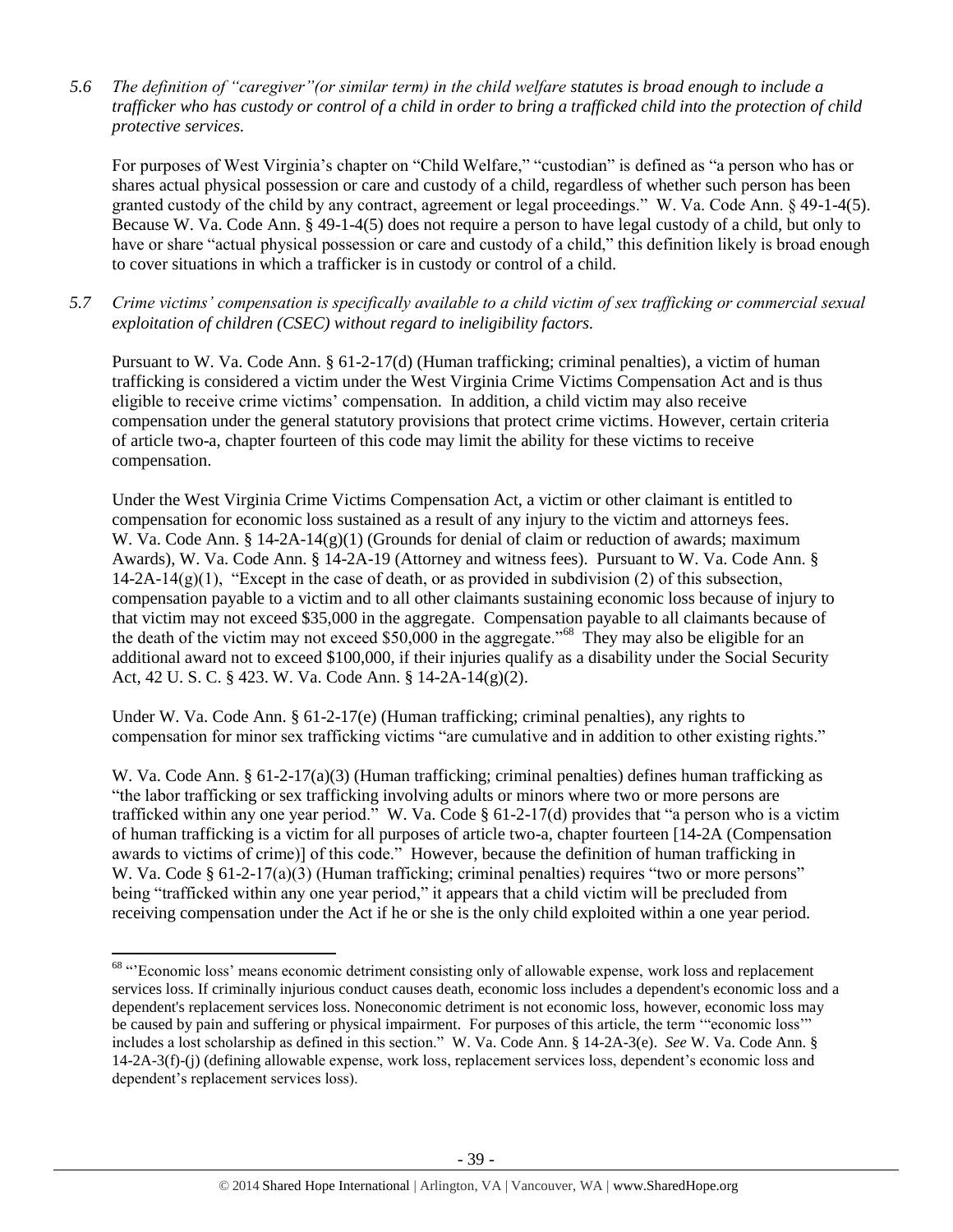However, several additional requirements for compensation could present difficulties for victims of domestic minor sex trafficking. W. Va. Code Ann. § 14-2A-10(b) (Filing of application for compensation award; contents) requires an application for an award of compensation to "be filed within two years after the occurrence of the criminally injurious conduct that is the basis of the application." Additionally, a victim will not receive an award unless "the criminally injurious conduct upon which the claim is based was reported to a law-enforcement officer or agency within seventy-two hours after the occurrence of the conduct, unless it is determined that good cause existed for the failure to report the conduct within the 72 hour period." W. Va. Code Ann. § 14-2A-14(b). A claim will also be denied where the victim is considered an "offender or an accomplice of the offender." W. Va. Code Ann. § 14-2A-14(c). Lastly, an award of compensation may be denied, reduced or reconsidered, if an award was previously approved, "upon a finding that the claimant or victim has not fully cooperated with appropriate law-enforcement agencies or the claim investigator." W. Va. Code Ann. § 14-2A-14(d). Nothing expressly exempts domestic minor sex trafficking victims from these requirements or award reduction factors, or explains what constitutes good cause for the failure to report the crime to law enforcement within 72 hours.

- 5.7.1 Recommendation: Amend W. Va. Code Ann. § 14-2A-14 to exempt domestic minor sex trafficking victims from the above listed ineligibility criteria, and to provide a good cause exception to the criterion listed in W. Va. Code Ann. § 14-2A-14(d), clarifying that a domestic minor sex trafficking victim has good cause for failure to report a crime related to the child's commercial sexual exploitation within 72 hours of its commission.
- 5.7.2. Recommendation: Amend W. Va. Code Ann. § 61-2-17 (Human trafficking; criminal penalties) to remove the requirement that "two or more persons are trafficked within any one year period" so that a child victim is not precluded from receiving compensation under W. Va. Code Ann. § 14-2A (Compensation awards to victims of crime) if the child was the only one exploited.

### *5.8 Victim-friendly procedures and protections are provided in the trial process for minors under 18.*

West Virginia law includes several victim-friendly criminal justice procedures and protections throughout the criminal justice process, but these are mainly limited to victims of sexual offenses.

Special protections are afforded to child-witnesses<sup>69</sup> who are called to testify as victims in criminal prosecutions involving sexual assault in the first, second, or third degree, or sexual abuse in the first degree. W. Va. Code Ann. § 62-6B-2(1). Pursuant to W. Va. Code Ann. § 62-6B-3(b)–(d) (Findings of fact required for taking testimony of child witness by closed-circuit television; considerations for court),<sup>70</sup>

(b) Prior to ordering that the testimony of a child witness may be taken through the use of live, closed-circuit television, the circuit court must find by clear and convincing evidence, after conducting an evidentiary hearing on this issue, that:

l  $69$  Pursuant to W. Va. Code Ann. § 62-6B-2(1), "Child witness" means a person under the age of sixteen years of age who is or will be called to testify in a criminal matter concerning an alleged violation of [§ 61-8B-3 (Sexual assault in the first degree), § 61-8B-4 (Sexual assault in the second degree), § 61-8B-5 (Sexual assault in the third degree), or § 61-8B-7 (Sexual abuse in the first degree)] of this code in which the child is the alleged victim.

The text of W. Va. Code Ann. § 62-6b-2 included here and elsewhere in this report includes amendments made by the passage of Senate Bill 461, 81st West Virginia Leg. 1st Regular Sess. (WV 2013) (effective July 16, 2013).  $70$  The legislature made improvements to this provision through the passage of Senate Bill 461, 81st West Virginia Leg. 1st Regular Sess. (WV 2013) (effective July 16, 2013), by eliminating the requirement that any testimony permitted through closed circuit television must be two-way.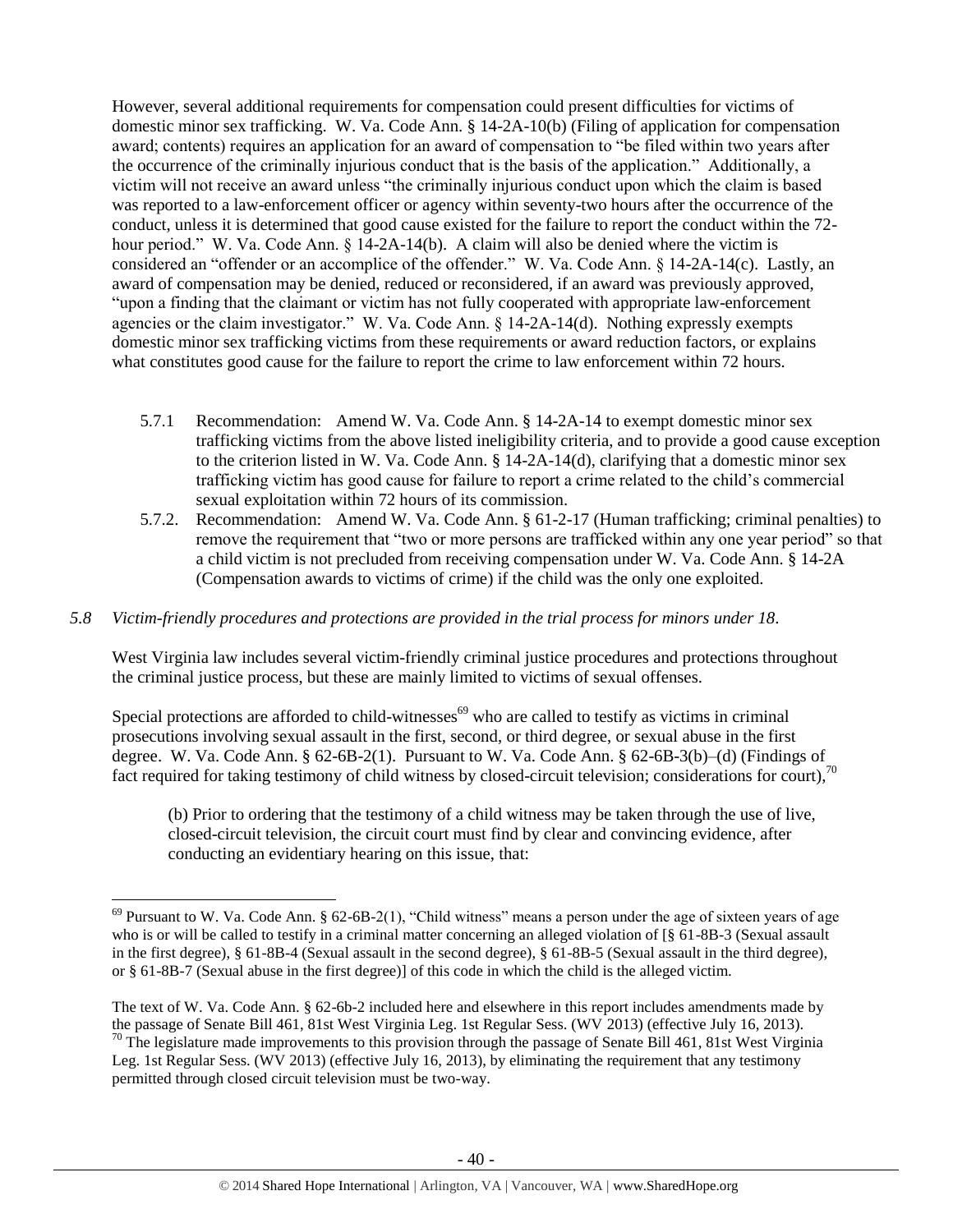(1) The child is an otherwise competent witness;

(2) That, absent the use of live, closed-circuit television, the child witness will be unable to testify due solely to being required to be in the physical presence of the defendant while testifying;

(3) The child witness can only testify if live, two-way closed-circuit television is used in the trial; and

(4) That the state's ability to proceed against the defendant without the child witness' live testimony would be substantially impaired or precluded.

(c) The court shall consider the following factors in determining the necessity of allowing a child witness to testify by the use of live, closed-circuit television:

(1) The age and maturity of the child witness;

(2) The facts and circumstances of the alleged offense;

(3) The necessity of the child's live testimony to the prosecution's ability to proceed as well as any prejudice to the defendant by allowing testimony through closed-circuit television; (4) Whether or not the facts of the case involve the alleged infliction of bodily injury to the

child witness or the threat of bodily injury to the child or another; and

(5) Any mental or physical handicap of the child witness.

(d) In determining whether to allow a child witness to testify through live, closed-circuit television the court shall appoint a psychiatrist, licensed psychologist with at least five years clinical experience who shall serve as an advisor or friend of the court to provide the court with an expert opinion as to whether, to a reasonable degree of professional certainty, the child witness will suffer severe emotional harm, be unable to testify based solely on being in the physical presence of the defendant while testifying and that the child witness does not evidence signs of being subjected to undue influence or coercion. The opinion of the psychiatrist or licensed psychologist shall be filed with the circuit court at least thirty days prior to the final hearing on the use of live, closed-circuit television and the defendant shall be allowed to review the opinion and present evidence on the issue by the use of an expert or experts or otherwise.

When a child-witness gives testimony via live closed-circuit television, "[o]nly the prosecuting attorney, the attorney for the defendant and the operator of the equipment may be present in the room with the child witness during testimony," and "[o]nly the court, the prosecuting attorney and the attorney for the defendant may question the child." W. Va. Code Ann. § 62-6B-4(b)(1).<sup>71</sup> Additionally, under W. Va. Code Ann. § 62-6B-5 (Memorialization of statements of certain child witnesses; admissibility; hearing), when any

law-enforcement officer, physician, psychologist, social worker or investigator, in the course of his or her employment or profession or while engaged in an active criminal investigation as a law-enforcement officer or an agent of a prosecuting attorney, obtains a statement from a child thirteen years of age or younger who is an alleged victim in an investigation or prosecution alleging a violation of [sexual assault in the first, second, or third degree, or sexual abuse in the first degree] he or she shall forthwith make a contemporaneous written notation and recitation of the statement received or obtained. An audio recording or video recording with sound capability of the statement may be used in lieu of the written recitation required by the provisions of this section. Failure to comply with the provisions of this section creates a presumption that the statement is inadmissible. The statement may be admitted if, after a hearing on the matter, the court finds by clear and convincing evidence that the failure to comply with the provisions of this

<sup>&</sup>lt;sup>71</sup> Pursuant to W. Va. Code Ann. § 62-6B-4(b)(1), "In pro se proceedings, the court may modify the provisions of this subdivision relating to the role of the attorney for the defendant to allow the pro se defendant to question the child witness in such a manner as to cause as little psychological trauma as possible under the circumstances."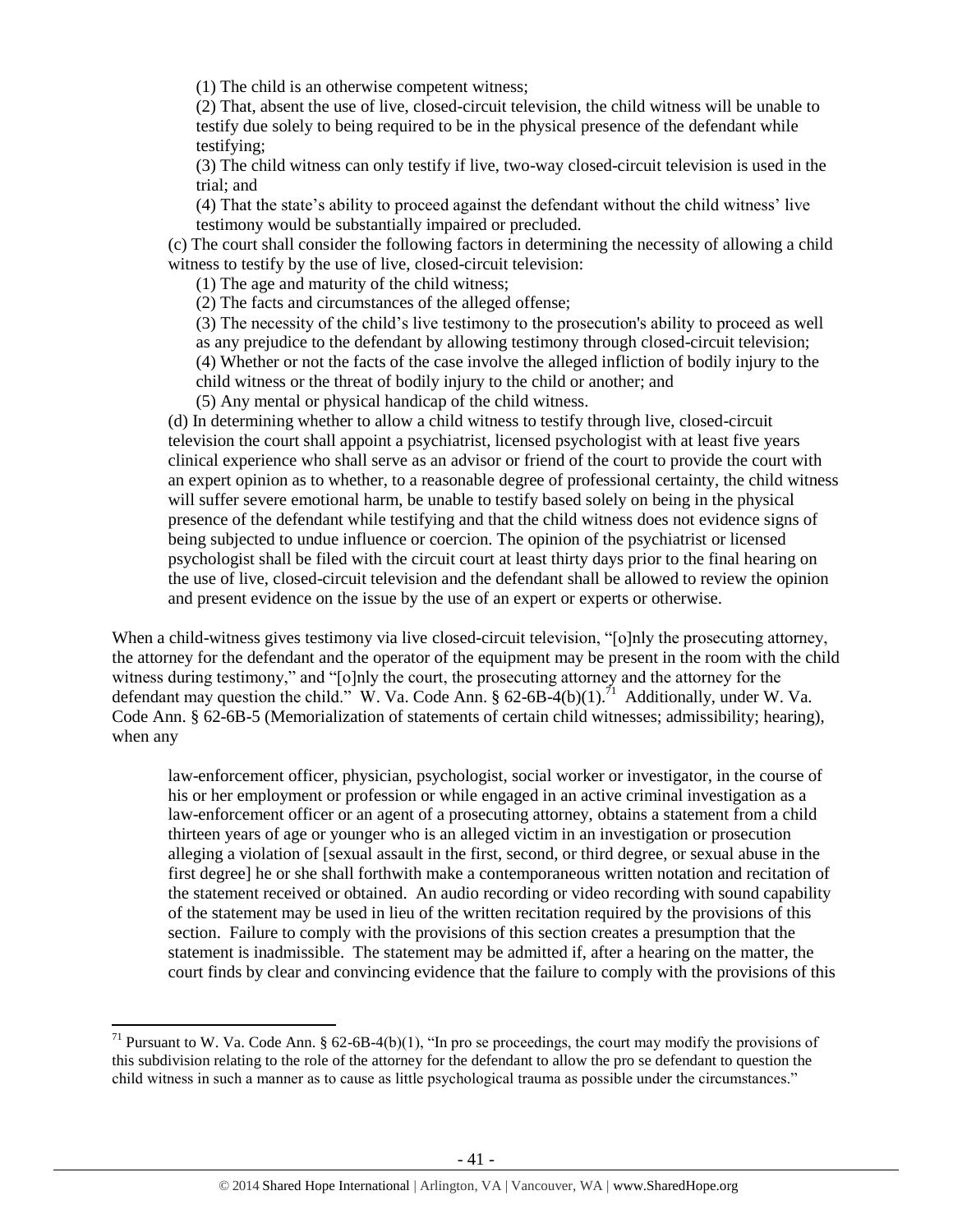section was a good faith omission and that the content of the proffered statement is an accurate recital of the information provided by the child and is otherwise admissible.

In any prosecution for W. Va. Code Ann. § 61-8B-3 (Sexual assault in the first degree), § 61-8B-5 (Sexual assault in the third degree), § 61-8B-7 (Sexual abuse in the first degree), § 61-8B-9 (Sexual abuse in the third degree), § 61-8C-2 (Use of minors in filming sexually explicit conduct prohibited; penalty) or § 61-8C-3 (Distribution and exhibiting of material depicting minors engaged in sexually explicit conduct prohibited; penalty), the court may limit the number of interviews that a child victim who is under 11 years old may be required to give for "law enforcement or discovery purposes." W. Va. Code Ann. §§ 61-8B-14, 61-8C-5(a). For prosecutions under article 8C (Filming of sexually explicit conduct of minors) the child may also be allowed to use "anatomically correct dolls, mannequins or drawings to assist such child in testifying." W. Va. Code Ann. § 61-8C-5(b).

Pursuant to W. Va. Code Ann. § 61-8B-11(a), (b) (Sexual offenses; evidence),

(a) In any prosecution under [Article 8B, Sexual offenses] in which the victim's lack of consent is based solely on the incapacity to consent because such victim was below a critical age [i.e., prosecutions for violations of W. Va. Code Ann.  $\S$  61-8B-3(a)(2) (Sexual assault in the first degree),  $\S 61-8B-5(a)(2)$  (Sexual assault in the third degree),  $\S 61-8B-7(a)(3)$  (Sexual abuse in the first degree), and § 61-8B-9(a) (Sexual abuse in the third degree)],<sup>72</sup> evidence of specific instances of the victim's sexual conduct, opinion evidence of the victim's sexual conduct and reputation evidence of the victim's sexual conduct shall not be admissible. In any other prosecution under [Article 8B, Sexual offenses], evidence of specific instances of the victim's prior sexual conduct with the defendant shall be admissible on the issue of consent: Provided, That such evidence heard first out of the presence of the jury is found by the judge to be relevant. (b) In any prosecution under [Article 8B, Sexual offenses] evidence of specific instances of the victim's sexual conduct with persons other than the defendant, opinion evidence of the victim's sexual conduct and reputation evidence of the victim's sexual conduct shall not be admissible: Provided, That such evidence shall be admissible solely for the purpose of impeaching credibility, if the victim first makes his or her previous sexual conduct an issue in the trial by introducing evidence with respect thereto.

Additionally, pursuant to W. Va. Code Ann. § 49-6-2(a), in child abuse and neglect proceedings under W. Va. Code Chapter 49 (Child welfare), Article 6 (Procedure in cases of child neglect or abuse),

the child, his or her or parents and his or her legally established custodian or other persons standing in loco parentis to him or her shall have the right to be represented by counsel at every stage of the proceedings and shall be informed by the court of their right to be so represented and that if they cannot pay for the services of counsel, that counsel will be appointed. Counsel of the child shall be appointed in the initial order. . . .

5.8.1 Recommendation: Amend W. Va. Code Ann. § 61-8B-11(a), (b) (Sexual offenses; evidence), § 61-8B-14 (Limits on interviews of children eleven years old or less), § 61-8C-5(b) (Limits on interviews of children eleven years old or less; evidence), § 62-6B-5 (Memorialization of statements of certain child witnesses; admissibility; hearing), and § 62-6B-3(b) (Findings of fact

<sup>72</sup> W. Va. Code Ann. § 61-8B-2(a) provides, "Whether or not specifically stated, it is an element of every offense defined in this article that the sexual act was committed without the consent of the victim." Under subsection (c)(1), "A person is deemed incapable of consent when such person is: (1) Less than sixteen years old."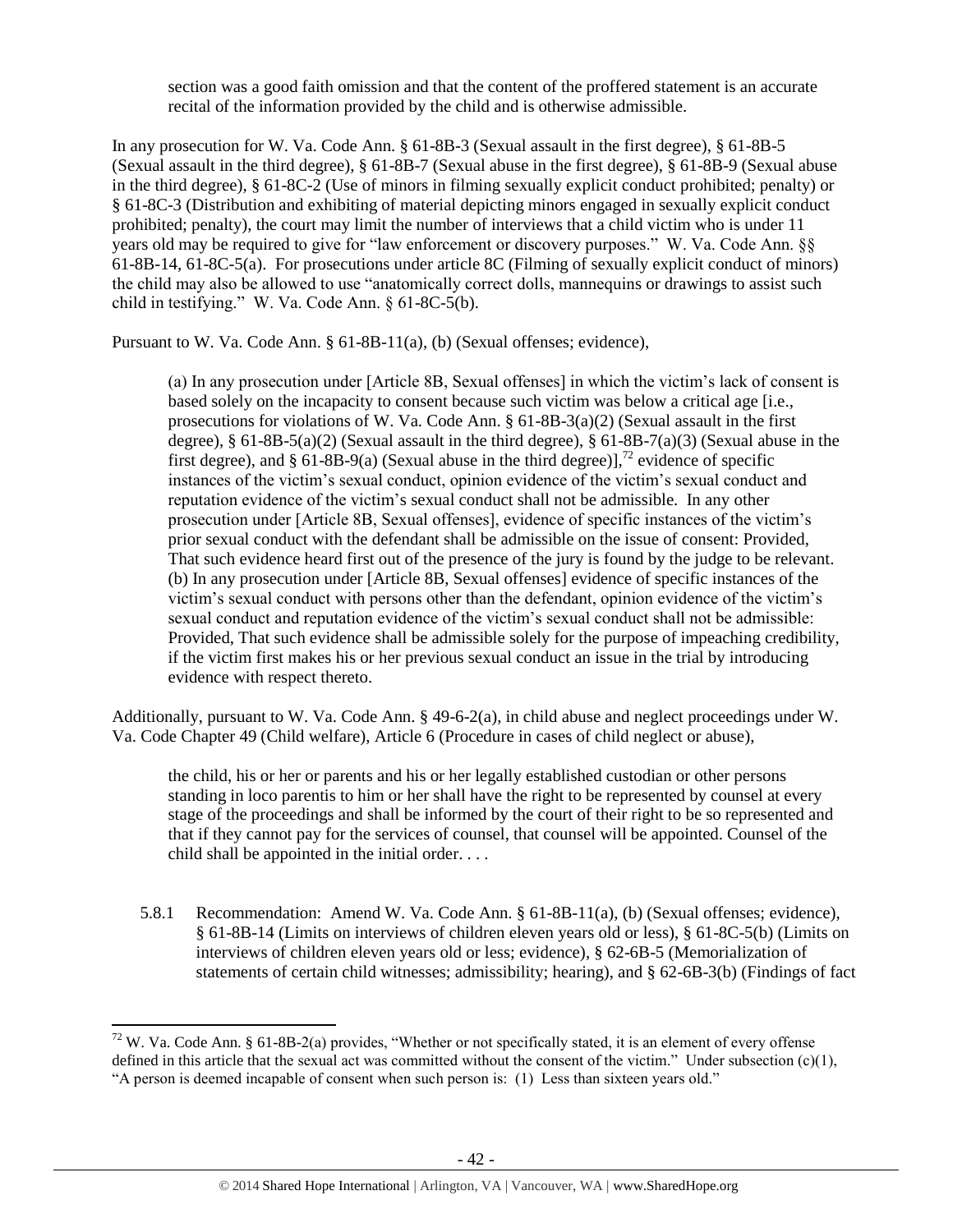required for taking testimony of child witness by closed-circuit television; considerations for court) to extend heightened protections to victims of CSEC offenses.

*5.9 Expungement or sealing of juvenile delinquency records resulting from arrests or adjudications for prostitutionrelated offenses committed as a result of, or in the course of, the commercial sexual exploitation of a minor is available within a reasonable time after turning 18.*

Under W. Va. Code Ann. § 49-5-18(a), (b) (Confidentiality of juvenile records),  $^{73}$ 

(a) One year after the juvenile's eighteenth birthday, or one year after personal or juvenile jurisdiction has terminated, whichever is later, the records of a juvenile proceeding conducted under this chapter, including, but not limited to, law-enforcement files and records, may be kept in a separate secure confidential place and the records may not be inspected except by order of the circuit court. (b) The records of a juvenile proceeding in which a juvenile was transferred to criminal jurisdiction pursuant to the provisions of section ten  $\lceil \frac{8}{9}49 - 5 - 10 \rceil$  of this article shall be kept in a separate secure confidential place and the records may not be inspected except by order of the circuit court if the juvenile is subsequently acquitted or found guilty only of an offense other than an offense upon which the waiver or order of transfer was based, or if the offense upon which the waiver or order of transfer was based is subsequently dismissed.

(c) To keep the confidentiality of juvenile records, they shall be returned to the circuit court in which the case was pending and be kept in a separate confidential file. The records shall be physically marked to show that they are to remain confidential and shall be securely kept and filed in a manner so that no one can have access to determine the identity of the juvenile, except upon order of the circuit court.

(d) Marking the juvenile records to show they are to remain confidential has the legal effect of extinguishing the offense as if it never occurred.

*5.10 Victim restitution and civil remedies for victims of domestic minor sex trafficking or commercial sexual exploitation of children (CSEC) are authorized by law.* 

Commercially sexually exploited children whose offenders are convicted of a felony or misdemeanor may be eligible to receive restitution under W. Va. Code Ann. § 61-11A-4(a) (Restitution; when ordered). Pursuant to W. Va. Code Ann. § 61-11A-4(a),

The court, when sentencing a defendant convicted of a felony or misdemeanor causing physical, psychological or economic injury or loss to a victim, shall order, in addition to or in lieu of any other penalty authorized by law, that the defendant make restitution to any victim of the offense, unless the court finds restitution to be wholly or partially impractical as set forth in this article. . .

Under W. Va. Code Ann. § 61-11A-4(b)(2), if the victim suffered bodily injury, the defendant will be required to do the following:

.

 $\overline{\phantom{a}}$ 

(A) Pay an amount equal to the cost of necessary medical and related professional services and devices relating to physical, psychiatric and psychological care, including nonmedical care and

<sup>&</sup>lt;sup>73</sup> The text of W. Va. Code Ann. § 49-5-18 included here and elsewhere in this report includes amendments made by the passage of Senate Bill 601, 81st West Virginia Leg. 1st Regular Sess. (WV 2013) (effective July 16, 2013).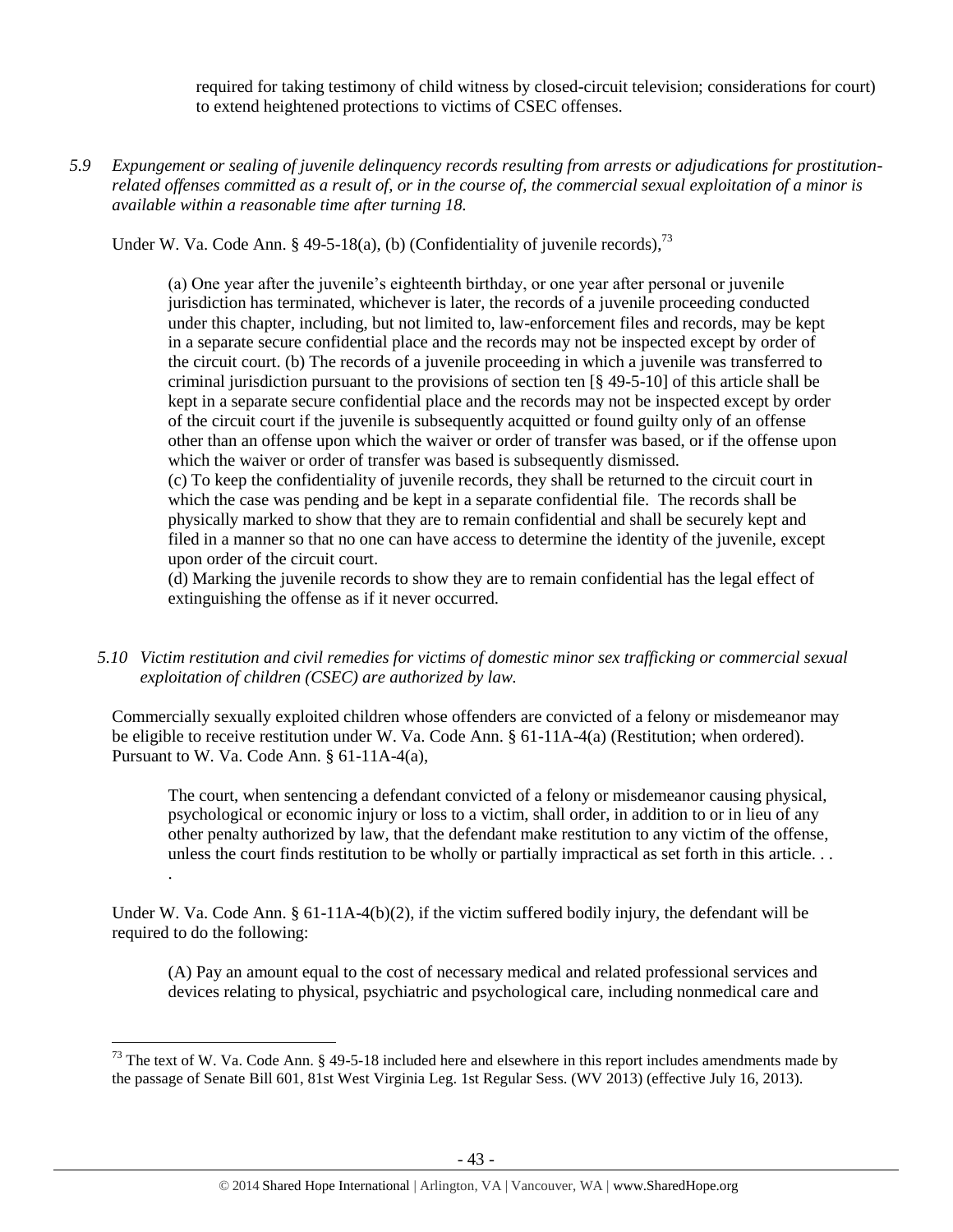treatment rendered in accordance with a method of healing recognized by the law of the place of treatment;

(B) Pay an amount equal to the cost of necessary physical and occupational therapy and rehabilitation; and

(C) Reimburse the victim for income lost by the victim as a result of the offense.

However, restitution will not be awarded to the victim to the extent that "the victim has received or is to receive compensation, except that the court may, in the interest of justice, order restitution to any person who has compensated the victim for loss to the extent that the person paid the compensation." W. Va. Code Ann. § 61-11A-4(e).

Defendants convicted of sexual offenses under Chapter 61 (Crimes and their punishment), Article 8B (Sexual offenses) of the West Virginia Code, W. Va. Code Ann. § 61-8C-2 (Use of minors in filming sexually explicit conduct prohibited; penalty), or § 61-8C-3 (Distribution and exhibiting of material depicting minors engaged in sexually explicit conduct prohibited; penalty) may be required, in addition to any penalties and restitution imposed by the court, to "pay all or any portion of the cost of medical, psychological or psychiatric treatment of the minor resulting from the act or acts for which the person is convicted, whether or not the minor is considered to have sustained bodily injury." W. Va. Code Ann. §§ 61-8B-13, 61-8C-4.

In addition to restitution, civil remedies are also available for victims of human trafficking. W. Va. Code Ann. § 61-2-17(c) (Human trafficking; criminal penalties) states,

"Any person who is a victim of human trafficking may bring a civil action in circuit court. The court may award actual damages, compensatory damages, punitive damages, injunctive relief and any other appropriate relief. A prevailing plaintiff is also entitled to attorneys fees and costs. Treble damages shall be awarded on proof of actual damages where defendant's acts were willful and malicious."

However, there must be two or more victims in a one year period for a person to qualify as a victim of human trafficking under West Virginia law and be eligible to bring a civil suit. W. Va. Code Ann. § 61-2-  $17(a)(3)$ . Pursuant to W. Va. Code Ann. § 61-2-17(e), the rights to a civil action for human trafficking victims "are cumulative and in addition to other existing rights."

Additionally, to the extent that a child is injured by a violation of W. Va. Code Ann. § 61-3C-14b (Soliciting, etc. a minor via computer; penalty), the child may receive relief under W. Va. Code Ann. § 61-3C-16(a) (Civil relief; damages). Pursuant to W. Va. Code Ann. § 61-3C-16(a),

Any person whose property or person is injured by reason of a violation of [the West Virginia Computer and Electronic Communications Device Crime and Abuse Act] may sue therefor in circuit court and may be entitled to recover for each violation:

(1) Compensatory damages;

(2) Punitive damages; and

(3) Such other relief, including injunctive relief, as the court may deem appropriate. Without limiting the generality of the term, "damages" shall include loss of profits.

. . . .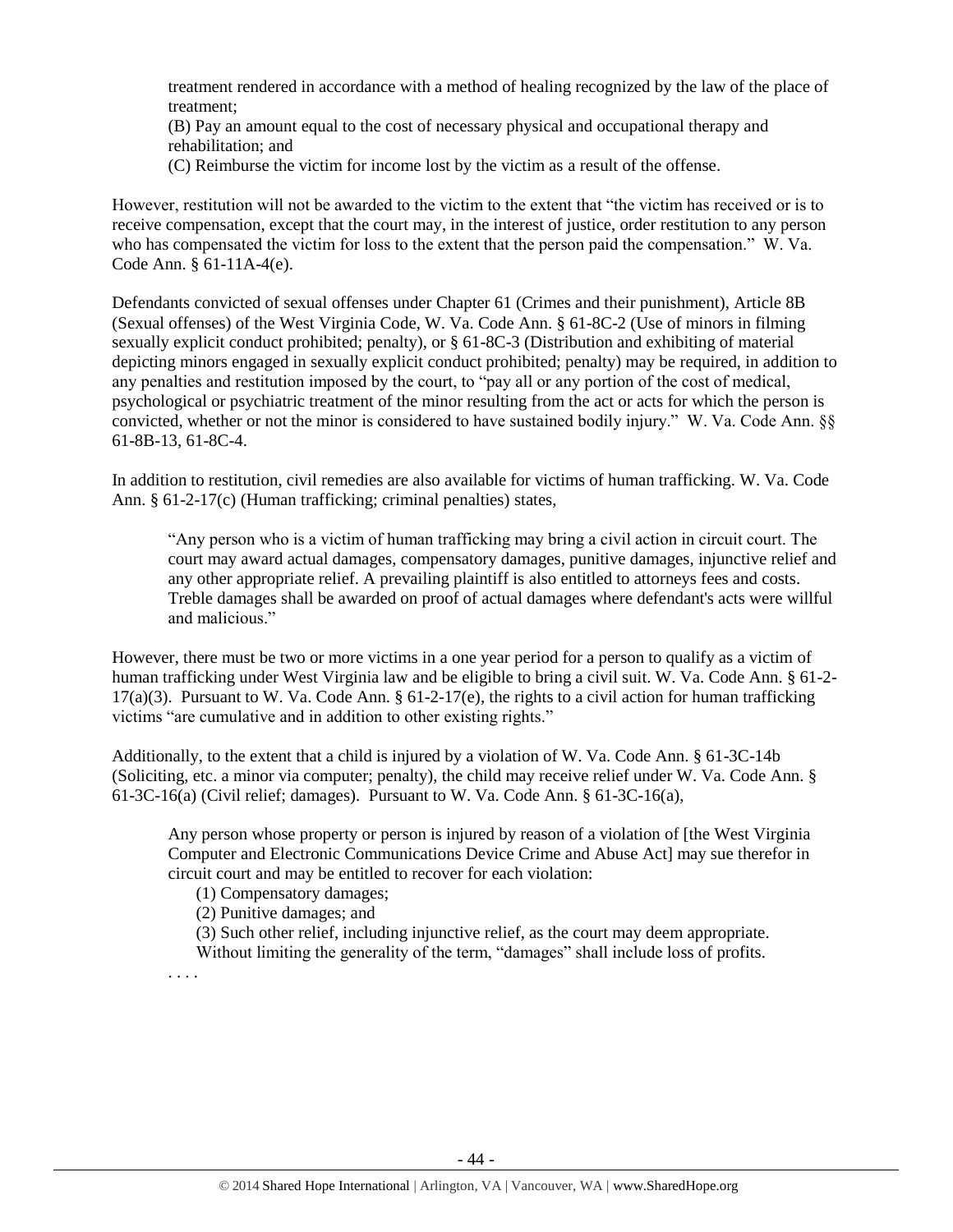If the petitioner of a civil action is also determined to be a victim of domestic violence,<sup>74</sup> pursuant to W. Va. Code Ann. § 48-26-603(b) (Domestic Violence Legal Services Fund), the court may order the defendant to pay "an amount equivalent to the reasonable attorney's fee to which the prevailing litigant would be entitled into the Domestic Violence Legal Services Fund . . . .<sup>775</sup> In order for this to occur, 1) a prevailing litigant must be entitled by statute or common law to a reasonable attorney's fee, and 2) the prevailing party's legal counsel must inform the court that they will not request a fee. W. Va. Code Ann.  $§$  48-26-603(b), (1)-(2)

#### *5.11 Statutes of limitations for civil and criminal actions for child sex trafficking or commercial sexual exploitation of children (CSEC) offenses are eliminated or lengthened sufficiently to allow prosecutors and victims a realistic opportunity to pursue criminal action and legal remedies.*

No statutes of limitations apply to the prosecution of felonies under West Virginia law.<sup>76</sup> However, prosecutions for misdemeanors must commence within 1 year of the commission of the crime. W. Va. Code Ann. § 61-11-9 (Limitation of prosecution; lost indictment).

Additionally, a victim must bring a civil action under W. Va. Code Ann. § 61-3C-16(d) (Civil relief; damages) seeking damages for a violation of W. Va. Code Ann. § 61-3C-14b (Soliciting, etc. a minor via computer; penalty) "before the earlier of: (1) Five years after the last act in the course of conduct constituting a violation of this article; or (2) two years after the plaintiff discovers or reasonably should have discovered the last act in the course of conduct constituting a violation of this article."

For any civil action where no statute of limitations is provided, a claim must be commenced within 2 years of the accrual date, if the claim relates to property damage or personal injuries. W. Va. Code Ann. § 55-2-12(a), (b). However, pursuant to W. Va. Code Ann. § 55-2-15 (General savings as to persons under disability), the applicable statute of limitations for civil actions will toll until a minor turns 18, at which point the victim may bring a claim "within the like number of years after his becoming of full age. . . that is allowed to a person having no such impediment to bring the same after the right accrues . . . except that it shall in no case be brought after twenty years from the time when the right accrues."

 $\overline{\phantom{a}}$ 

<sup>76</sup> *See* State v. Parsons, 589 S.E.2d 226, 237 (W. Va. 2003) (noting "'West Virginia has no statute of limitations affecting felony prosecutions.'" (quoting State v. Carrico, 427 S.E.2d 474, 477 (W. Va.1993))).

<sup>&</sup>lt;sup>74</sup> The crime of domestic violence is addressed under W. Va. Code Ann.  $\S 61-2-28$  (Domestic Violence—Criminal Acts), which states,

<sup>(</sup>a) Domestic battery. -- Any person who unlawfully and intentionally makes physical contact of an insulting or provoking nature with his or her family or household member or unlawfully and intentionally causes physical harm to his or her family or household member, is guilty of a misdemeanor and, upon conviction thereof, shall be confined in a county or regional jail for not more than twelve months, or fined not more than five hundred dollars, or both.

<sup>(</sup>b) Domestic assault. -- Any person who unlawfully attempts to commit a violent injury against his or her family or household member or unlawfully commits an act which places his or her family or household member in reasonable apprehension of immediately receiving a violent injury, is guilty of a misdemeanor and, upon conviction thereof, shall be confined in a county or regional jail for not more than six months, or fined not more than one hundred dollars, or both.

<sup>&</sup>lt;sup>75</sup> The text of W. Va. Code Ann. § 48-26-603(b) included here and elsewhere in this report includes amendments made by the passage of House Bill 2603, 81st West Virginia Leg. 1st Regular Sess. (WV 2013) (effective April 12, 2013). Pursuant to W. Va. Code Ann. § 48-26-207 (Domestic Violence Legal Services Fund defined), "Domestic Violence Legal Services Fund" is defined as, "the special revenue account established by section six hundred three of this article for the purposes set forth in that section."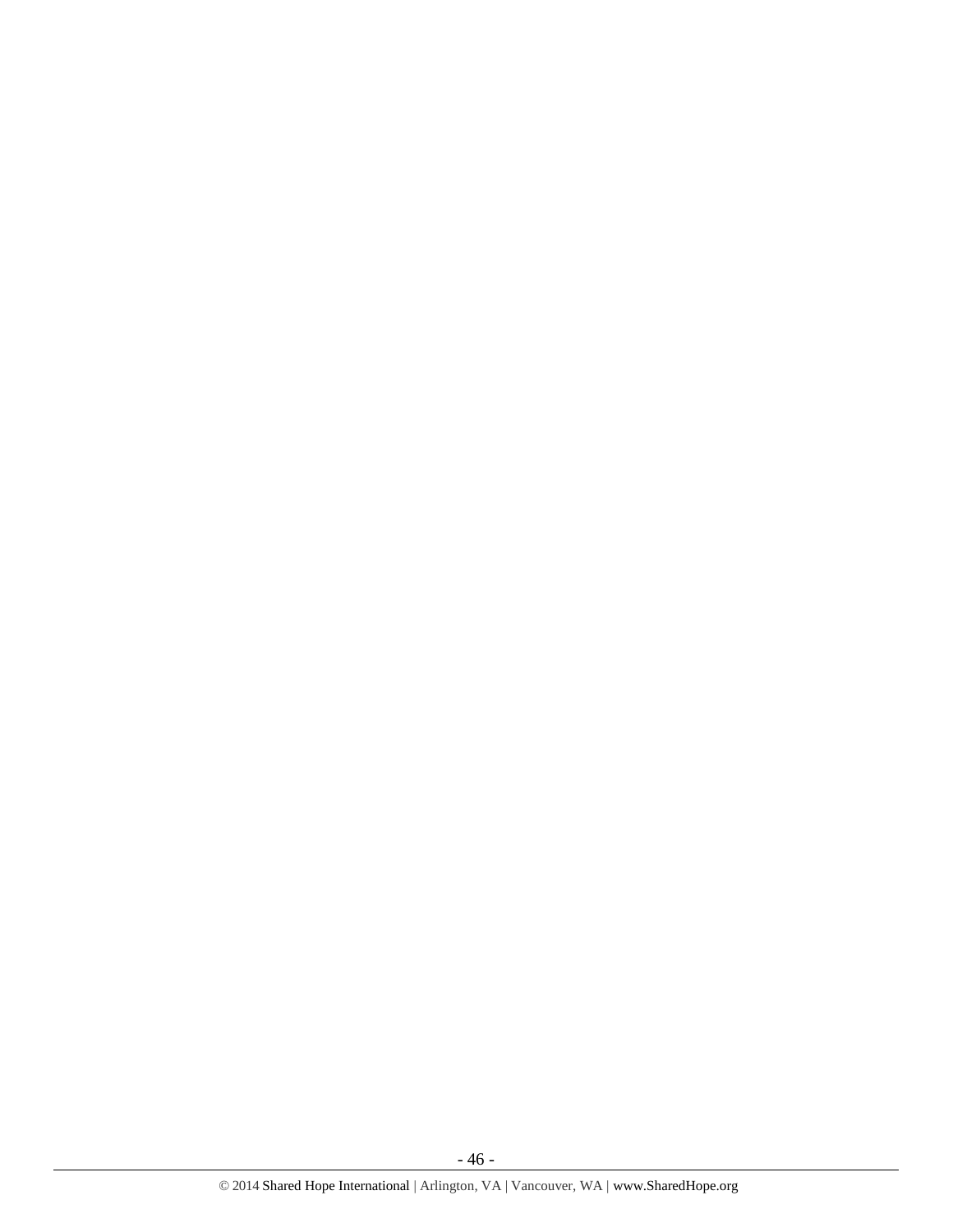#### **FRAMEWORK ISSUE 6: CRIMINAL JUSTICE TOOLS FOR INVESTIGATION AND PROSECUTIONS**

#### *Legal Components:*

- *6.1 Training on human trafficking and domestic minor sex trafficking for law enforcement is statutorily mandated or authorized.*
- *6.2 Single party consent to audiotaping is permitted in law enforcement investigations.*
- *6.3 Wiretapping is an available tool to investigate domestic minor sex trafficking.*
- *6.4 Using a law enforcement decoy posing as a minor to investigate buying or selling of commercial sex acts is not a defense to soliciting, purchasing, or selling sex with a minor.*
- *6.5 Using the Internet to investigate buyers and traffickers is a permissible investigative technique.*
- *6.6 Law enforcement and child welfare agencies are mandated to promptly report missing and recovered children. \_\_\_\_\_\_\_\_\_\_\_\_\_\_\_\_\_\_\_\_\_\_\_\_\_\_\_\_\_\_\_\_\_\_\_\_\_\_\_\_\_\_\_\_\_\_\_\_\_\_\_\_\_\_\_\_\_\_\_\_\_\_\_\_\_\_\_\_\_\_\_\_\_\_\_\_\_\_\_\_\_\_\_\_\_\_\_\_\_\_\_\_\_\_*

#### *Legal Analysis:*

l

*6.1 Training on human trafficking and domestic minor sex trafficking for law enforcement is statutorily mandated or authorized.*

Law enforcement officers in West Virginia are not expressly required to complete training on human trafficking or domestic minor sex trafficking. However, pursuant to W. Va. Code Ann. § 30-29-3(a)(6) (Duties of the Governor's committee and the subcommittee), the West Virginia Governor's committee on crime, delinquency and corrections along with its law-enforcement professional standards subcommittee shall "[p]romulgate standards governing the qualifications of law-enforcement officers and the entry-level law-enforcement training curricula." The committee and subcommittee also shall, pursuant to W. Va. Code Ann. §  $30-29-3(a)(9)$ , "[e]stablish standards governing mandatory training to effectively investigate organized criminal enterprises as defined in [W. Va. Code Ann. § 61-13-2 (Definitions)<sup>77</sup>] . . . for entry level training curricula and for law-enforcement officers who have not received such training as certified by the Governor's committee . . . ." Given that West Virginia's CSEC laws are included within the definition of "qualifying offense,"<sup>78</sup> under the training requirements mandated in W. Va. Code Ann. § 30-  $29-3(a)(9)$ , it is possible that training on these provisions may be required for law-enforcement in West Virginia.

In addition, W. Va. Code Ann. § 30-29-3(b) provides,

In addition to the duties authorized and established by this section, the Governor's committee may:

(1) Establish training to effectively investigate human trafficking offenses as defined in article two, chapter sixty of this code, for entry level training curricula and for lawenforcement officers who have not received such training as certified by the committee as required by this section; and

 $77$  W. Va. Code Ann. § 61-13-2 defines "organized criminal enterprise" as "a combination of five or more persons engaging over a period of not less than six months in one or more of the qualifying offenses set forth in this section." <sup>78</sup> Pursuant to W. Va. Code Ann. § 61-13-2, "qualifying offenses" include violations of W. Va. Code Ann. § 61-2-14(a) (Abduction of person; kidnapping or concealing child; penalties), § 61-3C-14b (Soliciting, etc. a minor via computer; penalty), § 61-8-8 (Receiving support from prostitution; pimping; penalty), § 61-8C-2 (Use of minors in filming sexually explicit conduct prohibited; penalty), and § 61-8C-3 (Distribution and exhibiting of material depicting minors engaged in sexually explicit conduct prohibited; penalty).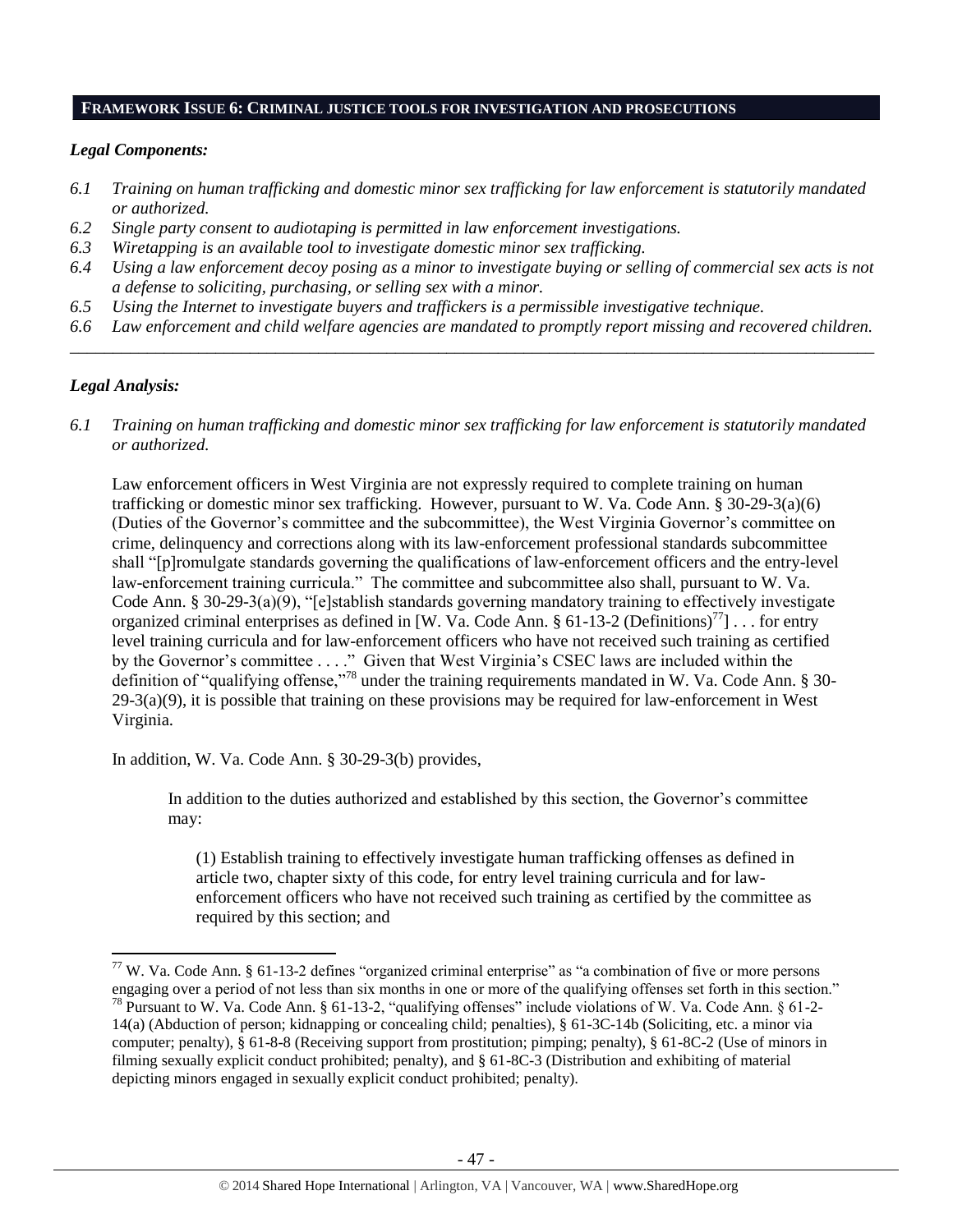(2) Establish procedures for the implementation of a course in investigation of human trafficking offenses. The course may include methods of identifying and investigating human trafficking and methods for assisting trafficking victims. In order to implement and carry out the intent of this subdivision, the committee may promulgate emergency rules pursuant to section fifteen, article three, chapter twenty-nine-a of this code.

#### *6.2 Single party consent to audiotaping is permitted in law enforcement investigations.*

Single party consent to audiotaping is permitted in West Virginia. W. Va. Code Ann. § 62-1D-3(e) (Interception of communications generally) states,

It is lawful under this article for a person to intercept a wire, oral or electronic communication where the person is a party to the communication or where one of the parties to the communication has given prior consent to the interception unless the communication is intercepted for the purpose of committing any criminal or tortious act in violation of the constitution or laws of the United States or the constitution or laws of this state.

#### *6.3 Wiretapping is an available tool to investigate domestic minor sex trafficking.*

l

Under W. Va. Code Ann. § 62-1D-8 (County prosecuting attorney or duly appointed special prosecutor may apply for order authorizing interception),

The prosecuting attorney of any county or duly appointed special prosecutor may apply to one of the designated circuit judges referred to in section seven [§ 62-1D-7] of this article and such judge, in accordance with the provisions of this article, may grant an order authorizing the interception of wire, oral or electronic communications by an officer of the investigative or lawenforcement agency when the prosecuting attorney or special prosecutor has shown reasonable cause to believe the interception would provide evidence of the commission of (i) kidnapping or abduction as defined and prohibited by [W. Va. Code Ann. § 61-2-14 (Abduction of person; kidnapping or concealing child; penalties) and § 61-2-14a (Penalty for enticing away, kidnapping or holding hostage any person)] and including threats to kidnap or demand ransom as defined and prohibited by [W. Va. Code Ann. § 61-2-14c (Penalty for threats to kidnap or demand ransom)] . . . or (iv) any aider or abettor to any of the foregoing offenses or any conspiracy to commit any of the foregoing offenses if any aider, abettor or conspirator is a party to the communication to be intercepted.

Any information obtained through a wiretap authorized by an order granted under W. Va. Code Ann. § 62-1D-8, whether obtained by a law enforcement officer or other person receiving the information, may be disclosed in testimony given during "any criminal proceeding held under the authority of this state or of any political subdivision of this state." W. Va. Code Ann.  $\S 62$ -1D-9(c), (f).<sup>79</sup>

 $79$  To the extent evidence of other crimes not the basis for authorizing the wiretap is obtained through use of an authorized wiretap, W. Va. Code Ann. § 62-1D-9(e) and (g) authorize the use of such evidence by law enforcement and its introduction in evidence through testimony in the criminal prosecution. W. Va. Code Ann. § 62-1D-9(e) and (g) provide,

<sup>(</sup>e) When an investigative or law-enforcement officer, while engaged in intercepting wire, oral or electronic communications in the manner authorized herein, intercepts wire, oral or electronic communications relating to offenses other than those specified in the order of authorization, the contents thereof, and evidence derived therefrom, may be disclosed or used as provided in subsections (a) and (b) of this section. Such contents and any evidence derived therefrom may be used under subsection (c) of this section when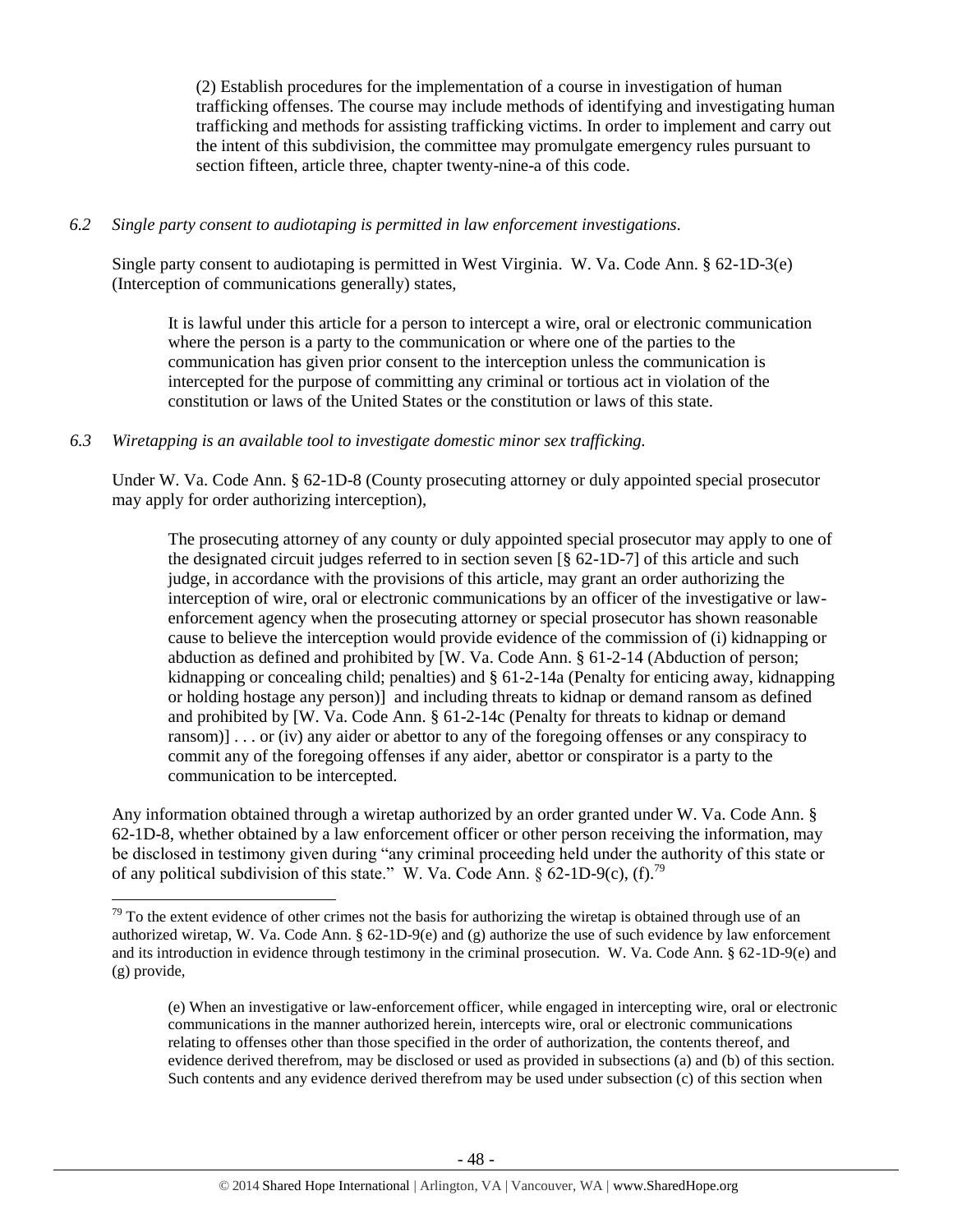- 6.3.1 Recommendation: Amend W. Va. Code Ann. § 62-1D-8 (County prosecuting attorney or duly appointed special prosecutor may apply for order authorizing interception) to allow a judge to issue an order permitting law-enforcement to use wiretapping in investigating violations of W. Va. Code Ann. § 61-2-17(a)(5) (Human trafficking; criminal penalties), § 61-8-6 (Detention of person in place of prostitution; penalty), § 61-8-7 (Procuring for house of prostitution; penalty; venue; competency as witness; marriage no defense), § 61-8-8 (Receiving support from prostitution; pimping; penalty; prostitute may testify), and § 61-8C-2(a), (b) (Use of minors in filming sexually explicit conduct prohibited; penalty).
- *6.4 Using a law enforcement decoy posing as a minor to investigate buying or selling of commercial sex acts is not a defense to soliciting, purchasing, or selling sex with a minor.*

There is no law in place that explicitly permits the use of a decoy by law enforcement for the purpose of investigating prostitution or sex trafficking cases; however, as discussed in Section 6.5, decoys may be used under W. Va. Code Ann. § 61-3C-14b (Soliciting, etc. a minor via computer; penalty). In addition, case law addressing the defense of entrapment under West Virginia law indicates that to the extent that an undercover investigation of prostitution produces sufficient evidence to show that the buyer was predisposed to commit the crime, the defense of entrapment should not be available.<sup>80</sup>

6.4.1 Recommendation: Enact a law explicitly permitting the use of a decoy to investigate domestic minor sex trafficking related crimes.

# *6.5 Using the Internet to investigate buyers and traffickers is a permissible investigative technique.*

No statute expressly authorizes law enforcement to use the Internet to investigate buyers and traffickers of sex with minors; however, the use of the Internet to investigate buyers and traffickers appears to be a permissible investigative technique under W. Va. Code Ann. § 61-3C-14b (Soliciting, etc. a minor via computer; penalty). According to W. Va. Code Ann. § 61-3C-14b, "Any person over the age of eighteen, who knowingly uses [or attempts to use] a computer to solicit, entice, seduce or lure . . . a minor known or believed to be at least four years younger than the person using the computer . . . to commit . . . [among other crimes, prostitution] is guilty of a felony . . . ." The use of the phrases "a minor . . . believed to be at least [4] years younger" and "believes to be such a minor" suggest that it is permissible for law

authorized or approved by the designated circuit judge where such judge finds on subsequent application that the contents were otherwise intercepted in accordance with the provisions of this article. The application shall be made as soon as may be practicable after such contents or the evidence derived therefrom is obtained.

. . . .

 $\overline{a}$ 

(g) Any information relating to criminal activities other than those activities for which an order to intercept communications may be granted pursuant to section eight of this article may be disclosed only if such relates to the commission of a felony under the laws of this state, and such information may be offered, if otherwise admissible, as evidence in any such criminal proceeding, but shall not be used for the purpose of obtaining an arrest warrant, or an indictment under laws of this state.

<sup>80</sup> *See* State v. Houston, 475 S.E.2d 307, 318 (W. Va. 1996) (holding that the "defense of entrapment is fully contained within the subjective test standard" which focuses on the defendant's predisposition to commit the crime). To prevail based on the defense of entrapment, a defendant must show that "the offense originates with law enforcement officers who procure its commission by an accused who would not have otherwise perpetrated it except for the instigation or inducement by the law enforcement officers." *Id*. at 227. While no West Virginia case law discusses the application of the defense in a case involving an undercover law enforcement officer investigating prostitution, where a law enforcement officer posed as a buyer of illegal drugs, the court found the defense inapplicable where "the State offered evidence beyond a reasonable doubt that the defendant was predisposed to commit the crime." *Id*. at 230.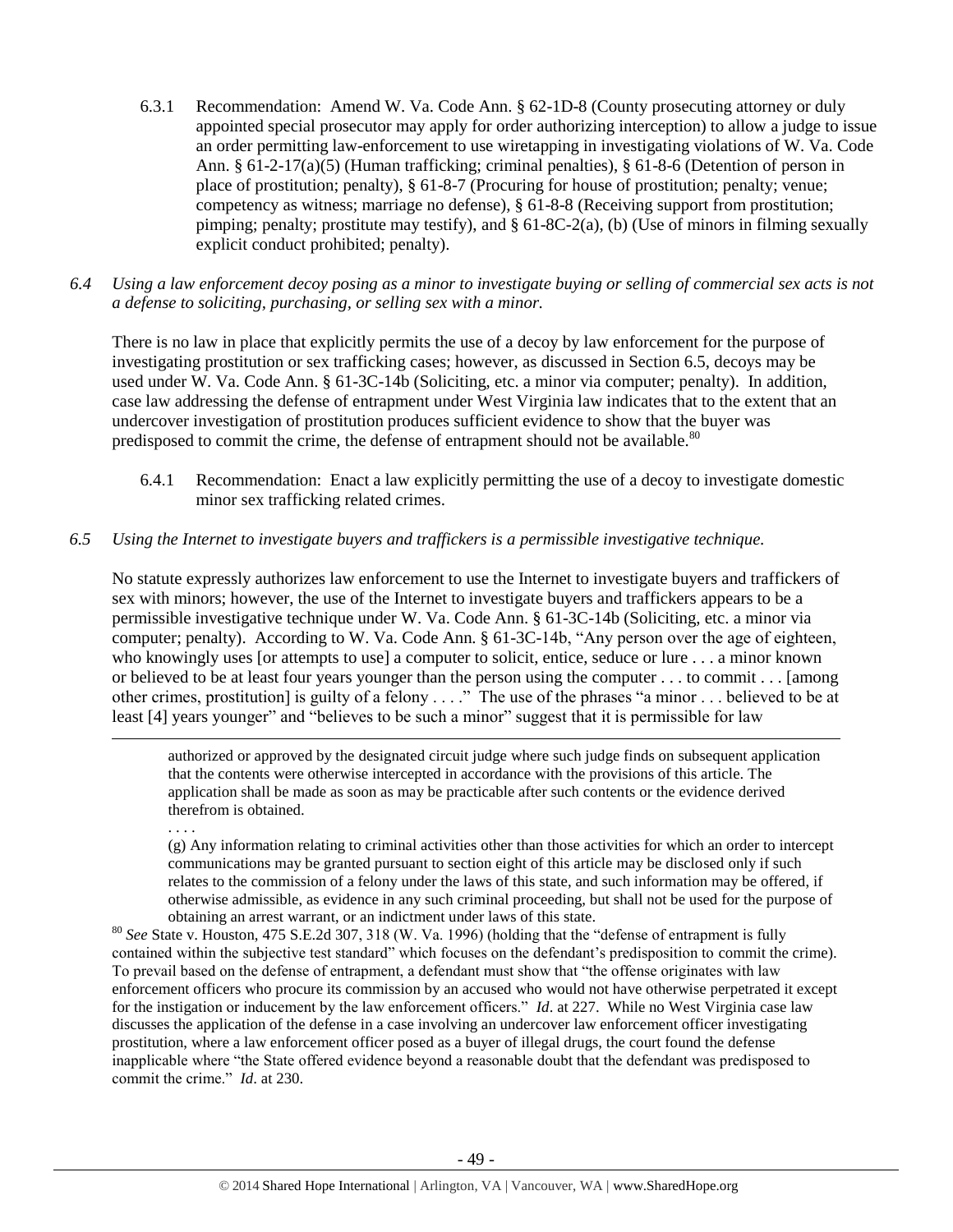enforcement to use the Internet to pose as a minor as part of an investigation under W. Va. Code Ann. § 61-3C-14b (Soliciting, etc. a minor via computer; penalty).

*6.6 Law enforcement and child welfare agencies are mandated to promptly report missing and recovered children.*

Investigating law enforcement agencies are required to update reports of missing children pursuant to W. Va. Code Ann. § 49-9-14(c) which provides,

A law-enforcement agency involved in the investigation of a missing child shall:

(1) Update the initial report filed by the agency that received notification of the missing child upon the discovery of new information concerning the investigation;

(2) Forward the updated report to the appropriate agencies and organizations;

(3) Search the national crime information center's wanted person file for reports of arrest warrants issued for persons who allegedly abducted or unlawfully retained children and compare these reports to the missing child's national crime information center's missing person file; and

(4) Notify all law-enforcement agencies involved in the investigation, the missing children information clearinghouse, and the national crime information center when the missing child is located.

Pursuant to W. Va. Code Ann. § 49-9-3 (Clearinghouse function), the West Virginia Missing Children Information Clearinghouse was established to serve as a "central repository of information on missing children" and, under subsection (c), it shall do the following:

(1) Establish a system of intrastate communication of information relating to missing children; (2) Provide a centralized file for the exchange of information on missing children and unidentified bodies of children within the state;

(3) Communicate with the National Crime Information Center for the exchange of information on missing children suspected of interstate travel;

(4) Collect, process, maintain and disseminate accurate and complete information on missing children;

(5) Provide a statewide toll-free telephone line for the reporting of missing children and for receiving information on missing children;

(6) Disseminate to custodians, law-enforcement agencies, the state Department of Education, the Bureau for Children and Families and the general public information that explains how to prevent child abduction and what to do if a child becomes missing;

(7) Compile statistics relating to the incidence of missing children within the state;

(8) Provide training materials and technical assistance to law-enforcement agencies and social services agencies pertaining to missing children; and

(9) Establish a media protocol for disseminating information pertaining to missing children.

Under W. Va. Code Ann. § 49-9-8(a) (Law-enforcement requirements; missing child reports; unidentified bodies), when law enforcement receives a report of a missing child, it shall,

(1) Immediately start an investigation to determine the present location of the child if it determines that the child is in danger; and

(2) Enter the name of the missing child into the clearinghouse and the national crime information center missing person file if the child meets the center's criteria, with all available identifying features, including dental records, fingerprints, other physical characteristics and a description of the clothing worn when the missing child was last seen.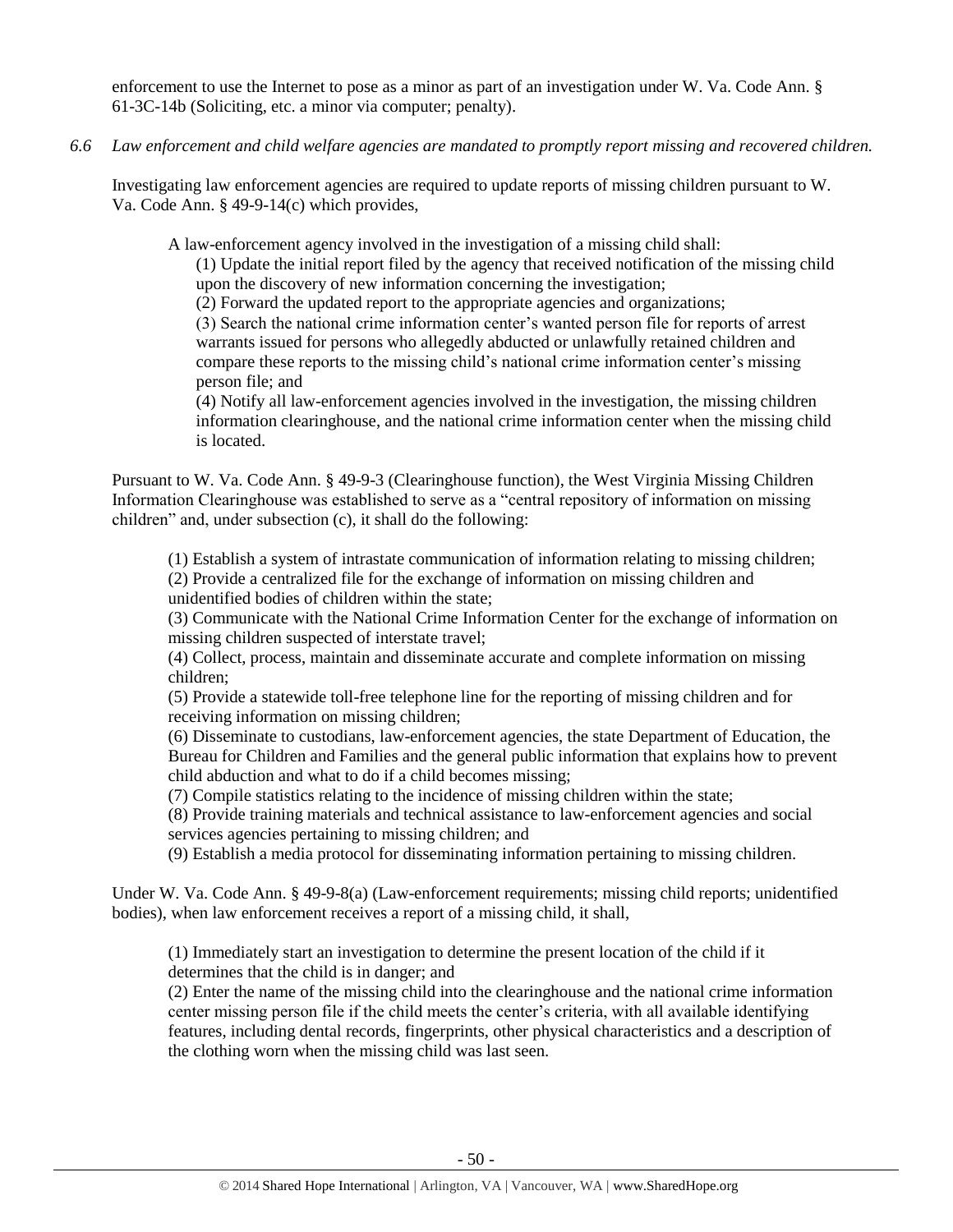If the missing child is under 13, law enforcement may forward the contents of the missing person report to the child's last known "[c]hild care center or child care home in which the child was enrolled" or "[s]chool the child attended in West Virginia, if any." W. Va. Code Ann. § 49-9-14(b). Additionally, under W. Va. Code Ann. § 49-9-14(c) (Agencies that receive report),

A law-enforcement agency involved in the investigation of a missing child shall:

(1) Update the initial report filed by the agency that received notification of the missing child upon the discovery of new information concerning the investigation;

(2) Forward the updated report to the appropriate agencies and organizations;

(3) Search the national crime information center's wanted person file for reports of arrest warrants issued for persons who allegedly abducted or unlawfully retained children and compare these reports to the missing child's national crime information center's missing person file; and

(4) Notify all law-enforcement agencies involved in the investigation, the missing children information clearinghouse, and the national crime information center when the missing child is located.

If law enforcement finds an unidentified body of a child, it must report the information to the clearinghouse and to the National Crime Information Center Unidentified Person File and cross-check the information with missing child descriptions. W. Va. Code Ann. §§ 49-9-8(c), 49-9-10(a).